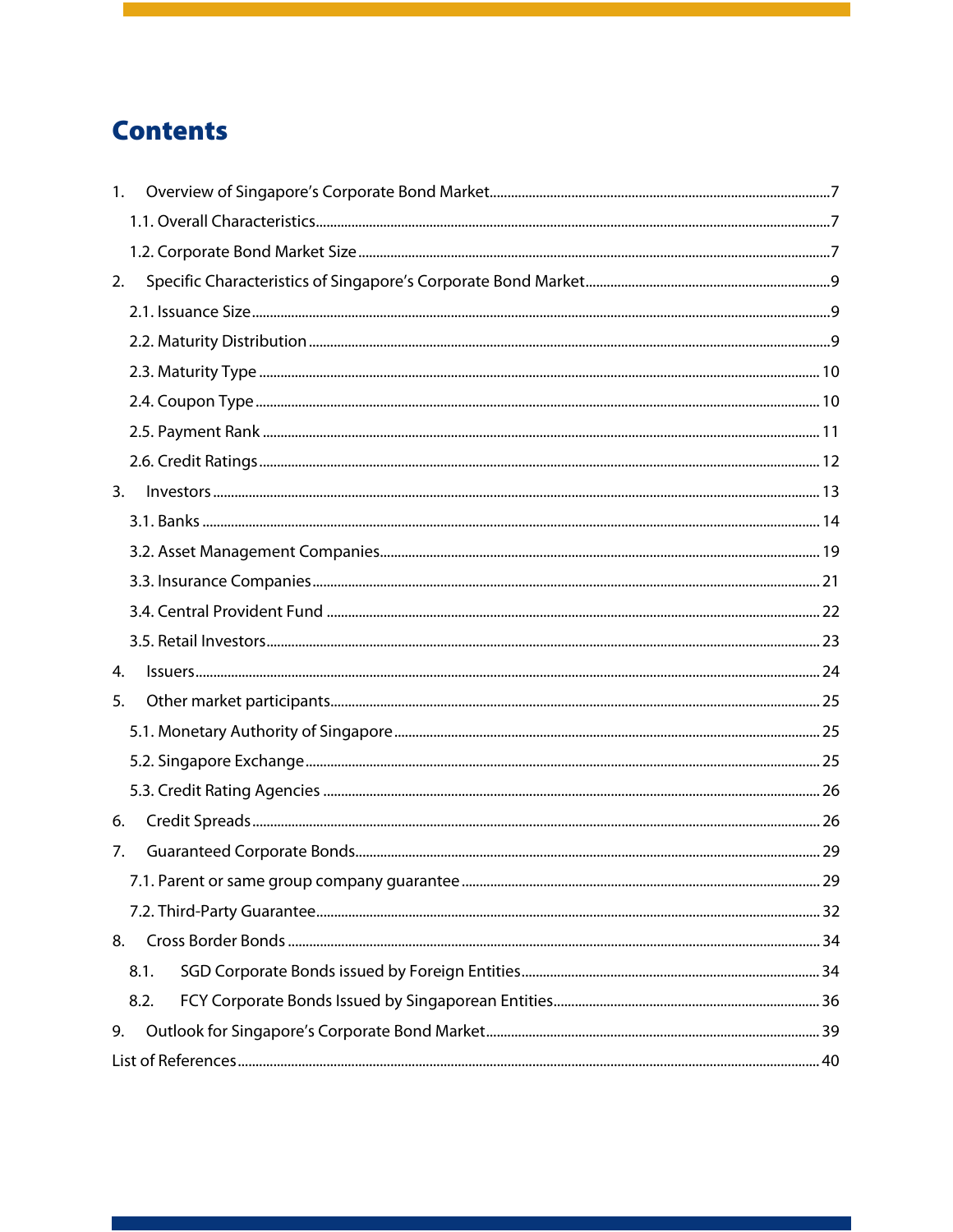# List of Tables

| Table 1.1: Corporate Bond Market, Market Capitalization, and Gross Domestic Product of ASEAN6, 20207              |  |
|-------------------------------------------------------------------------------------------------------------------|--|
| Table 1.2: Corporate Bond Market, Government Bond Market, and Corporate Loan Market of ASEAN, 2020  8             |  |
|                                                                                                                   |  |
|                                                                                                                   |  |
|                                                                                                                   |  |
|                                                                                                                   |  |
|                                                                                                                   |  |
|                                                                                                                   |  |
| Table 2.7: Comparison of Ratios of Rated Bonds to Total Outstanding Corporate Bonds in ASEAN5, 2020 12            |  |
|                                                                                                                   |  |
| Table 3.1: Classification of Credit Quality Grades for Standard Approach on Credit Risk Exposures 15              |  |
|                                                                                                                   |  |
|                                                                                                                   |  |
|                                                                                                                   |  |
| Table 3.5: Duration and Credit Rating Distribution of Singapore Select Bond Fund of Eastspring Investments20      |  |
|                                                                                                                   |  |
| Table 3.7: Counterparty Risk Class Classification, Equivalent Credit Rating, and Counterparty Default Risk Charge |  |
|                                                                                                                   |  |
|                                                                                                                   |  |
| Table 4.1: Top 10 Issuers Based on Issued Amount of Outstanding SGD-Denominated Bonds of Singaporean              |  |
|                                                                                                                   |  |
|                                                                                                                   |  |
|                                                                                                                   |  |
|                                                                                                                   |  |
|                                                                                                                   |  |
|                                                                                                                   |  |
|                                                                                                                   |  |
|                                                                                                                   |  |
|                                                                                                                   |  |
|                                                                                                                   |  |
|                                                                                                                   |  |
| Table 8.4: SGD Corporate Bonds of Foreign Entities per Select Sector and Amount Issued, 2020 36                   |  |
|                                                                                                                   |  |
|                                                                                                                   |  |
|                                                                                                                   |  |
|                                                                                                                   |  |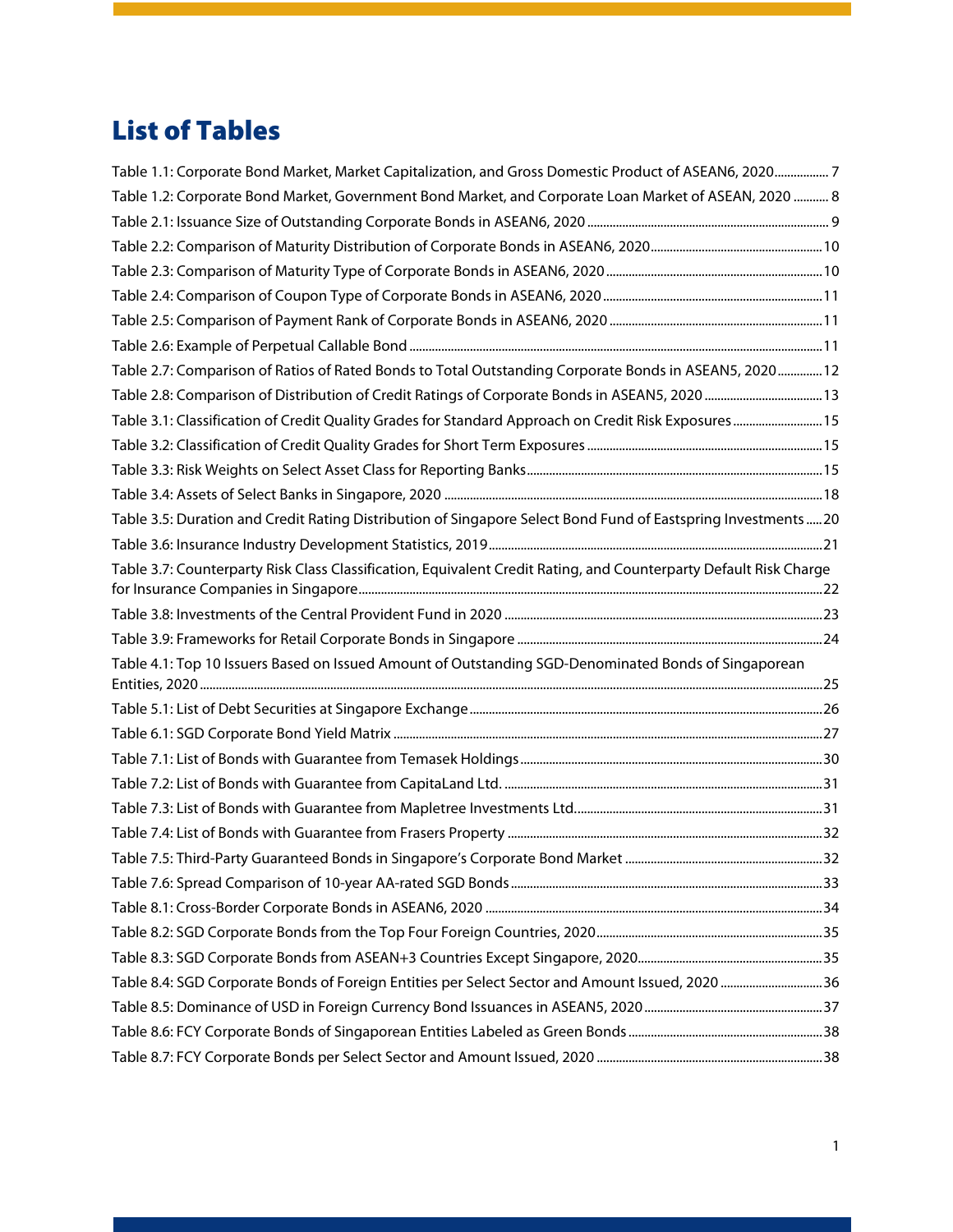# List of Figures

| Figure 1.1: Relationship Between Market Capitalization to GDP and Corporate Bond Market Size to GDP in            |  |
|-------------------------------------------------------------------------------------------------------------------|--|
|                                                                                                                   |  |
|                                                                                                                   |  |
|                                                                                                                   |  |
|                                                                                                                   |  |
| Figure 3.3: Debt Securities and Equities of Private Entities Held by Commercial Banks (Domestic Banking Units) in |  |
| Figure 3.4: Sources and Investments of Funds in Singapore's Asset Management Industry, 2019 19                    |  |
| Figure 3.5: Investments in the Asset Management Industry of Singapore, by Asset Class, 2019  20                   |  |
|                                                                                                                   |  |
|                                                                                                                   |  |
|                                                                                                                   |  |
|                                                                                                                   |  |
|                                                                                                                   |  |
|                                                                                                                   |  |
|                                                                                                                   |  |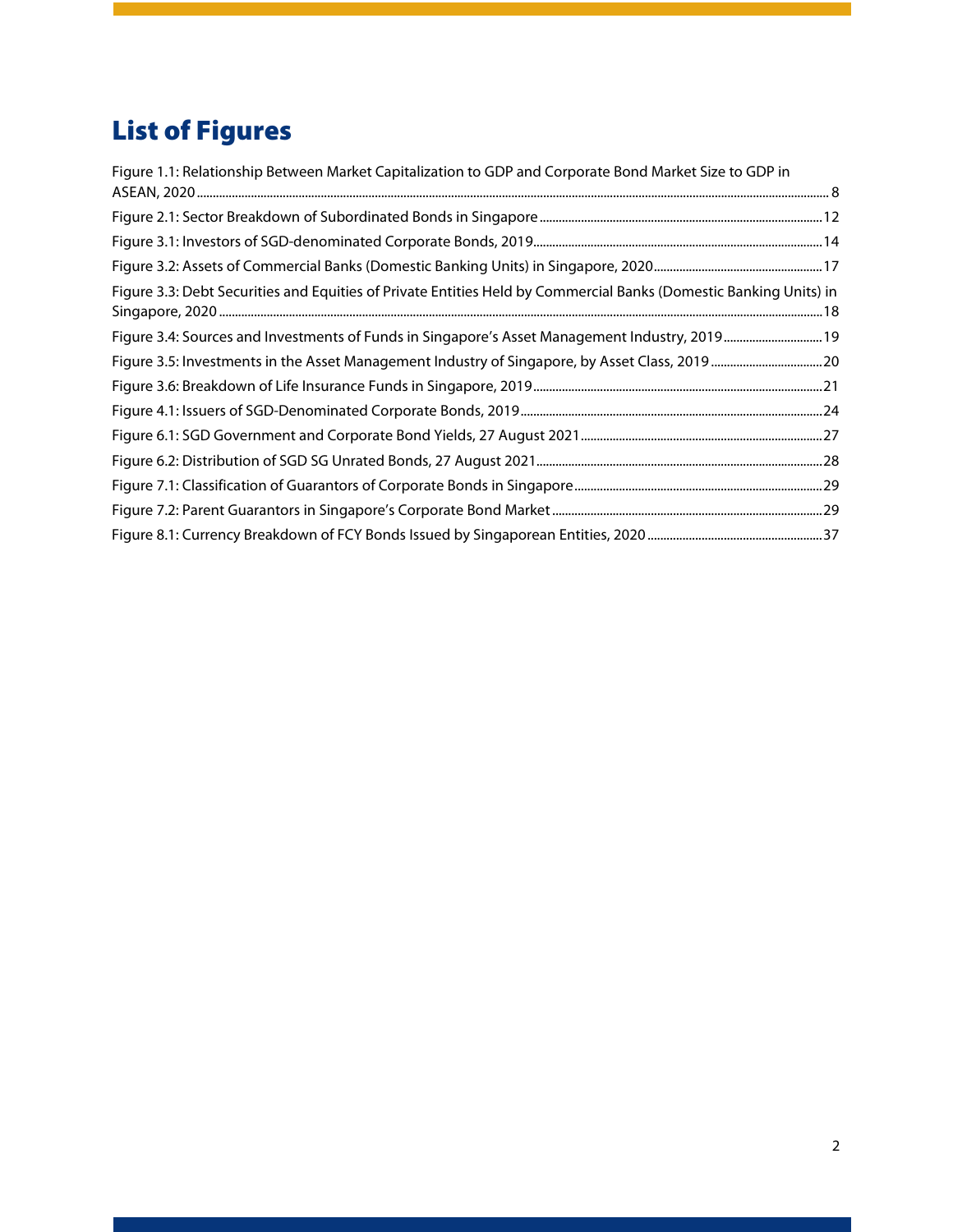# Data Description

The information used in this report came from available primary and secondary data sources. Market interviews with key market participants were conducted in 2021. Secondary sources include publicly available information and data from Bloomberg. Data from Bloomberg are used primarily to compare Singapore with other ASEAN countries.

# Disclaimer

The views expressed in this report are those of the authors and do not necessarily reflect the views and policies of Credit Guarantee and Investment Facility (CGIF), a trust fund of the Asian Development Bank or its Board of Directors, or the governments they represent.

This report is provided solely for informational purposes, and is not to be construed as providing advice, recommendations, endorsements, representations, or warranties of any kind. The mention of specific companies or organizations, products, or services does not imply that they are endorsed or recommended by CGIF in preference to others of similar nature that are not mentioned. No legal responsibility can be accepted by CGIF or the individual authors for the information provided in this report.

While every effort has been undertaken to ensure the accuracy of the information, CGIF shall have no liability for any loss or damage arising directly or indirectly from the use of information in this report.

Reproduction and use in full or in part for any public purpose is permitted only with the prior written approval of CGIF.

This paper is part of the ASEAN corporate bond market research under the Finance Department of CGIF. Led by Dong Woo Rhee, Chief Financial Officer of CGIF, with assistance from Soleil Corpuz, Research Analyst of CGIF, this research effort aims to show the characteristics of corporate bond markets in the ASEAN region. For any questions or comments on the contents of this report, please contact [research@cgif-abmi.org.](mailto:research@cgif-abmi.org)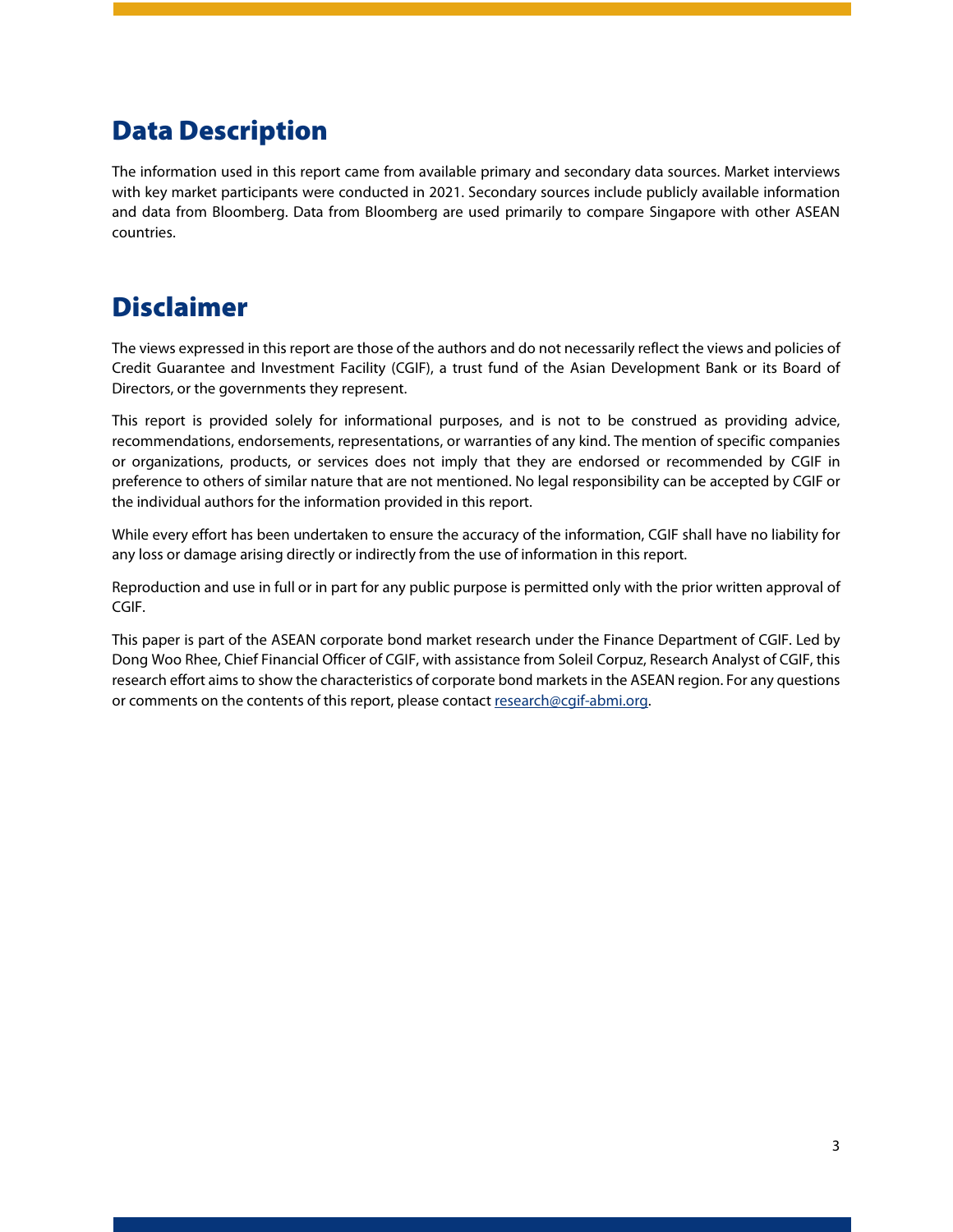# Abbreviations

| <b>ABS</b>     | Association of Banks in Singapore                                                         |
|----------------|-------------------------------------------------------------------------------------------|
| <b>ASEAN</b>   | <b>Association of Southeast Asian Nations</b>                                             |
| $ASEAN+3$      | ASEAN member states plus the People's Republic of China, Japan, and the Republic of Korea |
| ASEAN5         | ASEAN member states Indonesia, Malaysia, Philippines, Singapore, and Thailand             |
| ASEAN6         | ASEAN member states Indonesia, Malaysia, Philippines, Singapore, Thailand, and Viet Nam   |
| <b>ATM</b>     | automated teller machine                                                                  |
| <b>AUM</b>     | assets under management                                                                   |
| <b>CGIF</b>    | <b>Credit Guarantee and Investment Facility</b>                                           |
| <b>CIS</b>     | collective investment scheme                                                              |
| <b>CMS</b>     | capital market service                                                                    |
| <b>CPF</b>     | <b>Central Provident Fund</b>                                                             |
| <b>CRA</b>     | credit rating agency                                                                      |
| <b>DBU</b>     | domestic banking unit                                                                     |
| <b>ECAI</b>    | external credit assessment institution                                                    |
| <b>EFTPOS</b>  | electronic funds transfer at point of sale                                                |
| <b>FCY</b>     | foreign currency                                                                          |
| GDP            | gross domestic product                                                                    |
| <b>IRBA</b>    | internal ratings-based approach                                                           |
| <b>LCY</b>     | local currency                                                                            |
| MAS            | Monetary Authority of Singapore                                                           |
| <b>MDB</b>     | multilateral development bank                                                             |
| <b>PSE</b>     | public sector entity                                                                      |
| QFB            | qualifying full bank                                                                      |
| <b>RBC</b>     | risk-based capital                                                                        |
| <b>REIT</b>    | real estate investment trust                                                              |
| <b>S&amp;P</b> | Standard & Poor's                                                                         |
| <b>SFA</b>     | Securities and Futures Act                                                                |
| SGD            | Singapore dollar                                                                          |
| SGX            | Singapore Exchange                                                                        |
| <b>YTM</b>     | yield to maturity                                                                         |

# **Currencies**

| BND        | Brunei dollar        |
|------------|----------------------|
| <b>CNY</b> | Chinese yuan         |
| GBP        | pound sterling       |
| HKD        | Hong Kong dollar     |
| idr        | Indonesian rupiah    |
| JPY        | Japanese yen         |
| KHR        | Cambodian riel       |
| KRW        | South Korean won     |
| I AK       | Lao kip              |
| ммк        | Myanmar kyat         |
| MYR        | Malaysian ringgit    |
| PHP        | Philippine peso      |
| SGD        | Singapore dollar     |
| THB        | Thai baht            |
| USD        | United States dollar |
| VND        | Viet Nam dong        |
|            |                      |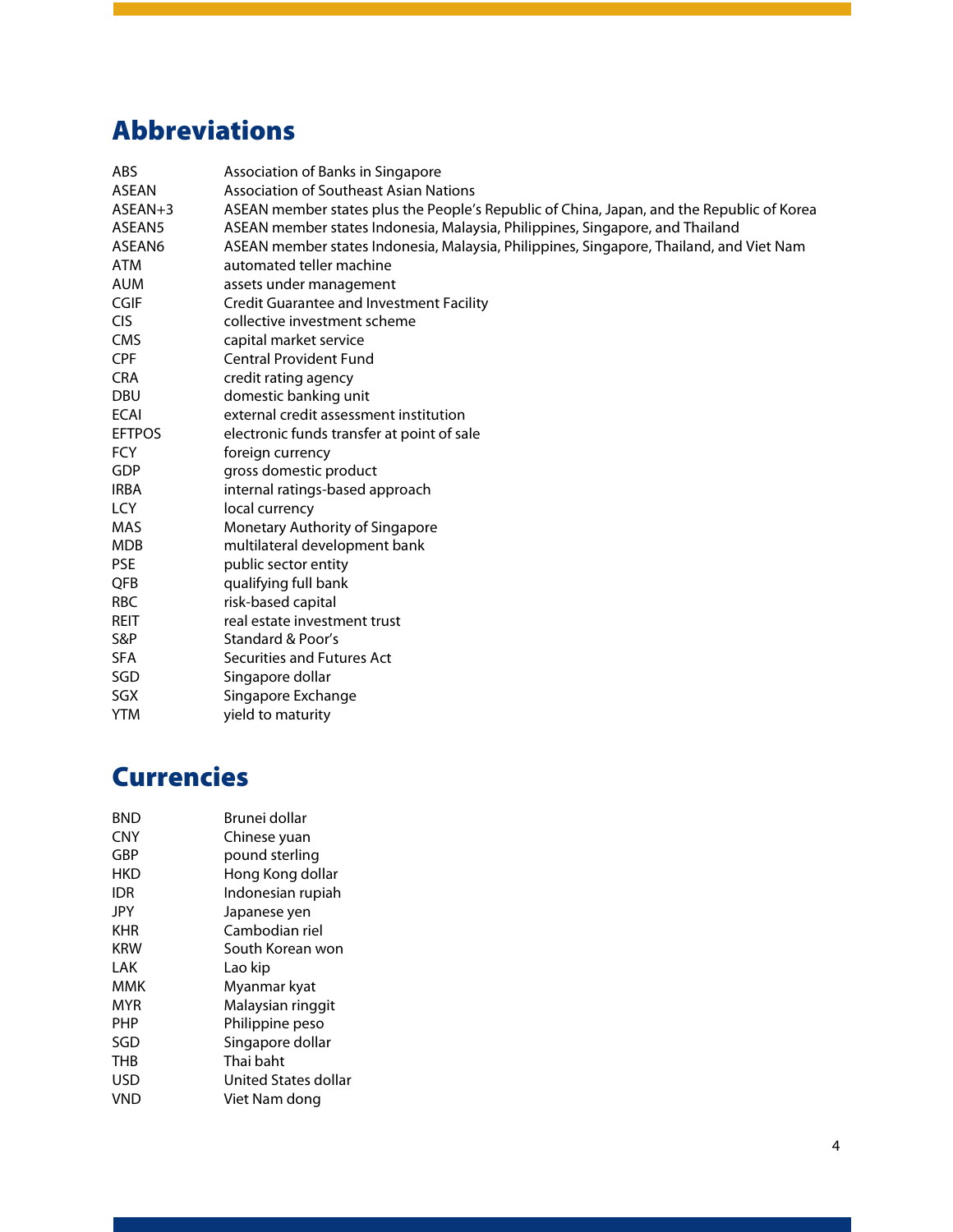# Report Summary

#### **1. Characteristics of Singapore's Corporate Bond Market**

- In 2020, Singapore has the second biggest corporate bond market in ASEAN next to Malaysia. The developed corporate bond market in Singapore is seen to be highly correlated with the well-developed capital market of the country.
- Perpetual bonds occupy 19% of the corporate bonds in Singapore the highest in ASEAN. This type of bonds appeal to issuers and investors in different ways. For issuers, perpetual bonds are useful as equity can be raised without diluting the share of their existing shareholders. For non-financial issuers, they issue perpetual bonds as part of the process of maintaining certain levels of gearing ratio. For investors, perpetual bonds are attractive as they pay higher yields compared to ordinary bonds.
- One of the unique characteristics of Singapore's corporate bond market is the low ratio of rated bonds, which is attributed to the excess demand situation for corporate bonds in Singapore as well as the absence of regulations for mandatory credit ratings of bonds in the country. While the supply of SGD corporate bonds is limited, the demand is high as they are invested in not only by local investors but also by foreign investors through private banks or fund management companies.

#### **2. Investors**

- In 2019, the Monetary Authority of Singapore (MAS) reported that investor groups in SGD-denominated corporate debt issuances consisted of financial institutions, fund managers, private banking, and insurance. Private banking has the highest share in SGD-denominated corporate bond issuances, taking 33.8% share. Fund managers took up 26% of SGD-denominated bonds, followed by financial institutions with 21.5% share. The financial institutions would generally refer to banks.
- Private banking prefers perpetual bonds and unrated bonds due to their attractive yields compared with ordinary rated bonds. They can invest in both SGD-denominated and USD-denominated corporate bonds. Both local banks and foreign banks are active in private banking business in Singapore.
- As Singapore is considered a global financial hub, asset management business in Singapore is more globalized compared to those of other ASEAN countries in terms of source of funds and investment destination. Funds managed by asset management companies in Singapore are invested in by both local investors and foreign investors. SGD bonds held by the funds include those that are issued by Singapore entities and non-Singapore entities.

#### **3. Issuers**

• In 2019, corporate issuers of SGD-denominated issuances include property companies, non-property companies, financial institutions, special purpose vehicles, and government agencies or statutory boards. Financial institutions take up most of the share, followed by the statutory boards.

#### **4. Other Market Participants**

- Other significant market participants include the MAS and Singapore Exchange (SGX). MAS is also the sole government authority for the financial and capital markets of the country. MAS works with existing industry players to promote Singapore as a "dynamic international financial center".
- SGX is known as the region's international and multi-asset exchange. SGX can provide a wide range of securities exchange services from listing, trading, clearing, settlement, depository to data services. Over 80% of the listed bonds originate outside of Singapore.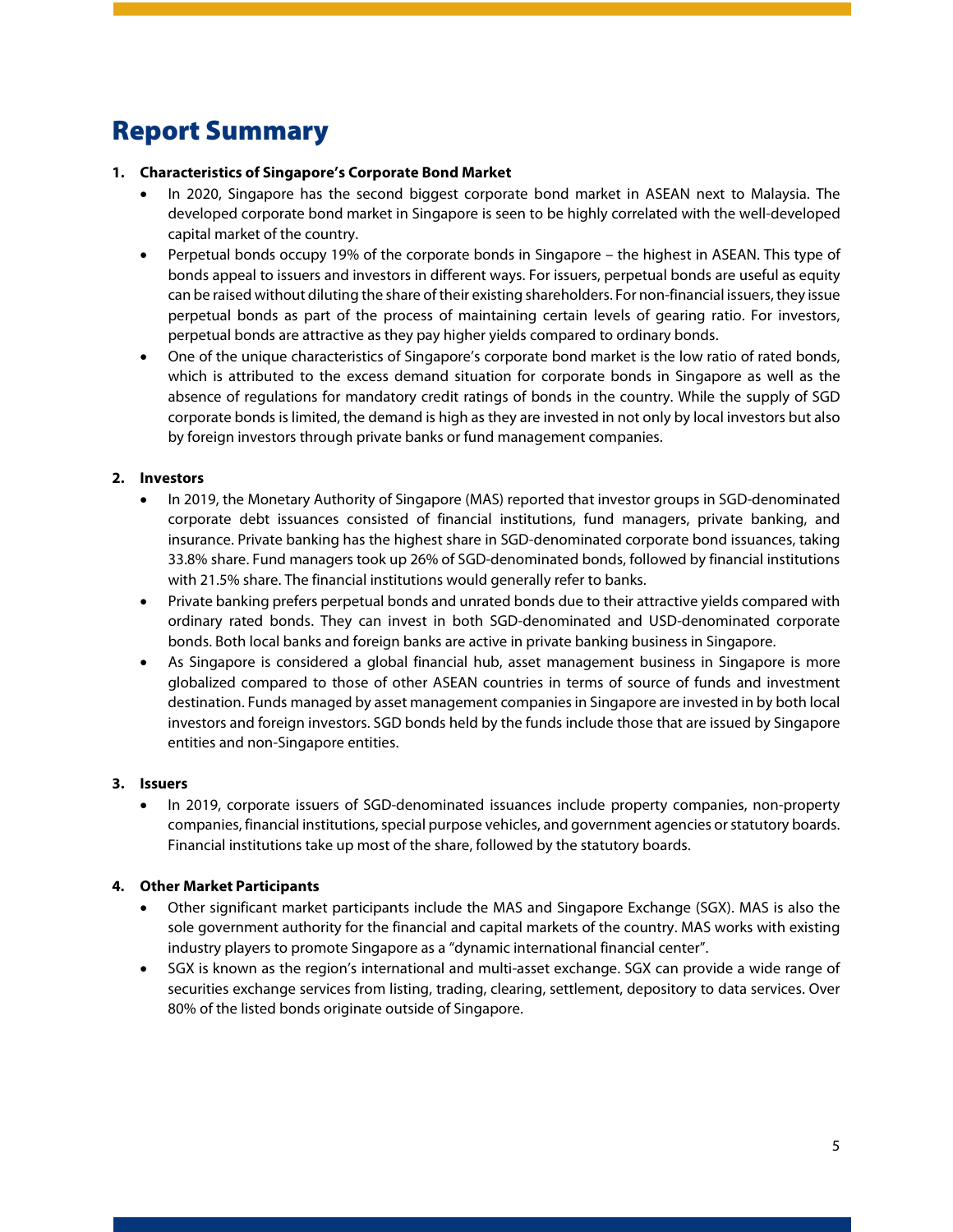#### **5. Credit Spreads**

- An observation in Singapore's corporate bond market is that maximum tenors of corporate bonds become shorter as the credit rating goes down. This implies that the maximum tenor that is considered liquid enough to be traded or issued becomes shorter as credit ratings go down.
- Based on the available data, credit spreads from A-rated bonds are relatively competitive in view of their credit rating. These A-rated bonds are required to pay only additional 10 to 20 basis points on top of the AA to AAA rated bonds, which are rated 4 to 6 notches higher than A-rated bonds.
- Credit spreads of unrated bonds are widely ranged, which implies that some of these bonds are unrated because they are expected to be speculative grades if rated. Other bonds are unrated because they do not need to be rated due to their well-known names. Singapore government owned entities belong to the latter.

#### **6. Guaranteed Corporate Bonds**

- Approximately 37% of outstanding corporate bonds in Singapore are guaranteed. Most of the guarantors in Singapore's corporate bond market are the parent companies of the issuers. Some of the guarantees are intended for the issuances of financial and treasury centers, which are considered asfinancial vehicles of issuers, and not an operating subsidiary which is a more familiar case in other countries. In this case, guarantees for the bonds that are issued by treasury centers are different from ordinary parent guarantees which are intended to support financing of less creditworthy subsidiaries.
- By end of 2020, there are only four bonds that are guaranteed by third-party guarantors in Singapore's corporate bond market. Out of these four bonds, three are guaranteed by Credit Guarantee and Investment Facility (CGIF). The CGIF-guaranteed bonds are perceived to be "scarce" in the market, and thus welcomed by local investors. These bonds are priced at a slightly wider spread compared to ordinary AA-rated bonds. This is because guaranteed corporate bonds are less liquid than ordinary corporate bonds.

#### **7. Cross Border Bonds**

- Among the ASEAN countries, Singapore is the only country where foreign entities are actively participating in the local currency bond market. The ratio of local currency bonds issued by foreign entities to total local currency bonds in Singapore is 26%, which is the highest. This ratio does not include the major currency settled bonds. Singapore is then followed by 1% for both Malaysia and Thailand.
- The ratio of foreign currency bonds issued by local entities to total bonds issued by local entities in Singapore is also considered the highest in the ASEAN region. In addition, the number of foreign currencies that are used by Singapore entities for their bond issuances is 22, which is, the highest in ASEAN as well. This is followed by Malaysia, with 8 as the number of foreign currencies preferred by Malaysian entities.

#### **8. Outlook for Singapore's Corporate Bond Market**

• Although the country has an internationally recognized debt market, Singapore continues to develop measures to advance its corporate bond market. A more popular initiative is the implementation of bond grant schemes to encourage the issuance and listing of bonds in Singapore. These schemes further position Singapore as a reputable location for both local and international firms to list their bonds in the country.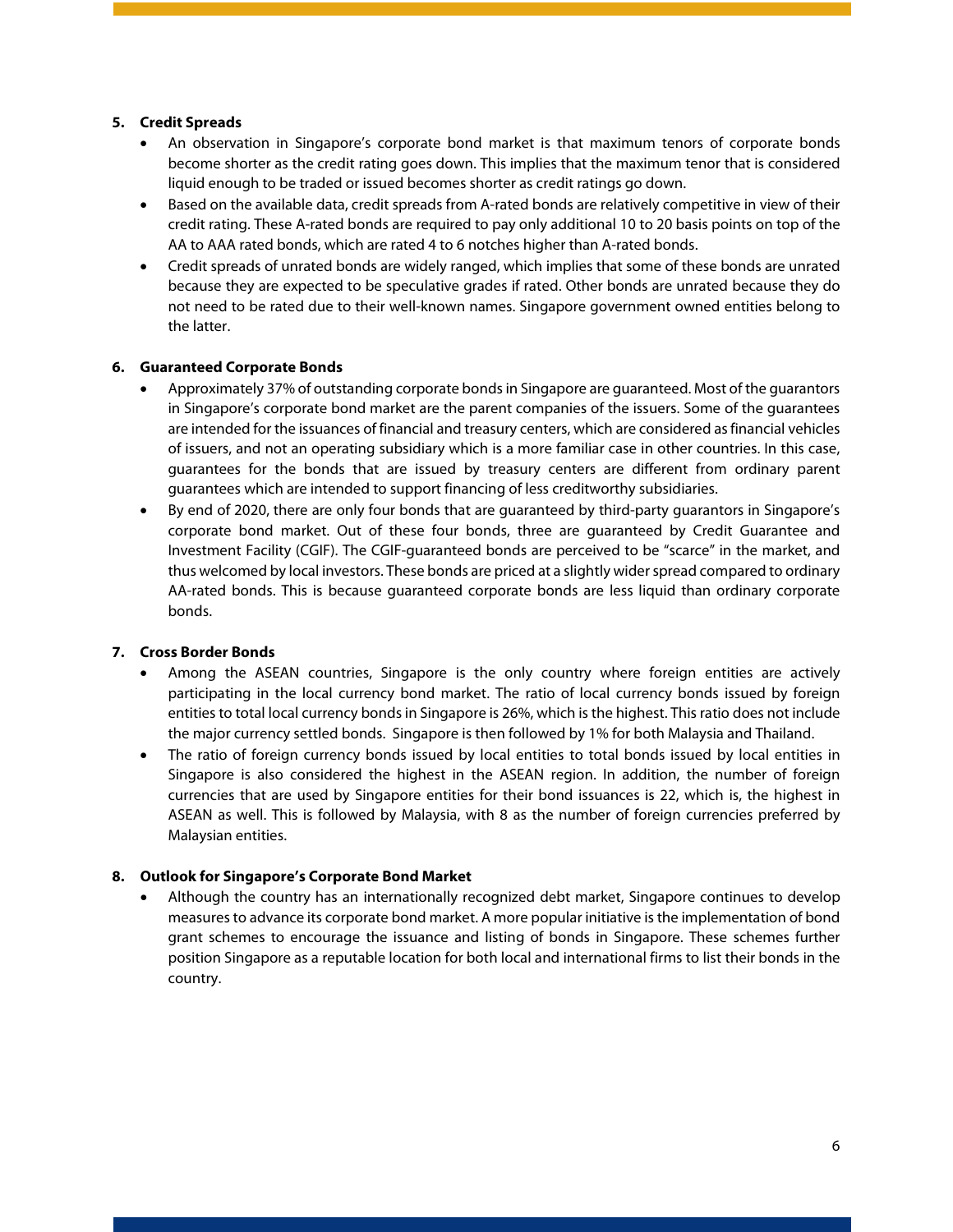## <span id="page-7-0"></span>1. Overview of Singapore's Corporate Bond Market

### <span id="page-7-1"></span>1.1. Overall Characteristics

Singapore is known to have a strong financial industry cluster in Asia. The country can support infrastructure funding, structured trade finance, and wealth management services. In terms of the bond market, Singapore is considered as one of the most sophisticated markets recognized globally. It is recognized to be advanced in both capital and debt markets in Southeast Asia. The Monetary Authority of Singapore (MAS) reported that the country's corporate bond market caters to both Singapore dollar (SGD) denominated bonds and non-SGD denominated bonds. In fact, Singapore is regarded as a "multicurrency corporate bond market", as the issuance currencies include, among others, the US dollar, Euro, Japanese Yen, and Philippine Peso.

### <span id="page-7-2"></span>1.2. Corporate Bond Market Size

In 2020, Singapore has the second biggest corporate bond market in ASEAN<sup>[1](#page-7-4)</sup> next to Malaysia, not only in terms of the absolute size of the bond market but also in terms of the relative size, which considers the economy size of each country. In Table 1.1, total outstanding local currency (LCY) corporate bonds in Singapore amount to USD131 billion equivalent, which reaches 37% of the GDP of the country. With the corporate bond market being part of the capital market, it is observed that Singapore, which has an active stock market, tends to have an active corporate bond market as well. As shown in Table 1.1 and Figure 1.1, the developed corporate bond market in Singapore is seen to be highly correlated with the well-developed capital market of the country.

| Country          | <b>GDP</b><br>(A) | <b>Market</b><br><b>Capitalization</b><br>(B) | <b>LCY Corporate</b><br><b>Bond Market</b><br>(C) | B/A  | C/A  |
|------------------|-------------------|-----------------------------------------------|---------------------------------------------------|------|------|
| Brunei           | 12.02             | $\overline{\phantom{a}}$                      | $\overline{\phantom{a}}$                          | 0%   | 0%   |
| Cambodia         | 25.29             | 2.42                                          | 0.14                                              | 9.6% | 0.6% |
| Indonesia        | 1.098.52          | 492.64                                        | 30.30                                             | 45%  | 3%   |
| Lao PDR          | 19.14             | 0.89                                          |                                                   | 4.6% | 0%   |
| Malaysia         | 333.81            | 432.85                                        | 187.01                                            | 130% | 56%  |
| Myanmar          | 76.19             | 0.49                                          | $\overline{\phantom{0}}$                          | 0.6% | 0%   |
| Philippines      | 374.27            | 267.18                                        | 33.57                                             | 71%  | 9%   |
| <b>Singapore</b> | 354.81            | 445.64                                        | 131.19                                            | 126% | 37%  |
| Thailand         | 524.15            | 522.40                                        | 123.23                                            | 100% | 24%  |
| Viet Nam         | 272.45            | 229.46                                        | 12.23                                             | 84%  | 4%   |

#### <span id="page-7-3"></span>**Table 1.1: Corporate Bond Market, Market Capitalization, and Gross Domestic Product of ASEAN6, 2020**

ASEAN6 = Association of Southeast Asian Nations member states Indonesia, Malaysia, the Philippines, Singapore, Thailand, and Viet Nam, GDP = gross domestic product,  $LCY = local$  currency

Notes:

1. GDP and market capitalization figures are reported in USD current values. GDP figures for Cambodia, Lao PDR, and Myanmar are sourced from World Bank. GDP figures for the rest of the countries in the table are sourced from Asian Bonds Online. 2. Brunei, Lao PDR and Myanmar do not have LCY corporate bond markets yet.

3. Market capitalization figures are retrieved in local exchanges in each country. These are reported in local currencies. Exchange rates used are as follows: USD1 = KHR4,062; USD1 = LAK8,885; and USD1 = MMK1,493. Market capitalization for the rest of the countries in the table are sourced from Bloomberg.

4. LCY corporate bond market figure from Cambodia is sourced from Cambodia Stock Exchange. There is no LCY corporate bond market yet in Lao PDR and Myanmar. LCY corporate bond market figures for the rest of the countries in the table are sourced from Asian Bonds Online.

5. Figures are rounded off. Values are in USD billions.

<span id="page-7-4"></span><sup>1</sup> ASEAN = Association of Southeast Asian Nations, which is comprised of Singapore, Malaysia, Thailand, the Philippines, Viet Nam, Indonesia, Cambodia, Lao PDR, Myanmar, and Brunei Darussalam.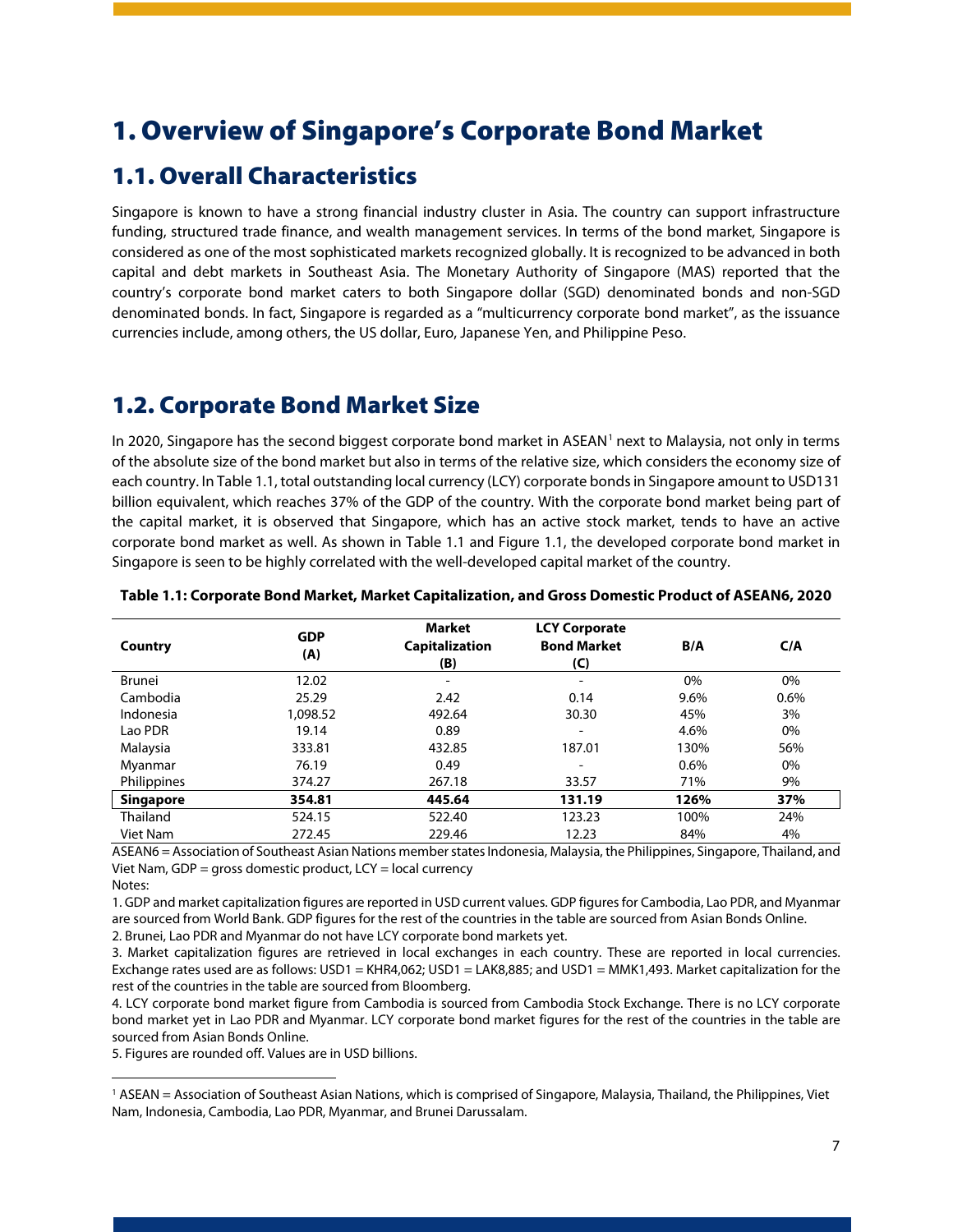Source: World Bank for GDP, GDP growth, and market capitalization of Viet Nam and Thailand; Local exchanges of Cambodia, Lao People's Democratic Republic, and Myanmar for market capitalization.



<span id="page-8-1"></span>

ASEAN = Association of Southeast Asian Nations, GDP = gross domestic product Source: Author's Illustration using data in Table 1.1.

The comparison of the corporate bond market size with government bond market size of a country shows how corporate bonds are significantly treated as fixed income assets by investors. The total outstanding corporate bonds in Singapore occupy 88% of the total outstanding government bonds of the country. This the highest ratio in ASEAN together with Malaysia, which implies that corporate bonds play a significant role as fixed income assets in Singapore. On the other hand, the comparison of the corporate bond market size with the corporate loan market size of a country shows how much local companies rely on bond issuances for their funding compared with bank loans. The fact that the ratio of the corporate bond market size to the corporate loan market size in Singapore is the second highest (41%) in ASEAN implies that Singapore companies significantly consider bond issuances when they require funding.

| Country          | <b>LCY Corporate</b><br><b>Bond Market (A)</b> | <b>LCY</b><br>Government<br><b>Bond Market</b><br>(B) | <b>Corporate Loan</b><br><b>Market</b><br>(C) | A/B | A/C  |
|------------------|------------------------------------------------|-------------------------------------------------------|-----------------------------------------------|-----|------|
| Brunei           | n/a                                            | n/a                                                   | 1,808.40                                      | n/a | n/a  |
| Cambodia         | 0.14                                           | n/a                                                   | n/a                                           | n/a | n/a  |
| Indonesia        | 30.3                                           | 287.87                                                | 229.63                                        | 11% | 13%  |
| Lao PDR          | n/a                                            | 0.27                                                  | n/a                                           | n/a | n/a  |
| Malaysia         | 187.01                                         | 211.58                                                | 186.24                                        | 88% | 100% |
| Myanmar          | n/a                                            | n/a                                                   | n/a                                           | n/a | n/a  |
| Philippines      | 33.57                                          | 140.24                                                | 179.47                                        | 24% | 19%  |
| <b>Singapore</b> | 131.19                                         | 148.48                                                | 317.03                                        | 88% | 41%  |
| Thailand         | 123.23                                         | 229.18                                                | 359.75                                        | 54% | 34%  |
| Viet Nam         | 12.23                                          | 58.81                                                 | n/a                                           | 21% | n/a  |

#### <span id="page-8-0"></span>**Table 1.2: Corporate Bond Market, Government Bond Market, and Corporate Loan Market of ASEAN, 2020**

ASEAN = Association of Southeast Asian Nations, Lao PDR = Lao People's Democratic Republic, LCY = local currency Notes:

1. Brunei, Lao PDR, and Myanmar do not have LCY corporate bond markets yet.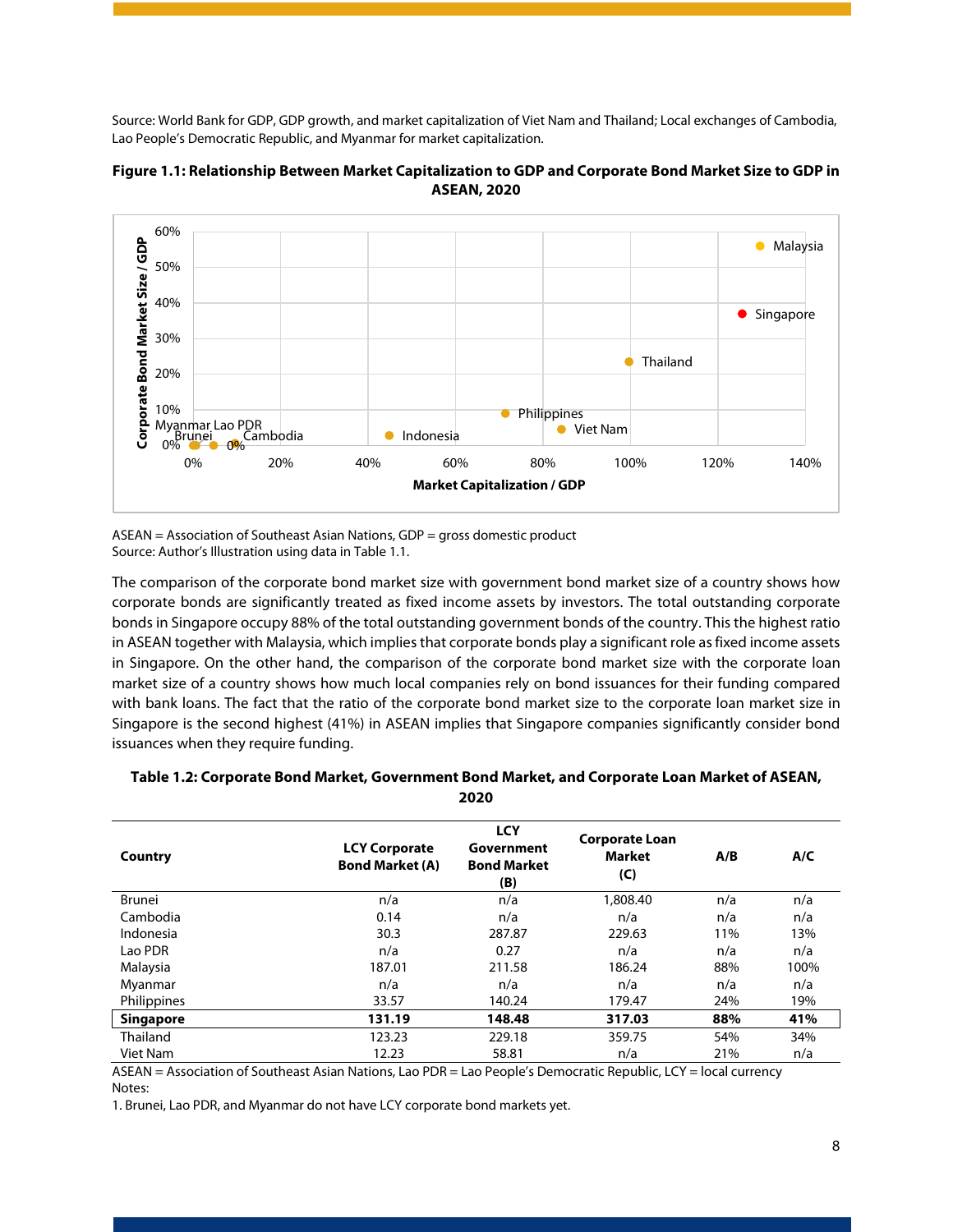2. Corporate loan market data are calculated from the loan data that is disclosed by the central banks of each country. For Myanmar and Cambodia, data on corporate loan markets for end of 2020 are not yet available as of time of writing. For Brunei, the data reflects loans and advances to the non-household sector in the domestic market and reported in Brunei Dollar. For Lao PDR, although credit per sector is identified, household credit is not segmented.

3. LCY Government bond market data for Malaysia, Singapore, Philippines, Thailand, Indonesia, and Viet Nam are sourced from Asian Bonds Online. LCY government bond market data for Myanmar as of December 2020 is not available. LCY government bond market data for Lao PDR is from the LAK government bonds that are listed in Lao Stock Exchange. Exchange rate to USD1: LAK9,289. Brunei and Cambodia do not have government bond markets yet.

4. Exchange rates to USD1: BND = 1.33.

5. Figures for the LCY corporate bond market and government bond market for the rest of the countries in the table are sourced from Asian Bonds Online.

6. Figures are rounded off. Values in USD billions.

Source: Asian Bonds Online; Central Banks of each country.

# <span id="page-9-0"></span>2. Specific Characteristics of Singapore's Corporate Bond Market

### <span id="page-9-1"></span>2.1. Issuance Size

In [2](#page-9-4)020, Singapore had the highest average issuance size across ASEAN6 countries<sup>2</sup>. Compared to other ASEAN6 countries, Singapore is recorded as second to the highest amount in terms of maximum issue size. This may indicate the country's capacity to accommodate a larger amount for funding required by corporates and highlights the maturity of Singapore for corporate bond market compared to other ASEAN countries.

<span id="page-9-3"></span>

| Country          | Average | <b>Minimum</b> | <b>Maximum</b> |
|------------------|---------|----------------|----------------|
| Indonesia        | 32.90   | 0.03           | 597.47         |
| Malaysia         | 54.35   | >0.01          | 3,542.61       |
| Philippines      | 139.53  | 2.08           | 834.55         |
| <b>Singapore</b> | 161.86  | 0.08           | 2,628.67       |
| Thailand         | 72.44   | 0.17           | 1,454.92       |
| Viet Nam         | 51.30   | 0.05           | 172.96         |

#### **Table 2.1: Issuance Size of Outstanding Corporate Bonds in ASEAN6, 2020**

ASEAN6 = Association of Southeast Asian Nations member states Indonesia, Malaysia, the Philippines, Singapore, Thailand, and Viet Nam, USD = United States dollar

Note: Exchange Rates to USD1: MYR4.05, SGD=1.33, THB=30.17, PHP=48.05, IDR=14,155, VND=23,127 (as of 31 December 2020). Values in USD millions.

Source: Bloomberg; Author's calculations.

## <span id="page-9-2"></span>2.2. Maturity Distribution

Among the ASEAN6 countries, Singapore's corporate bond market hasrelatively long tenor bonds. This is because 78% of the outstanding SGD-denominated bonds in the country has a maturity of more than 5 years. It is interesting to note that perpetual bonds occupy 19% of the corporate bonds in Singapore, which is considered the highest in ASEAN. This high perpetual ratio is associated with high variable bonds ratio in terms of coupon type and high subordinated bonds ratios in terms of payment rank in the country.

<span id="page-9-4"></span> $2$  ASEAN6 = Indonesia, Malaysia, Philippines, Singapore, Thailand, and Viet Nam.

In this chapter, ASEAN6 countries were selected in the analysis since these countries have relatively developed corporate bond markets in ASEAN.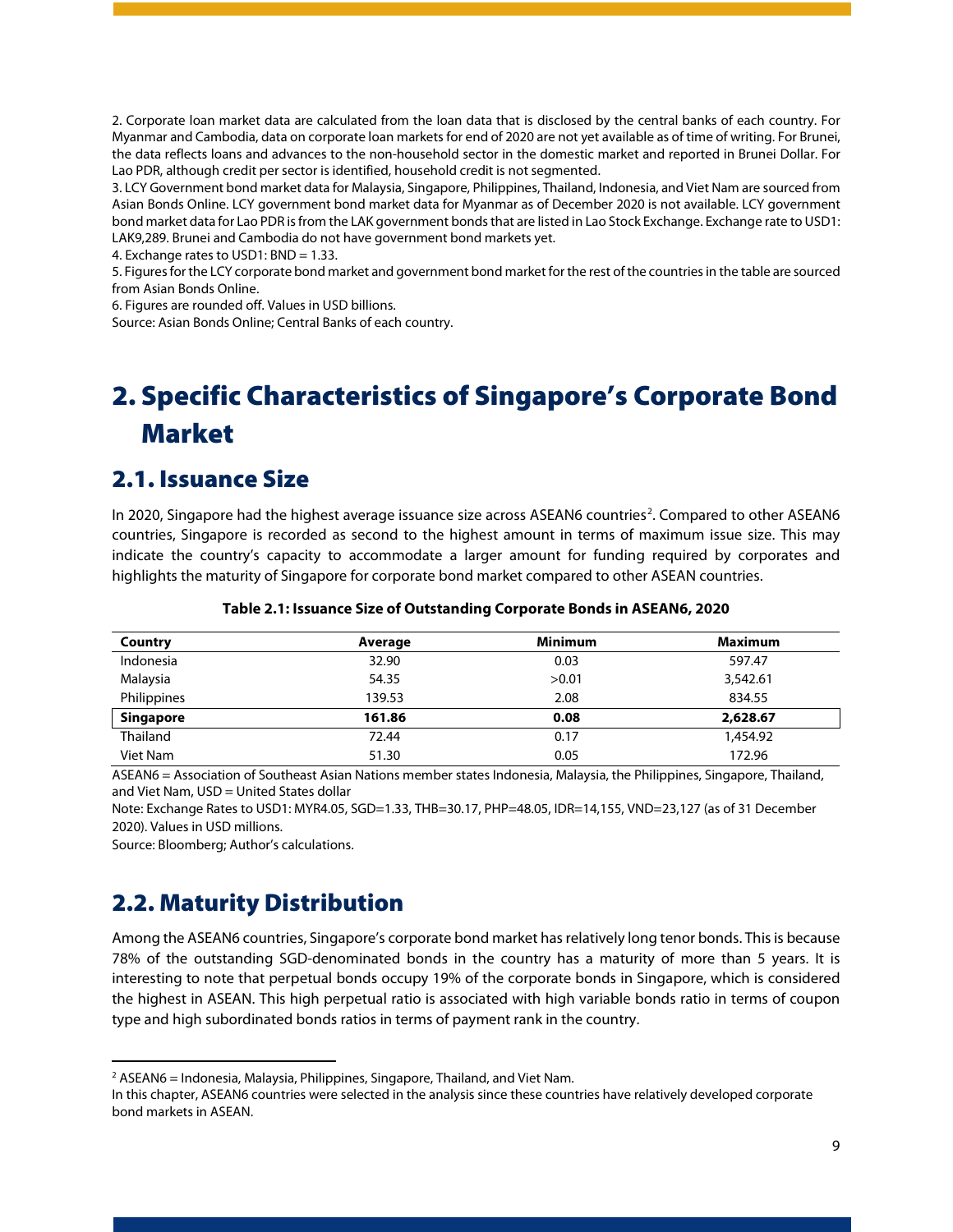<span id="page-10-2"></span>

| Country          | Up to 3 years | $>$ 3 to 5 years | $>$ 5 to 10 years | Over 10 years | Perpetual |
|------------------|---------------|------------------|-------------------|---------------|-----------|
| Indonesia        | 37%           | 34%              | 24%               | 5%            | 0%        |
| Malaysia         | 8%            | 10%              | 40%               | 38%           | 4%        |
| Philippines      | 30%           | 11%              | 51%               | 8%            | 0%        |
| <b>Singapore</b> | 4%            | 18%              | 44%               | 15%           | 19%       |
| Thailand         | 26%           | 26%              | 34%               | 10%           | 3%        |
| Viet Nam         | 33%           | 23%              | 38%               | 6%            | $0\%$     |

#### **Table 2.2: Comparison of Maturity Distribution of Corporate Bonds in ASEAN6, 2020**

ASEAN6 = Association of Southeast Asian Nations member states Indonesia, Malaysia, the Philippines, Singapore, Thailand, and Viet Nam

Source: Bloomberg; Author's calculations.

Perpetual bonds appeal to both issuers and investors of corporate bonds. For issuers in general, perpetual bonds are attractive if they want to raise capitals without dilution for their shareholders because perpetual bonds are treated as equity, not as debt. Specifically, for non-financial institutions, they issue perpetual bonds as part of the process of maintaining certain levels of gearing ratio. For investors, perpetual bonds are attractive as they pay higher yields compared to conventional bonds.

### <span id="page-10-0"></span>2.3. Maturity Type

Table 2.3 shows that straight bonds are 62% of outstanding SGD-denominated bonds issued by Singaporean entities. A huge part of the outstanding bonds are perpetual callable bonds, which are captured in the Others category. Other maturity types that are categorized under Others include those with callable and sinkable features, convertible and callable, convertible and perpetual, and putable.

<span id="page-10-3"></span>

| Country          | <b>Straight</b> | <b>Callable</b> | <b>Sinkable</b> | Convertible | <b>Others</b> |
|------------------|-----------------|-----------------|-----------------|-------------|---------------|
| Indonesia        | 97%             | 0%              | 0%              | 3%          | 0%            |
| Malaysia         | 84%             | 9%              | 0%              | 1%          | 5%            |
| Philippines      | 50%             | 48%             | 0%              | 0%          | 1%            |
| <b>Singapore</b> | 62%             | 8%              | 0%              | 2%          | 28%           |
| Thailand         | 80%             | 15%             | 1%              | 0%          | 4%            |
| Vietnam          | 85%             | 10%             | 2%              | 3%          | 0%            |

**Table 2.3: Comparison of Maturity Type of Corporate Bonds in ASEAN6, 2020**

ASEAN6 = Association of Southeast Asian Nations member states Indonesia, Malaysia, the Philippines, Singapore, Thailand, and Viet Nam

Source: Bloomberg; Author's calculations.

### <span id="page-10-1"></span>2.4. Coupon Type

In Singapore, the coupon type of bonds is predominantly fixed coupon type, which is approximately 70% of the total outstanding corporate bonds, as shown in Table 2.4. However, 70% is the second lowest fixed coupon bond ratio in ASEAN next to Viet Nam. Singapore has a significant number of variable coupon bonds, which is 24% of the total outstanding corporate bonds in the country. These variable coupon bonds are mostly observed from callable or perpetual callable bonds whose coupons are fixed until call dates and coupons after call dates are also fixed with the benchmark rates at call dates plus spreads. As such, the bonds that are classified as variable coupon bonds in Singapore are closer to fixed coupon bonds than variable coupon bonds.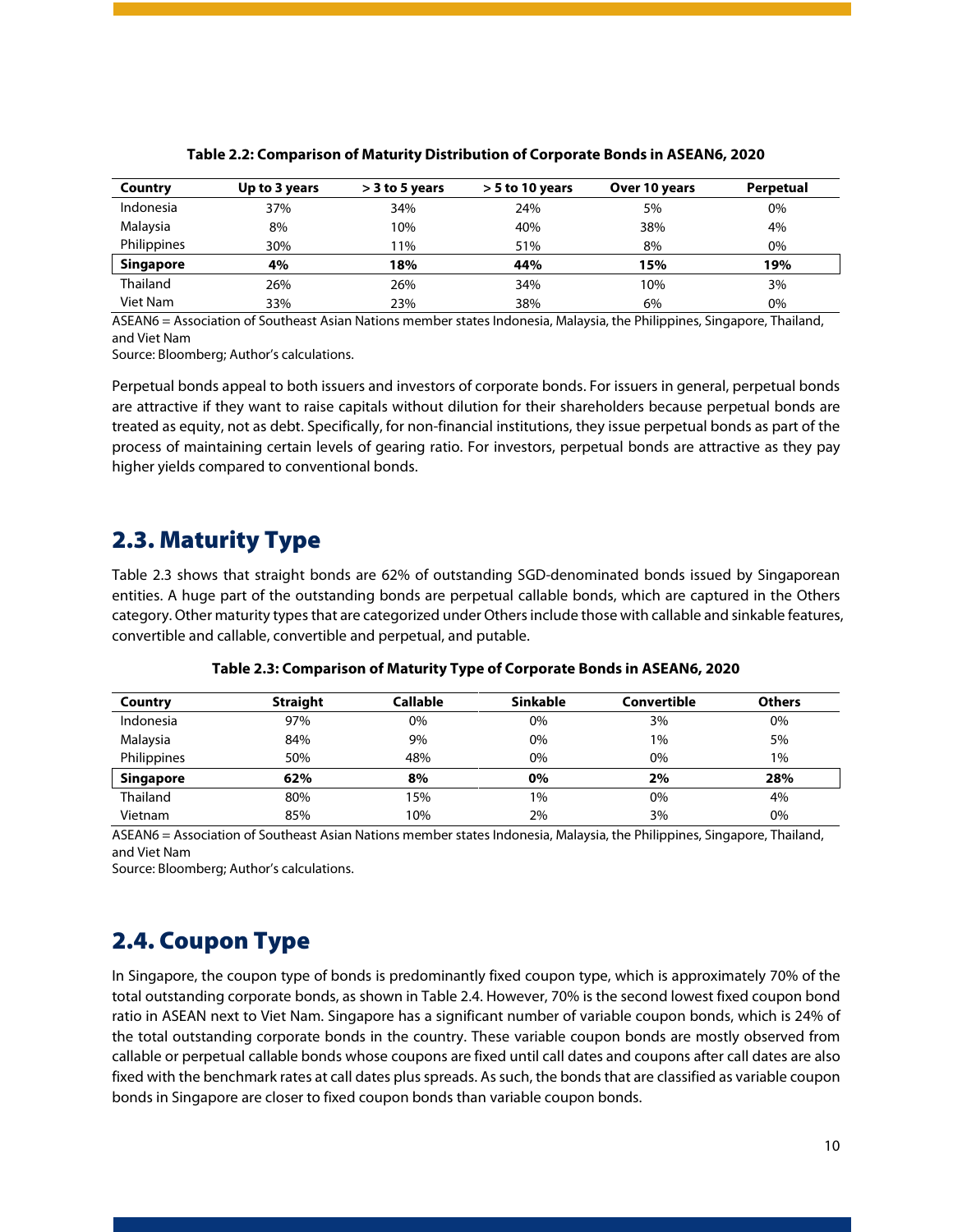<span id="page-11-1"></span>

| Country          | <b>Fixed</b> | <b>Floating</b> | <b>Step</b> | Variable | Zero  | <b>Others</b> |
|------------------|--------------|-----------------|-------------|----------|-------|---------------|
| Indonesia        | 98%          | 0%              | 0%          | 0%       | $1\%$ | 0%            |
| Malaysia         | 81%          | 4%              | 1%          | 3%       | 10%   | $1\%$         |
| Philippines      | 97%          | $1\%$           | 0%          | 2%       | 0%    | 0%            |
| <b>Singapore</b> | 70%          | 0%              | 2%          | 24%      | 5%    | 0%            |
| Thailand         | 94%          | 0%              | 1%          | 3%       | $1\%$ | 0%            |
| Vietnam          | 46%          | 51%             | 1%          | 3%       | 0%    | 0%            |

#### **Table 2.4: Comparison of Coupon Type of Corporate Bonds in ASEAN6, 2020**

ASEAN6 = Association of Southeast Asian Nations member states Indonesia, Malaysia, the Philippines, Singapore, Thailand, and Viet Nam

Source: Bloomberg; Author's calculations.

### <span id="page-11-0"></span>2.5. Payment Rank

Similar to other ASEAN markets, unsecured corporate bonds dominate the Singapore market in terms of payment rank. One interesting characteristic of Singapore's corporate bond market is the share of subordinated bonds, which is 23% of the total outstanding LCY bonds in the country – the highest in ASEAN.

<span id="page-11-2"></span>

| Country          | <b>Secured</b> | <b>Unsecured</b> | <b>Subordinated</b> |
|------------------|----------------|------------------|---------------------|
| Indonesia        | 12%            | 83%              | 5%                  |
| Malaysia         | 25%            | 63%              |                     |
| Philippines      | 2%             | 93%              | 5%                  |
| <b>Singapore</b> | 3%             | 74%              | 23%                 |
| Thailand         | 2%             | 89%              | 8%                  |
| Vietnam          | 11%            | 88%              | $1\%$               |

**Table 2.5: Comparison of Payment Rank of Corporate Bonds in ASEAN6, 2020**

ASEAN6 = Association of Southeast Asian Nations member states Indonesia, Malaysia, the Philippines, Singapore, Thailand, and Viet Nam

Source: Bloomberg; Author's calculations.

In fact, high subordinated bond ratio is associated with high callable or perpetual callable bond ratio and high variable coupon bond ratio in Singapore. This is because banks or companies issue subordinated bonds for their Tier 2 capital with callable or perpetual callable and variable coupon structures. As mentioned earlier, variable coupon bonds in Singapore are mostly fixed coupon bonds because they pay fixed coupons until call dates and pay adjusted fixed coupons after the call dates unless the call options are exercised. This structure is in line with the one easily observed from subordinated bonds in a global bond market. Table 2.6 is an example of the structure of a subordinated bond as an illustration.

#### **Table 2.6: Example of Perpetual Callable Bond**

<span id="page-11-3"></span>

| XXX Company                                                        |
|--------------------------------------------------------------------|
| 13 August 2021                                                     |
| Perpetual, Callable at 13 August 2026 with Par value               |
| 3% until 13 August 2026                                            |
| After 13 August 2026, SGD Sovereign 5Y rate at 13 August 2026 + 2% |
|                                                                    |

SGD = Singapore dollar, Y = year Source: Bloomberg.

Subordinated bonds are issued by banks as they are accepted as supplementary capitals that help banks comply with the capital requirements under regulation. Hence, it is common in many countries for banks to issue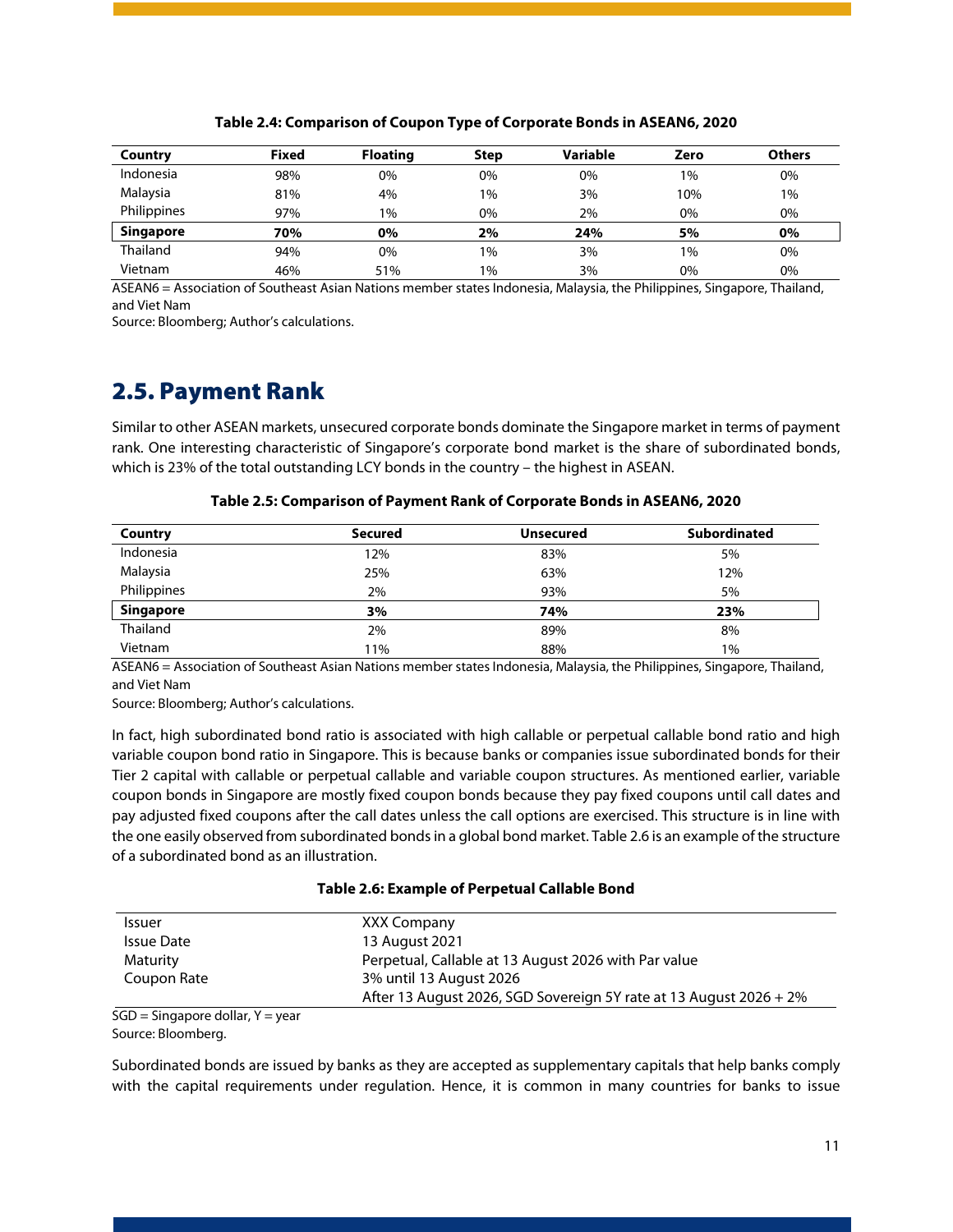subordinated bonds. While banks are the most active issuers of subordinated bonds, issuing 30% of subordinated bonds in Singapore, the companies from other sectors also participate in subordinated bond issuances.

<span id="page-12-2"></span>



Source: Bloomberg.

Figure 2.1 also shows that approximately 29% of the subordinated bonds are issued by entities from the real estate sector, some of which are real estate investment trusts (REITs). To comply with the MAS Property Funds Appendix, all perpetual bonds from REITs are structured as subordinated bonds which also reflect the characteristic of "equity".

## <span id="page-12-0"></span>2.6. Credit Ratings

Among the outstanding corporate bonds in Singapore, 28% are rated. The rated bond ratio of Singapore is the second lowest next to the Philippines in ASEAN5<sup>[3](#page-12-3)</sup>. The ratio of rated bonds is calculated based on the bonds that are rated by local credit rating agencies in each country, except Singapore in which the international ratings provided by S&P, Moody's and Fitch are used.

<span id="page-12-1"></span>

| Table 2.7: Comparison of Ratios of Rated Bonds to Total Outstanding Corporate Bonds in ASEAN5, 2020 |  |
|-----------------------------------------------------------------------------------------------------|--|
|-----------------------------------------------------------------------------------------------------|--|

| Indonesia                                                                                                                | Malavsia | <b>Philippines</b> | Singapore | <b>Thailand</b> |
|--------------------------------------------------------------------------------------------------------------------------|----------|--------------------|-----------|-----------------|
| 73%                                                                                                                      | 56%      | 20%                | 28%       | 45%             |
| ASEAN5 - Association of Southeast Asian Nations member states Indonesia Malaysia the Philippines Singapore, and Thailand |          |                    |           |                 |

ASEAN5 = Association of Southeast Asian Nations member states Indonesia, Malaysia, the Philippines, Singapore, and Thailand Source: Bloomberg; Author's calculations.

One of the unique characteristics of Singapore's corporate bond market is the low ratio of rated bonds. Generally, the supply of SGD corporate bonds is limited but the demand is high. Similar with other countries, financing requirements of corporates in Singapore are well serviced by banks. This resulted in the limited supply of corporate bonds. The demand for SGD bonds is high as they are invested in not only by local investors but also by

<span id="page-12-3"></span><sup>&</sup>lt;sup>3</sup> In this section on credit ratings, Vietnam is excluded as no rated corporate bonds are available for the analysis in this section.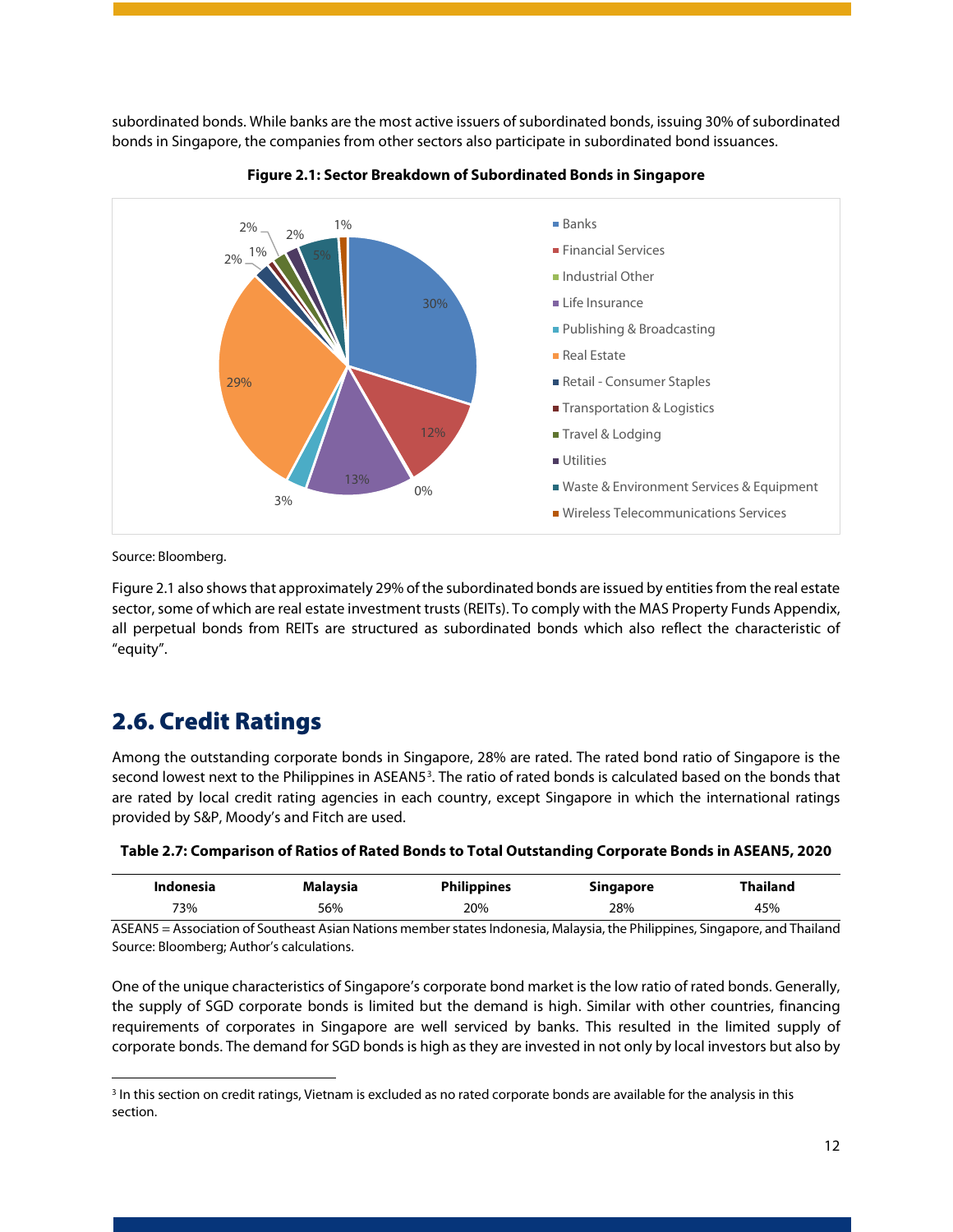foreign investors through private banks or fund management companies. This excess demand situation in the corporate bond market of Singapore allows issuers to have flexibilities such as issuing unrated bonds. This practice is possible because there are no regulations for mandatory credit ratings of bonds, even for publicly offered corporate bonds or listed ones.

Based on the bonds that are rated by Moody's, about 38% of the outstanding corporate bonds have a rating of BBB (which is Baa in Moody's scale), while 17% have a rating of AAA (Aaa in Moddy's scale), 10% for AA (Aa in Moody's scale), and 34% of A (A in Moody's scale). As BBB rating in Singapore is in investment grade in terms of international rating scale and SGD is a globally liquid currency, BBB rated issuers in Singapore have the incentive to issue bonds because they can attract not only domestic investors but also investors overseas. This may be one of the reasons why BBB rated bonds are relatively large in Singapore. On the other hand, AAA rated bonds in Singapore are issued by government owned companies, such as Temasek, as they can follow the sovereign rating of Singapore, which is AAA.

<span id="page-13-1"></span>

|                  | <b>AAA</b> | AA  | л.  | <b>BBB</b> | <b>Below BBB</b> |
|------------------|------------|-----|-----|------------|------------------|
| Indonesia        | 51%        | 21% | 24% | 3%         | 1%               |
| Malaysia         | 45%        | 45% | 9%  | 0.1%       | 1%               |
| Philippines      | 100%       | 0%  | 0%  | 0%         | 0%               |
| <b>Singapore</b> | 17%        | 10% | 34% | 38%        | ۰                |
| Thailand         | 7%         | 24% | 52% | 17%        | 1%               |

#### **Table 2.8: Comparison of Distribution of Credit Ratings of Corporate Bonds in ASEAN5, 2020**

ASEAN6 = Association of Southeast Asian Nations member states Indonesia, Malaysia, the Philippines, Singapore, and Thailand Note: Figures are calculated based on the issued amount of bonds with credit ratings. Figures may not add up to 100% due to rounding off.

Source: Bloomberg; Author's calculations.

Most of the unrated issuers in the SGD bond market are household names in Singapore with a large credit following. Given the significant name recognition of these issuers, they are able to bypass the credit rating requirement as investors are already familiar with these names.

Investors in Singapore can accommodate both rated and unrated bonds in their respective investment portfolios. As already mentioned, since supply of bonds is less than the demand, investors are open to unrated bonds. They would generally consider unrated bonds as speculative. However, if the unrated bonds are coming from Singapore statutory boards, investors would assign an investment grade for these bonds due to the relation of the boards to the government. There are also plenty of companies with strong credit in Singapore that issue unrated bonds.

# <span id="page-13-0"></span>3. Investors

According to a report of MAS, investor groups in SGD-denominated corporate debt issuances consisted of financial institutions, fund managers, private banks, and insurance companies in 2019. Private banks have the highest share in SGD corporate bond issuances, taking 33.8% share. Fund managers hold 26% of SGDdenominated bonds, followed by financial institutions with 21.5% share. The financial institutions would generally refer to banks.

Unlike other ASEAN countries where insurance companies are one of the biggest investor groups for corporate bonds, investments of insurance companies in Singapore occupy only 3.2% of the country's corporate bond market. The small amount of the share of insurance companies implies that other investor groups, such as private banking and funds, are participated in by foreign investors. In addition, it may be attributed to the trend of insurance companies, which outsource the management of their funds to asset management companies in Singapore.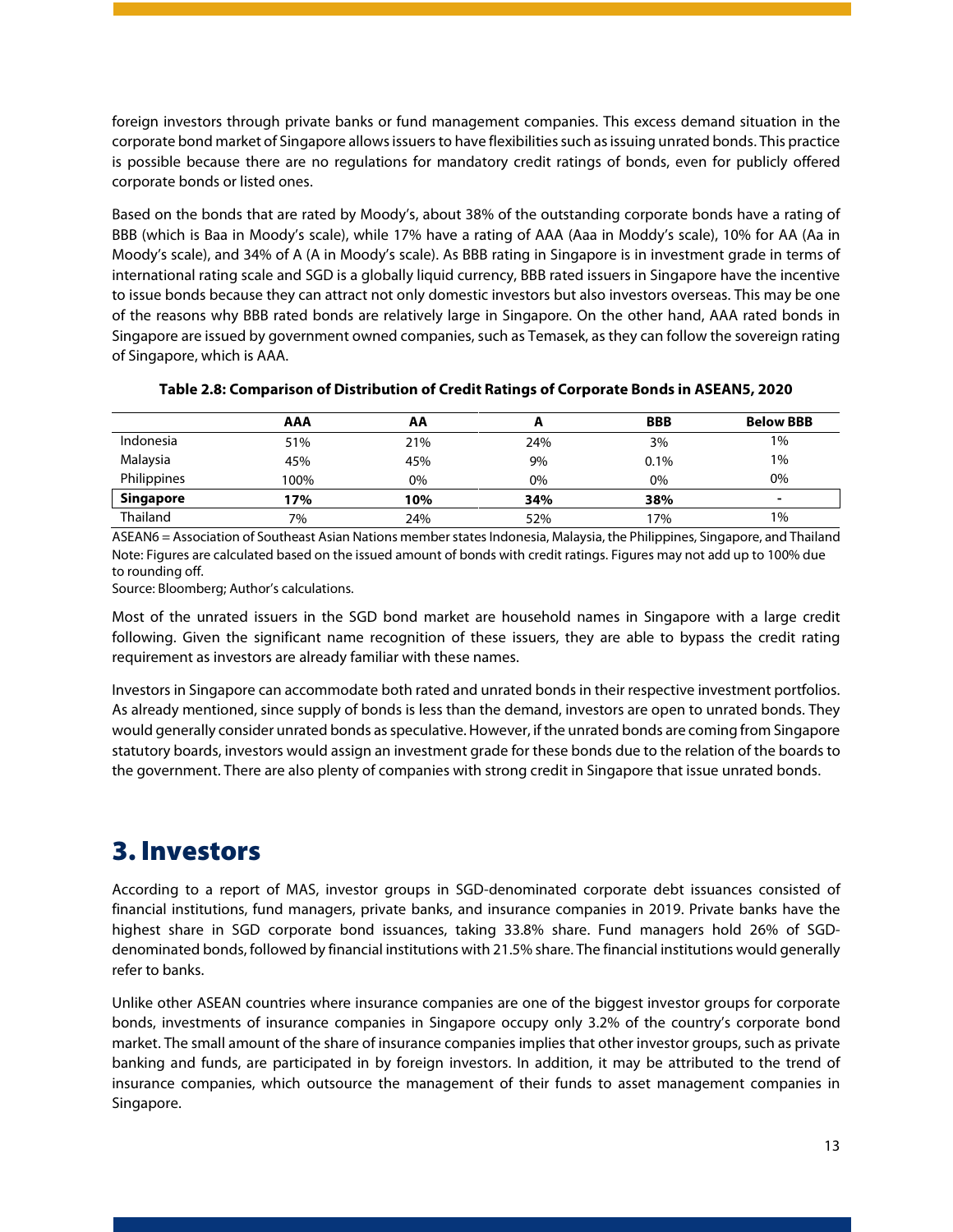<span id="page-14-1"></span>

**Figure 3.1: Investors of SGD-denominated Corporate Bonds, 2019**

Source: Monetary Authority of Singapore (MAS) Singapore Corporate Debt Market Development 2020.

It is important to note that investors of the SGD corporate bond market also include foreign investors. These foreign investors can participate in the bond market through private banks and asset management companies.

### <span id="page-14-0"></span>3.1. Banks

In Singapore, deposit-taking institutions can be classified into full banks, wholesale banks, merchant banks, and finance companies. Full banks may undertake universal banking, which includes deposit-taking activities, cheque services and lending, and any other businesses that are regulated or authorized by MAS, including financial advisory services, insurance broking, and capital market services. Wholesale banks can perform activities carried out by full banks, except Singapore dollar retail banking activities. Operations of merchant banks include lending, asset management, private banking, securities dealing and underwriting, and investment banking. Finance companies are engaged in deposit-taking activities, and lending to individuals and corporations, including SMEs.

In addition to these classifications, there are also qualifying full banks(QFBs). This license is given to foreign banks, which allow them to open additional branches and/or off-premises ATMs. Up to 25 service locations, including bank branches or offsite ATM locations are allowed. QFBs can also share ATMs among themselves. QFBs can provide debit services through an Electronic Funds Transfer at Point of Sale (EFTPOS) network. It can also provide Supplementary Retirement Scheme and Central Provident Fund (CPF) Investment Scheme accounts. Additionally, QFBs can accept CPF fixed deposits.[4](#page-14-2)

The banking industry in Singapore is predominantly composed of foreign banks. Based on the list of member banks of the Association of Banks in Singapore (ABS), the only members from local banks are DBS Bank, OCBC Bank, and United Overseas Bank. These three banks have the status of a full bank. As of the time of writing, ABS has 125 foreign bank members, which have the status of a qualifying full bank, full bank, or wholesale bank as licensed by the MAS. These foreign banks are from North America, Europe and Asia. ABS also has 19 affiliate members that have licenses as merchant banks, finance companies, capital market services, or advisory services.

<span id="page-14-2"></span><sup>4</sup> https://abs.org.sg/about-us/membership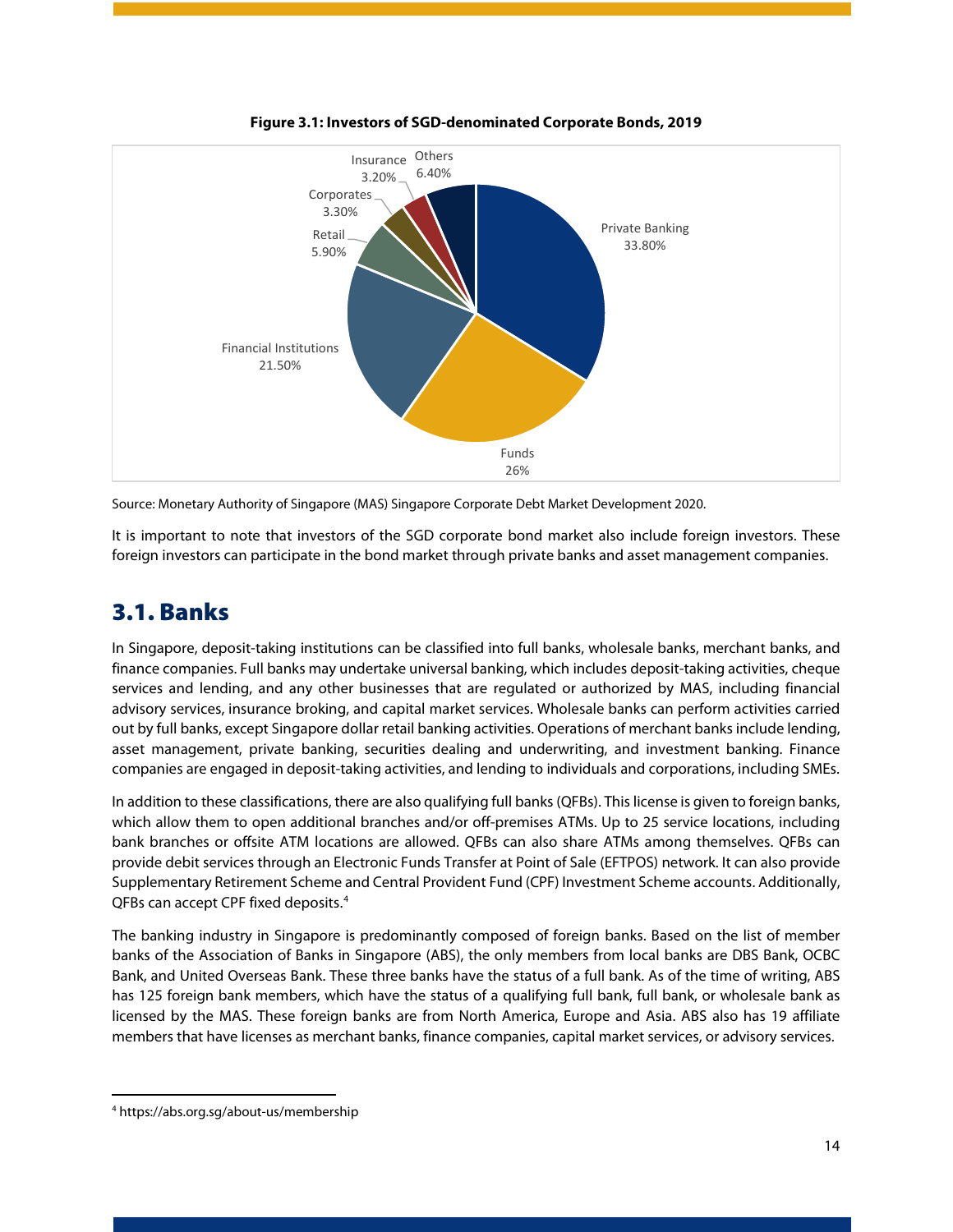Effective 18 August 2021, MAS Notice 637 indicates the risk weights per select asset class for reporting banks. In general, the risk weight relies heavily on the credit quality of the asset class based on the type of the institution. Tables 3.1 and 3.2 describe the credit quality grades, while Table 3.3 describes the risk weights select asset class types of reporting banks.

<span id="page-15-0"></span>

| <b>Credit Quality Grade</b>     |       | 2              | 3          | 4               | 5              | 6                |
|---------------------------------|-------|----------------|------------|-----------------|----------------|------------------|
| Fitch Ratings and               | AAA   | A+             | BBB+       | $BB+$           | B+             | $CCC +$          |
| <b>S&amp;P Ratings Services</b> | $AA+$ | A              | <b>BBB</b> | BB              | B              | CCC              |
|                                 | AA    | A-             | BBB-       | BB-             | <b>B-</b>      | CCC-             |
|                                 | AA-   |                |            |                 |                | CC               |
|                                 |       |                |            |                 |                |                  |
|                                 |       |                |            |                 |                | D                |
| Moody's Investor                | Aaa   | A <sub>1</sub> | Baa1       | Ba1             | B <sub>1</sub> | Caa1             |
| Services                        | Aa1   | A2             | Baa2       | Ba <sub>2</sub> | <b>B2</b>      | Caa <sub>2</sub> |
|                                 | Aa2   | A <sub>3</sub> | Baa3       | Ba3             | B <sub>3</sub> | Caa <sub>3</sub> |
|                                 | Aa3   |                |            |                 |                | Ca               |
|                                 |       |                |            |                 |                |                  |

**Table 3.1: Classification of Credit Quality Grades for Standard Approach on Credit Risk Exposures**

<span id="page-15-1"></span>Source: MAS[, https://www.mas.gov.sg/regulation/notices/notice-637.](https://www.mas.gov.sg/regulation/notices/notice-637)

#### **Table 3.2: Classification of Credit Quality Grades for Short Term Exposures**

| <b>Short-term Credit Quality Grade</b> |     |     |       | IV            |
|----------------------------------------|-----|-----|-------|---------------|
| <b>Fitch Ratings</b>                   | F-1 | F-2 | F-3   | Others        |
| Moody's Investor Services              | P-  | P-2 | $P-3$ | <b>Others</b> |
| <b>S&amp;P Ratings Services</b>        | A-1 | A-2 | $A-3$ | Others        |

<span id="page-15-2"></span>Source: MAS[, https://www.mas.gov.sg/regulation/notices/notice-637.](https://www.mas.gov.sg/regulation/notices/notice-637)

#### **Table 3.3: Risk Weights on Select Asset Class for Reporting Banks**

| <b>Asset Class</b>                         | Risk Weights under Standardized Approach to Credit Risk                                                                                                                                                                                                                                                                                                                                                                                                                                                                                                                                                                           |  |  |  |
|--------------------------------------------|-----------------------------------------------------------------------------------------------------------------------------------------------------------------------------------------------------------------------------------------------------------------------------------------------------------------------------------------------------------------------------------------------------------------------------------------------------------------------------------------------------------------------------------------------------------------------------------------------------------------------------------|--|--|--|
| Cash Items                                 | 0% risk weight to any exposure categorized as a cash item.                                                                                                                                                                                                                                                                                                                                                                                                                                                                                                                                                                        |  |  |  |
|                                            | 20% risk weight to cheques, drafts, and other items drawn on other banking institutions that are either<br>payable immediately upon presentation or that are in the process of collection.                                                                                                                                                                                                                                                                                                                                                                                                                                        |  |  |  |
| Central                                    | A Reporting Bank shall apply a 0% risk weight to any exposure to the Government of Singapore or the                                                                                                                                                                                                                                                                                                                                                                                                                                                                                                                               |  |  |  |
| Government and                             | MAS, which is denominated in SGD and funded by liabilities denominated in SGD.                                                                                                                                                                                                                                                                                                                                                                                                                                                                                                                                                    |  |  |  |
| <b>Central Bank Asset</b><br>Class         | Based on the credit quality grade, a reporting bank should apply the following risk weights for other<br>central government or central bank, which is denominated and funded in the local currency of its<br>jurisdiction.                                                                                                                                                                                                                                                                                                                                                                                                        |  |  |  |
|                                            | 3<br><b>Credit Quality Grade</b><br>$\overline{2}$<br>5<br>$\overline{4}$<br>Unrated<br>1<br>6                                                                                                                                                                                                                                                                                                                                                                                                                                                                                                                                    |  |  |  |
|                                            | <b>Risk Weight</b><br>0%<br>50%<br>100%<br>150%<br>100%<br>20%<br>100%                                                                                                                                                                                                                                                                                                                                                                                                                                                                                                                                                            |  |  |  |
| <b>Public Sector</b><br>Entity (PSE) Asset | Risk weight on PSE asset class varies based on credit quality grade:                                                                                                                                                                                                                                                                                                                                                                                                                                                                                                                                                              |  |  |  |
| Class                                      | 5<br><b>Credit Quality Grade</b><br>3<br>Unrated<br>$\mathfrak{p}$<br>6<br>4                                                                                                                                                                                                                                                                                                                                                                                                                                                                                                                                                      |  |  |  |
|                                            | Risk Weight<br>50%<br>50%<br>100%<br>100%<br>150%<br>50%<br>20%                                                                                                                                                                                                                                                                                                                                                                                                                                                                                                                                                                   |  |  |  |
|                                            | Specific cases of exposures to a PSE:<br>For a PSE in Singapore, the exposure to a PSE is treated as an exposure to the Singapore<br>Government. Singapore Government has a credit quality grade of "1" or "2" according to<br>MAS guidelines<br>For a PSE outside Singapore, the bank regulatory agency of the jurisdiction where the PSE is<br>$\bullet$<br>established has exercised the national discretion to treat the exposure to the PSE as an<br>exposure to the central government, and the central government of the jurisdiction of that<br>PSE has a credit quality grade of "1" or "2" according to MAS guidelines. |  |  |  |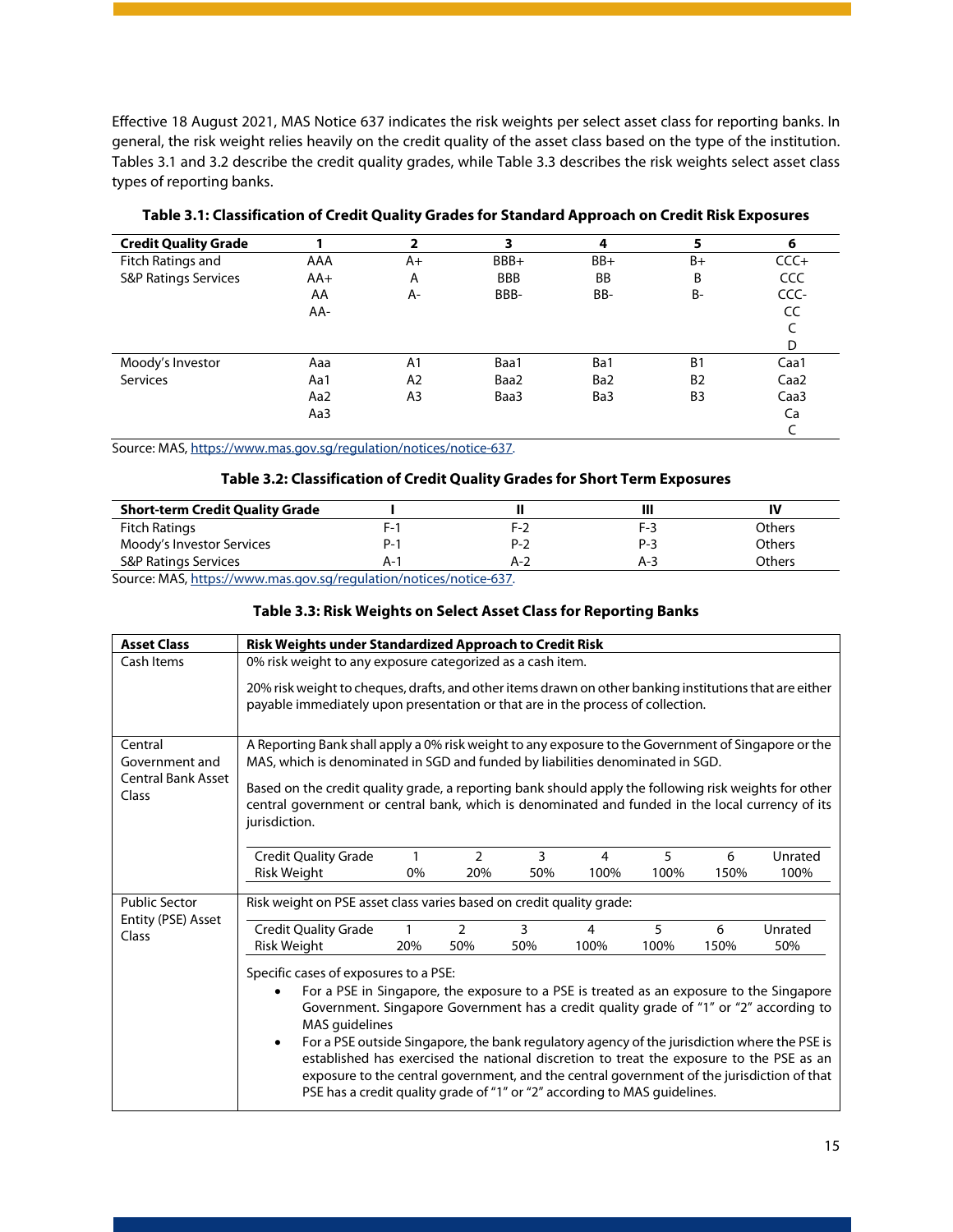|                                 | <b>Credit Quality Grade</b>                                                                                                                                                                                                                                                                                                                                                                                                                            | $\mathbf{1}$ | $\overline{2}$ | $\overline{3}$ | $\overline{\mathbf{4}}$ | 5    | 6    | Unrated |
|---------------------------------|--------------------------------------------------------------------------------------------------------------------------------------------------------------------------------------------------------------------------------------------------------------------------------------------------------------------------------------------------------------------------------------------------------------------------------------------------------|--------------|----------------|----------------|-------------------------|------|------|---------|
|                                 | Risk Weight where the                                                                                                                                                                                                                                                                                                                                                                                                                                  | 0%           | 0%             | 0%             | 100%                    | 100% | 150% | 0%      |
|                                 | Central Government has a                                                                                                                                                                                                                                                                                                                                                                                                                               |              |                |                |                         |      |      |         |
|                                 | <b>Credit Quality Grade</b><br>of "1"                                                                                                                                                                                                                                                                                                                                                                                                                  |              |                |                |                         |      |      |         |
|                                 | Risk Weight where the                                                                                                                                                                                                                                                                                                                                                                                                                                  | 20%          | 20%            | 20%            | 100%                    | 100% | 150% | 20%     |
|                                 | Central Government has a                                                                                                                                                                                                                                                                                                                                                                                                                               |              |                |                |                         |      |      |         |
|                                 | <b>Credit Quality Grade</b>                                                                                                                                                                                                                                                                                                                                                                                                                            |              |                |                |                         |      |      |         |
|                                 | of "2"                                                                                                                                                                                                                                                                                                                                                                                                                                                 |              |                |                |                         |      |      |         |
|                                 | The exposure to a PSE in Singapore is treated as an exposure to the Singapore Government only if the<br>exposure is an exposure to a statutory board in Singapore other than the MAS.                                                                                                                                                                                                                                                                  |              |                |                |                         |      |      |         |
| Multilateral                    | Risk weights are based on the credit quality grade of the asset class from an MDB:                                                                                                                                                                                                                                                                                                                                                                     |              |                |                |                         |      |      |         |
| Development<br>Bank (MDB) Asset | <b>Credit Quality Grade</b>                                                                                                                                                                                                                                                                                                                                                                                                                            | 1            | $\overline{2}$ | 3              | 4                       | 5    | 6    | Unrated |
| Class                           | Risk Weight                                                                                                                                                                                                                                                                                                                                                                                                                                            | 20%          | 50%            | 50%            | 100%                    | 100% | 150% | 50%     |
|                                 | 0% risk weight to any exposure to a qualifying MDB.                                                                                                                                                                                                                                                                                                                                                                                                    |              |                |                |                         |      |      |         |
|                                 | 0% risk weight to any exposure to the Bank for International Settlements, the International Monetary                                                                                                                                                                                                                                                                                                                                                   |              |                |                |                         |      |      |         |
|                                 | Fund, the European Central Bank, the European Union, the European Stability Mechanism, or the                                                                                                                                                                                                                                                                                                                                                          |              |                |                |                         |      |      |         |
|                                 | European Financial Stability Facility.                                                                                                                                                                                                                                                                                                                                                                                                                 |              |                |                |                         |      |      |         |
| <b>Bank Asset Class</b>         | Risk weights are based on the credit quality grade of the asset class from a bank.                                                                                                                                                                                                                                                                                                                                                                     |              |                |                |                         |      |      |         |
|                                 | <b>Credit Quality Grade</b>                                                                                                                                                                                                                                                                                                                                                                                                                            | 1            | 2              | 3              | 4                       | 5    | 6    | Unrated |
|                                 | <b>Risk Weight</b>                                                                                                                                                                                                                                                                                                                                                                                                                                     | 20%          | 50%            | 50%            | 100%                    | 100% | 150% | 50%     |
|                                 | Risk-weight for short                                                                                                                                                                                                                                                                                                                                                                                                                                  | 20%          | 20%            | 20%            | 50%                     | 50%  | 150% | 20%     |
|                                 | term exposures                                                                                                                                                                                                                                                                                                                                                                                                                                         |              |                |                |                         |      |      |         |
|                                 | For short term exposures of bank asset class with an issue-specific external credit assessment, the<br>following risk weights apply:                                                                                                                                                                                                                                                                                                                   |              |                |                |                         |      |      |         |
|                                 | <b>Credit Quality Grade</b>                                                                                                                                                                                                                                                                                                                                                                                                                            |              |                | $\mathbf{II}$  |                         | III  |      | IV      |
|                                 | Risk Weight                                                                                                                                                                                                                                                                                                                                                                                                                                            |              | 20%            | 50%            |                         | 100% |      | 150%    |
|                                 | For short term exposures in bank asset class with an external issue-specific credit rating that is higher<br>than the applicable credit quality grade than the one in the preceding table, the applicable risk weight<br>should be based on issue-specific assessment to any unrated short-term exposure to the same<br>banking institution.                                                                                                           |              |                |                |                         |      |      |         |
| Corporate Asset                 | Risk weights are based on the credit quality grade of the asset class from a corporate.                                                                                                                                                                                                                                                                                                                                                                |              |                |                |                         |      |      |         |
| Class                           | <b>Credit Quality Grade</b>                                                                                                                                                                                                                                                                                                                                                                                                                            | 1            | $\overline{2}$ | 3              | 4                       | 5    | 6    | Unrated |
|                                 | Risk Weight                                                                                                                                                                                                                                                                                                                                                                                                                                            | 20%          | 50%            | 100%           | 100%                    | 150% | 150% | 100%    |
|                                 | For any exposure in the corporate asset class with no external credit rating by a recognized external<br>credit assessment institution (ECAI): the risk weight is determined according to the preceding table or<br>the risk weight that is applicable to an exposure to the central government of the jurisdiction in which<br>the corporate is incorporated or established, whichever is higher.                                                     |              |                |                |                         |      |      |         |
|                                 | The risk weight of any short-term exposure in the corporate asset class with an issue-specific external<br>credit rating is as follows:                                                                                                                                                                                                                                                                                                                |              |                |                |                         |      |      |         |
|                                 | <b>Credit Quality Grade</b>                                                                                                                                                                                                                                                                                                                                                                                                                            |              |                | Ш              |                         | Ш    |      | IV      |
|                                 | Risk Weight                                                                                                                                                                                                                                                                                                                                                                                                                                            |              | 20%            | 50%            |                         | 100% |      | 150%    |
|                                 | If a short-term exposure in the corporate asset class with an issue-specific external credit assessment<br>attracts a risk weight of 50% or 100%, then the risk weight should not be lower than 100%<br>$\bullet$<br>to any unrated short-term exposure to the same corporate.<br>attracts a risk weight of 150%, then the risk weight should be 150% to any unrated exposure<br>$\bullet$<br>(whether long-term or short-term) to the same corporate. |              |                |                |                         |      |      |         |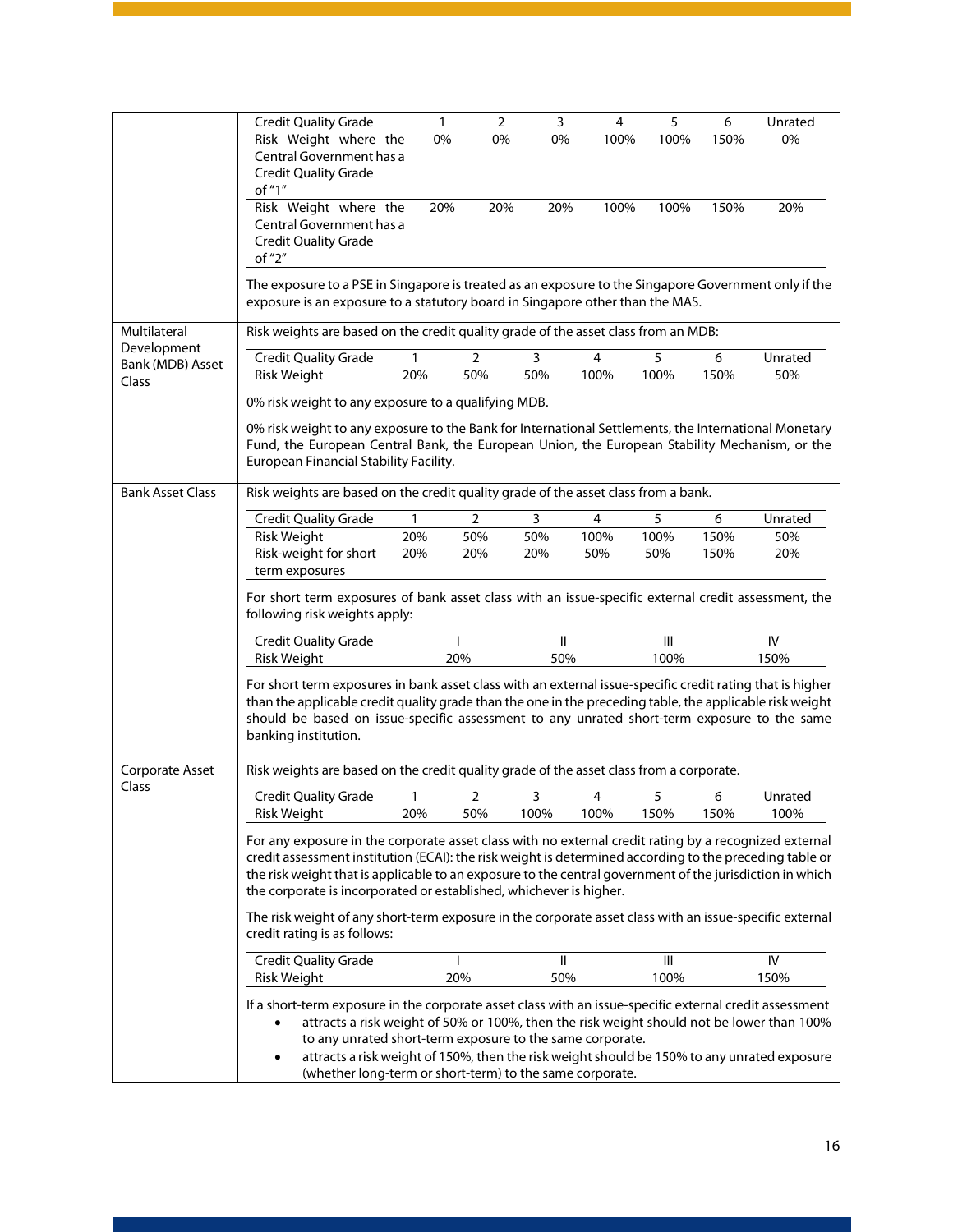| Subject to the approval of MAS, a 100% risk weight should be applied to exposures in the corporate<br>asset class regardless of the credit quality grade of individual exposures. MAS will not normally grant<br>approval to use this approach unless there is a clear implementation plan to adopt the Internal<br>Ratings-Based Approach (IRBA). Where approval has been granted by MAS, the Reporting Bank shall<br>apply a single consistent approach of either using external credit assessments that are recognized by<br>ECAIs where available, or none at all. |
|------------------------------------------------------------------------------------------------------------------------------------------------------------------------------------------------------------------------------------------------------------------------------------------------------------------------------------------------------------------------------------------------------------------------------------------------------------------------------------------------------------------------------------------------------------------------|
|------------------------------------------------------------------------------------------------------------------------------------------------------------------------------------------------------------------------------------------------------------------------------------------------------------------------------------------------------------------------------------------------------------------------------------------------------------------------------------------------------------------------------------------------------------------------|

Source: MAS[, https://www.mas.gov.sg/regulation/notices/notice-637](https://www.mas.gov.sg/regulation/notices/notice-637)

Based on statistics from MAS, total number of assets of commercial banks in Singapore reached SGD1,528.42 billion as of December 2020. Figure 3.2 shows the distribution of asset types. Loans and advances, including bills financing, take up the largest share in the assets of banks. This is followed by amounts due from banks and debt securities by government related entities. Securities and equities issued by private entities are only 4.24% of total assets of banks.

<span id="page-17-0"></span>

**Figure 3.2: Assets of Commercial Banks (Domestic Banking Units) in Singapore, 2020**

MAS = Monetary Authority of Singapore

Note: Domestic Banking Unit is used to book domestic transactions that are mostly denominated in Singapore dollar. Source: MAS; Author's calculations.

Within the securities and equities by private entities, 43% are debt securities and 57% are equities. Banks can invest both in Singapore and in other foreign markets. In fact, debt securities and equities that are invested outside of Singapore are larger than those invested in the country.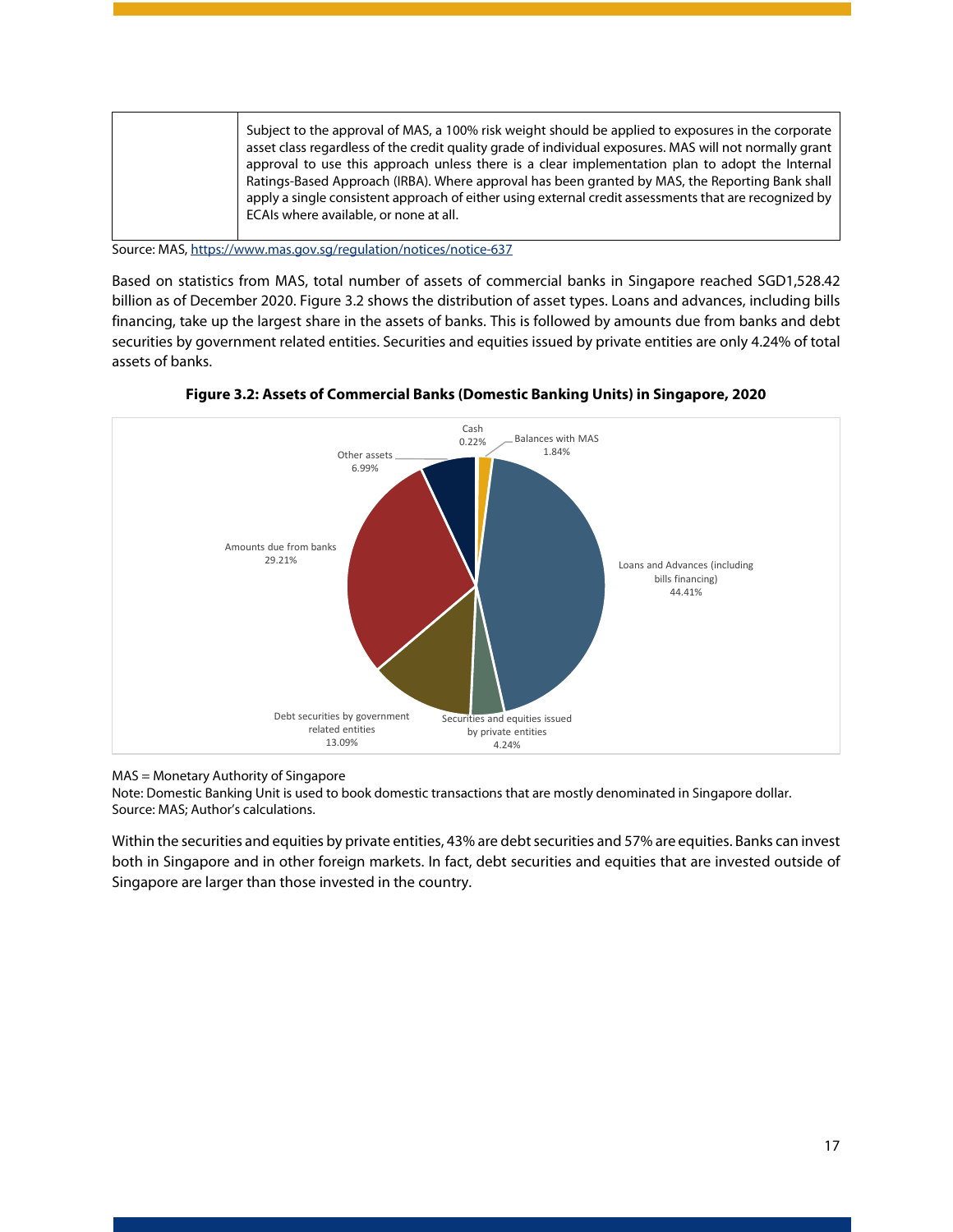

#### <span id="page-18-1"></span>**Figure 3.3: Debt Securities and Equities of Private Entities Held by Commercial Banks (Domestic Banking Units) in Singapore, 2020**

Note: Domestic Banking Unit is used to book domestic transactions that are mostly denominated in Singapore dollar. Source: MAS; Author's calculations.

At this point, it is important to see the investment appetite of commercial banks (treasury function) and private banks for SGD corporate bonds.

#### Treasury Function of Banks

Commercial banks would typically have different duration appetites depending on the prevailing market dynamics. Though commercial banks could invest in corporate bonds with maturities of up to 10 years, they would be more inclined to focus on shorter tenor securities given that their investments are tied with the management of their own liquidity. Since these commercial banks operate in Singapore, the preference for currency would be in Singapore dollar. Commercial banks would also be more inclined to hold bonds until their maturity. Table 3.4 shows that local banks have much bigger assets than global banks in Singapore. This implies that the investment appetite of treasury function of banks is heavily influenced by local banks.

<span id="page-18-0"></span>

| <b>Bank</b>                    | <b>Total Assets in 2020</b> |
|--------------------------------|-----------------------------|
|                                | (SGD billions)              |
| <b>DBS</b>                     | 650.81                      |
| <b>OCBC</b>                    | 521.40                      |
| <b>UOB</b>                     | 431.81                      |
| <b>Standard Chartered Bank</b> | 111.4                       |
| Citibank Singapore             | 46.56                       |
| <b>HSBC</b>                    | 28.09                       |

#### **Table 3.4: Assets of Select Banks in Singapore, 2020**

Source: corporatefinanceinstitute.com

#### Private Banking

In this report, private banking refers to the wealth management service provided by banks to high-net-worth individuals who generally have an appetite for bonds with maturities of up to 10 years. In addition, these individuals prefer perpetual bonds that have higher yields over ordinary corporate bonds. Private banking clients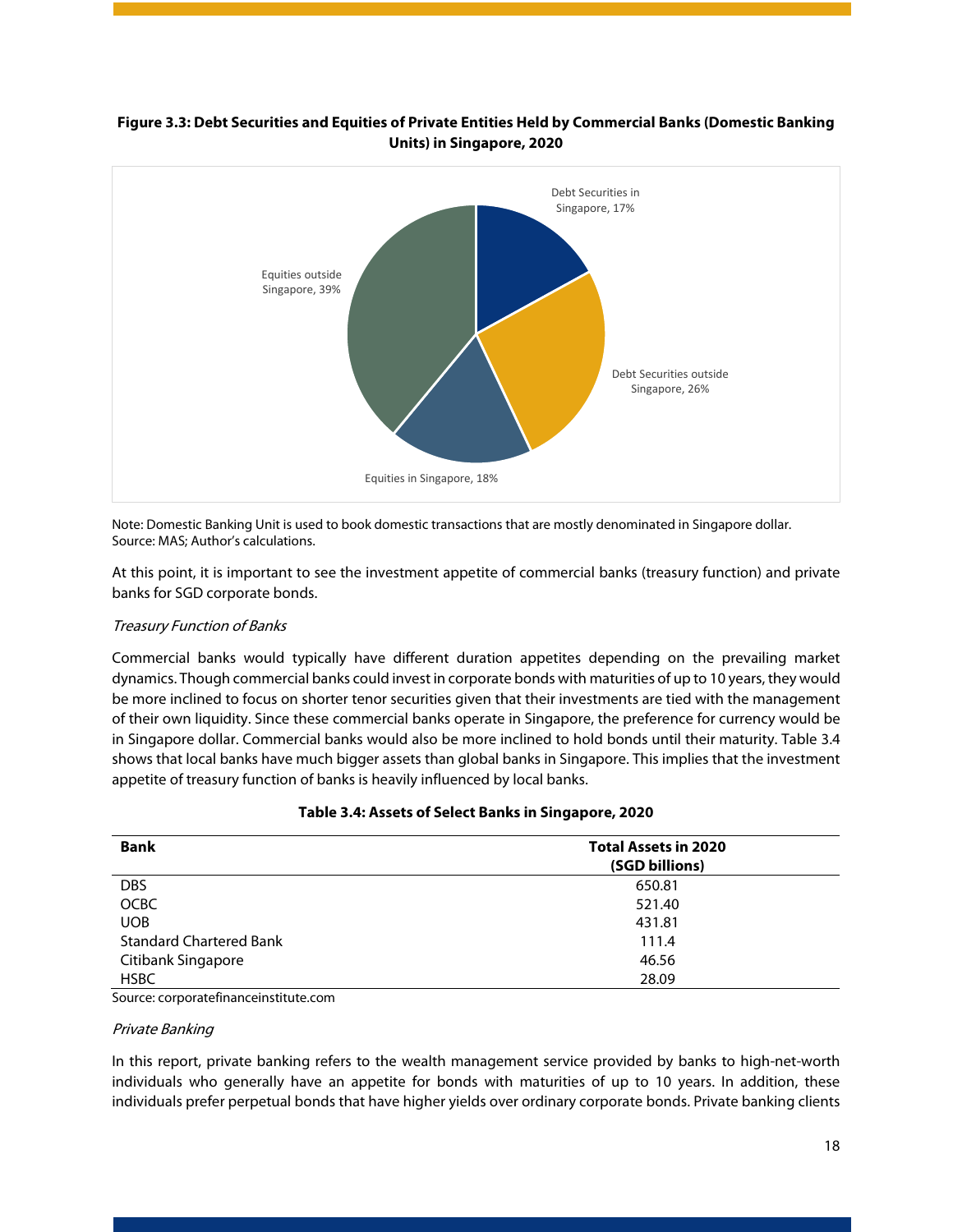expect these perpetual bonds to be redeemed at call dates. Due to their demand for higher yields, the private banking clients actively participate as investors of unrated bonds. They would also be an active trader of corporate bonds. The clients have appetites for both SGD- and USD-denominated corporate bonds. Both local banks and foreign banks are active in the private banking business in Singapore. Some foreign banks such as HSBC or UBS, are known to be active private banking players in the country.

### <span id="page-19-0"></span>3.2. Asset Management Companies

As of end of 2019, the asset management industry of Singapore had SGD3.98 trillion worth of assets under management, and 895 registered and licensed fund managers. The fund management industry of Singapore is another example of the country being an excellent international financial center. According to the MAS Asset Management Survey, ,76% of funds are sourced outside Singapore in 2019. Most of these funds are sourced from Asia Pacific (excluding Singapore), North America and Europe, as shown in Figure 3.4. Majority of funds coming from abroad is a unique characteristic of the asset management industry in Singapore because most of the investors in asset management industries of other ASEAN countries are local investors.

<span id="page-19-1"></span>



Note: The percentages refer to the share to industry's asset under management (AUM). Source: MAS, 2020.

Figure 3.4 also shows that the Asia Pacific region served as the main investment destination of funds managed by asset managers based in Singapore. Other significant regions include North America and Europe. It is important to note the reason why asset management companies look into investments outside Singapore. Since the SGD corporate bond market is small, asset managers have to look for other destinations of investments.

Figure 3.5 shows the investments of asset managers in Singapore. Approximately 42% of investments are allotted to equities, while 26% are allotted to bonds. Alternative investments ranked third in the investments of asset managers, taking 18% of the total investments in the industry. MAS reported that corporate bonds comprised 66% of investments in the fixed income segment.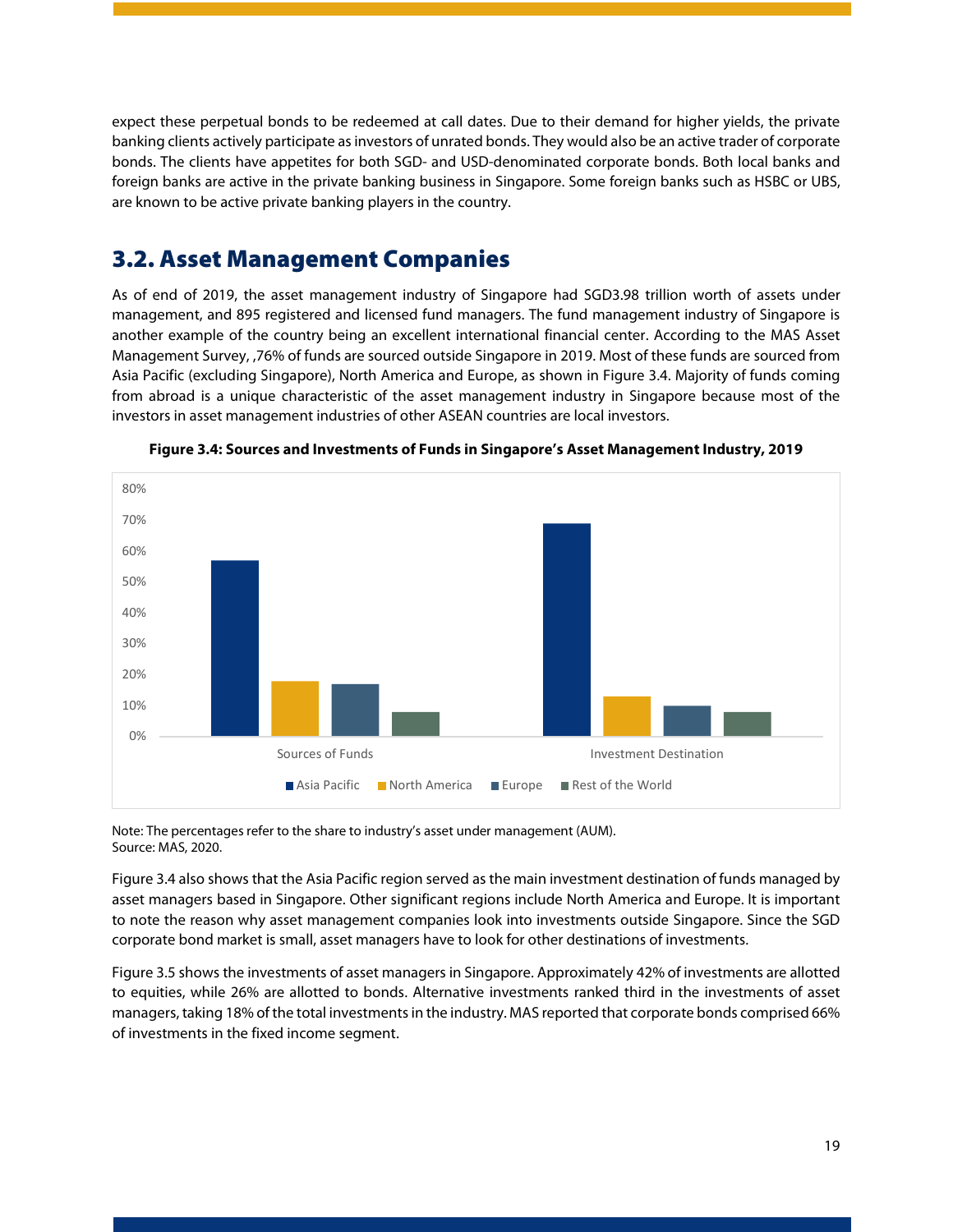<span id="page-20-1"></span>

#### **Figure 3.5: Investments in the Asset Management Industry of Singapore, by Asset Class, 2019**

#### Source: MAS, 2020.

Corporate bonds in SGD bond funds include unrated bonds as well as rated bonds ranging from AAA to BBB in general. However, this can be as low as speculative grades (BB+ or below) in some bond funds. The investments on speculative bonds are driven by some SGD bond funds' benchmark, which is Markit iBoxx Singapore Dollar (SGD) Bond Index. This bond index is composed of AAA-rated bonds to high-yield bonds in terms of credit rating, and 1 to over 10 years in terms of maturity. Table 3.5 illustrates the credit and the market risks appetite of Singapore Select Bond Fund (which is the representative SGD bond fund of Eastspring Investments). This fund includes the SGD bonds issued by non-Singaporean entities at the end of 2020, as well as the 63% that are issued by Singaporean entities. This bond fund has a total value of SGD1.4 billion. The table provides information about the duration and credit rating distribution of Singapore Select Bond Fund.

|                 |            | 2020               | 2019                     |
|-----------------|------------|--------------------|--------------------------|
| <b>Duration</b> |            | <b>10.51 Years</b> | 7.30 Years               |
| Credit ratings  | AAA        | 6.53%              | 8.63%                    |
|                 | AA         | 0.64%              | 0.83%                    |
|                 | A          | 10.59%             | 8.89%                    |
|                 | <b>BBB</b> | 31.32%             | 34.22%                   |
|                 | BB+        | 0.75%              | $\overline{\phantom{a}}$ |
|                 | Not rated  | 48.34%             | 46.03%                   |

<span id="page-20-0"></span>

| Table 3.5: Duration and Credit Rating Distribution of Singapore Select Bond Fund of Eastspring |
|------------------------------------------------------------------------------------------------|
| <b>Investments</b>                                                                             |

Note: A includes A+, A, A-, A1, A2, and A3 and BBB includes BBB+, BBB, BBB-, Baa1, Baa2 and Baa3. Source: Eastspring Investments Unit Trusts Annual Reports 2020; Author's calculations.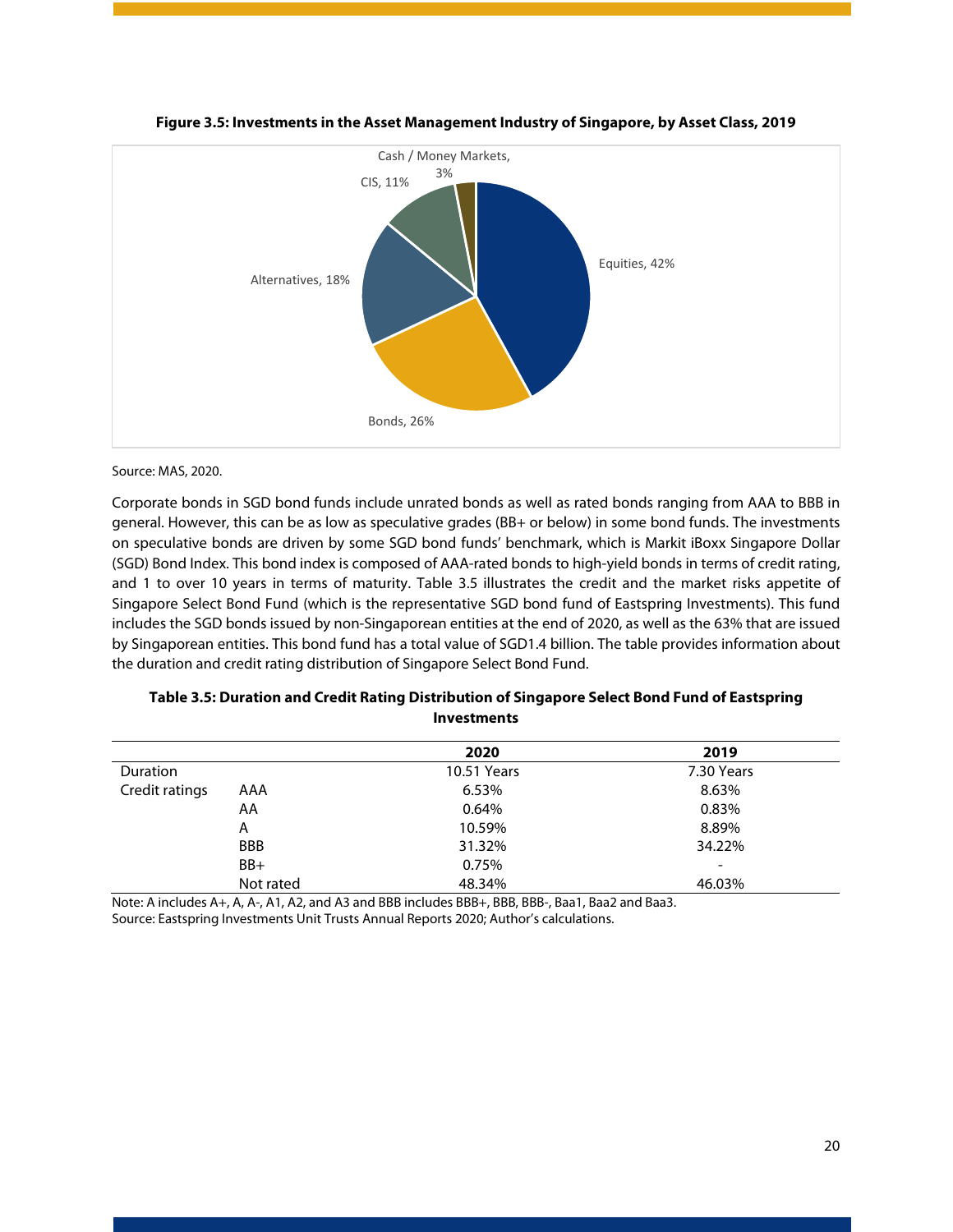## <span id="page-21-0"></span>3.3. Insurance Companies

In 2019, per capita expenditure for life insurance amounted to SGD7,788 and general insurance amounted to SGD1,082. Other insurance industry development indicators are shown in Table 3.6. Notably, the domestic fund assets of life insurance have already reached 50.7% of the GDP of Singapore, which is significantly higher than its ratio in 2010 of 36.6%.

<span id="page-21-1"></span>

|                              | Share of GDP (%) |
|------------------------------|------------------|
| Domestic life sums insured   | 280.2            |
| Domestic life premiums       | 6.2              |
| Domestic general premiums    | 0.9              |
| Domestic life fund assets    | 50.7             |
| Domestic general fund assets | 2.2              |

| Table 3.6: Insurance Industry Development Statistics, 2019 |  |  |
|------------------------------------------------------------|--|--|
|------------------------------------------------------------|--|--|

GDP = gross domestic product

Source: MAS Insurance Industry Statistics, 2020.

In terms of the asset size, the life insurance industry in Singapore can be classified according to linked and nonlinked life insurance funds. Non-linked life insurance funds had a total asset of SGD205.83 billion in 2019, while linked life insurance funds had a total asset of SGD38.63 billion. The breakdown of the assets is shown in Figure 3.6.

<span id="page-21-2"></span>

#### **Figure 3.6: Breakdown of Life Insurance Funds in Singapore, 2019**

#### Source: MAS.

Majority of investments of non-linked insurance funds are in debt securities(63%), while those of linked insurance funds are in equities (84%). Other asset classes that insurance companies invest in include land and buildings, loans, and cash and deposits. These other asset classes are not significant compared with equity and bond investments.

Insurance companies also have general criteria when investing in corporate bonds. Insurance companies would typically have an appetite for longer dated bonds. In Singapore, insurance companies would have an appetite for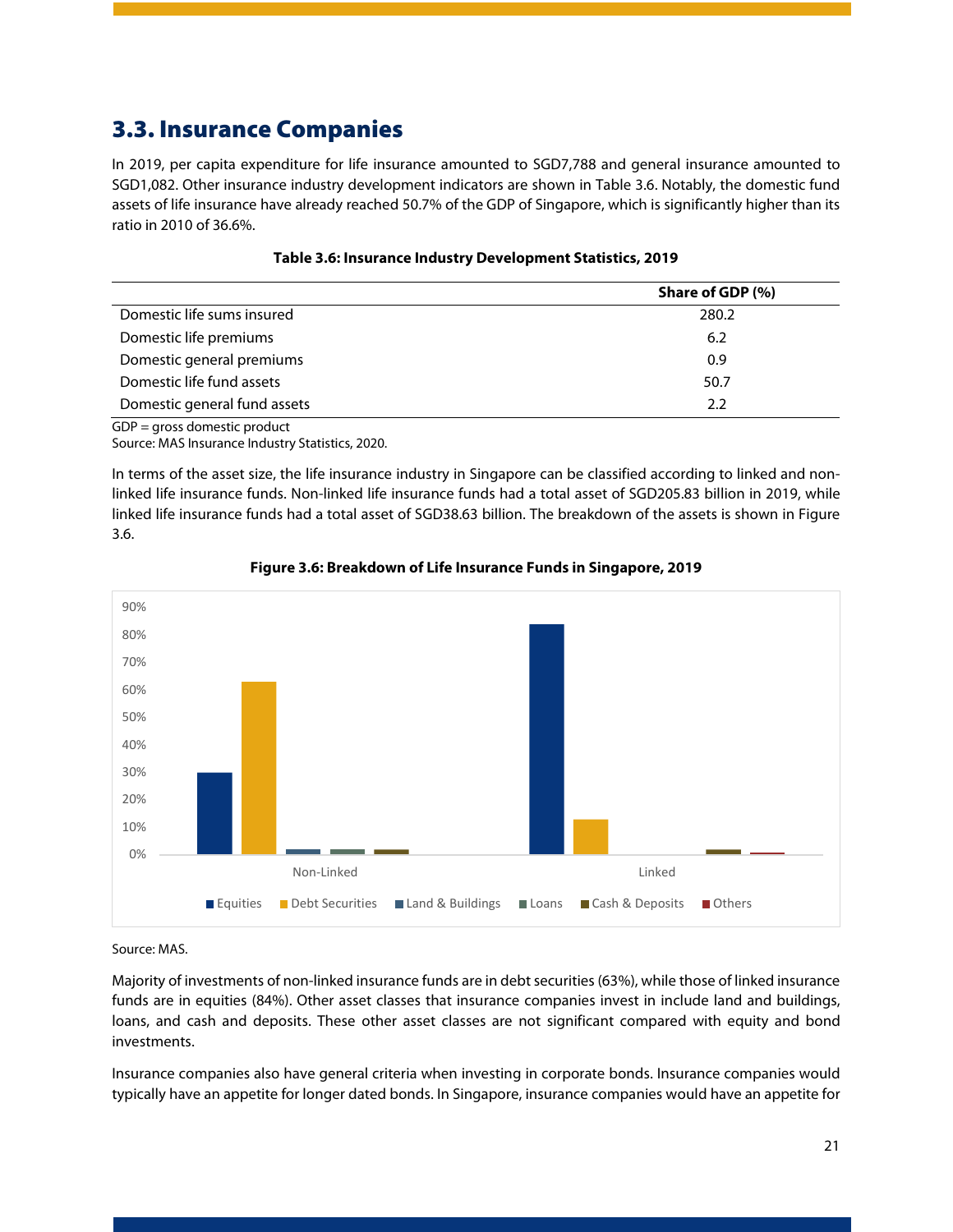bonds that have up to 30 years maturity. There are no regulatory prohibitions for insurance companies to invest in high yield bonds. Nevertheless, their portfolio still consists of a higher number of investment grade bonds than high yield bonds. In addition, because a lot of issuers in Singapore are unrated, insurance companies tend to invest in unrated bonds.

Notice 133 of MAS is used as reference for valuation and capital framework for insurers. This notice provides the guidelines on the counterparty default risk charge.<sup>[5](#page-22-2)</sup> It also sets the definitions and scope for each counterparty risk class. Table 3.7 shows applicable risk charges for "other counterparty exposures", which include corporate bonds. MAS is explicit with its guideline for unrated counterparties, which specifies that an insurer should treat these as having a rating of between the counterparty risk class D and E. Specifically, the unrated counterparty default risk charge is 7.75%.

|                                   |                                  | Counterparty        |                  |                  |                               |  |
|-----------------------------------|----------------------------------|---------------------|------------------|------------------|-------------------------------|--|
| Counterparty<br><b>Risk Class</b> | Moody's                          | <b>Fitch</b><br>S&P |                  | A.M. Best Corp.  | <b>Default Risk</b><br>Charge |  |
| Class A                           | Aaa                              | AAA                 | AAA              | aaa              | $0.5\%$                       |  |
| Class B                           | Aa1 to Aa3                       | $AA+$ to $AA-$      | $AA+$ to $AA-$   | $aa+toaa-$       | 1.0%                          |  |
| Class C                           | A <sub>1</sub> to A <sub>3</sub> | $A+$ to $A-$        | $A+$ to $A-$     | $a+$ to $a-$     | 2.0%                          |  |
| Class D                           | Baa1 to Baa3                     | BBB+ to BBB-        | $BBB+$ to $BBB-$ | $bb + to b$      | 5.0%                          |  |
| Class E                           | Ba1 to Ba3                       | $BB+$ to $BB-$      | $BB+$ to $BB-$   | $bb+$ to $bb-$   | 10.5%                         |  |
| Class F                           | <b>B1 to B3</b>                  | $B+$ to $B-$        | $B+$ to $B-$     | $h+$ to $h-$     | 20.0%                         |  |
| Class G                           | Caa1 and below                   | $CC +$ and below    | $CC +$ and below | $cc$ + and below | 48.5%                         |  |
| Unrated                           |                                  |                     | N/A              |                  | 7.75%                         |  |

<span id="page-22-1"></span>

| Table 3.7: Counterparty Risk Class Classification, Equivalent Credit Rating, and Counterparty Default Risk |
|------------------------------------------------------------------------------------------------------------|
| <b>Charge for Insurance Companies in Singapore</b>                                                         |

Source: MAS.

Under the new Risk-Based Capital 2 (RBC2) of Singapore, which isstipulated in Notice 133 of Valuation and Capital Framework for Insurers as of June 2021, an insurer may recognize the internal credit rating of its corporate debt securities invested based on its credit rating model. An insurer that received the approval of MAS to adopt an internal credit rating model must apply the internal credit rating derived from such model to all its externally rated and unrated corporate bonds. In the application of an internal ratings to unrated bonds, an insurer must not apply any internal rating that is higher than the Credit Quality Class D equivalent for any unrated corporate debt security, regardless of whether the internal credit rating is higher.

Insurance companies optimize their allocations to meet the target yields and the expectations of policyholders and shareholders. In addition to LCY corporate bonds, insurance companies can also invest in overseas bonds on the condition that these bonds are rated at least BBB in the global rating scale. Insurance companies are aware of the relatively small size of the LCY corporate bond market in Singapore. Hence, insurance companies consider overseas bonds for their investments.

## <span id="page-22-0"></span>3.4. Central Provident Fund

The Central Provident Fund (CPF) of Singapore is one of the most comprehensive social security systems globally. The main objective of CPF is to secure the retirement of Singaporean citizens and permanent residents. Healthcare, home ownership, family protection, and asset enhancement are among the priorities of CPF.

2021.pdf?la=en&hash=1516487EB7B8F4060DEA9E4D521AB040B51BC52F

<span id="page-22-2"></span><sup>5</sup> MAS Notice 133 (Amendment) as of 28 June 2021. https://www.mas.gov.sg/-/media/MAS-Media-Library/regulation/notices/ID/notice-133/MAS-133\_tracked\_22-Jun-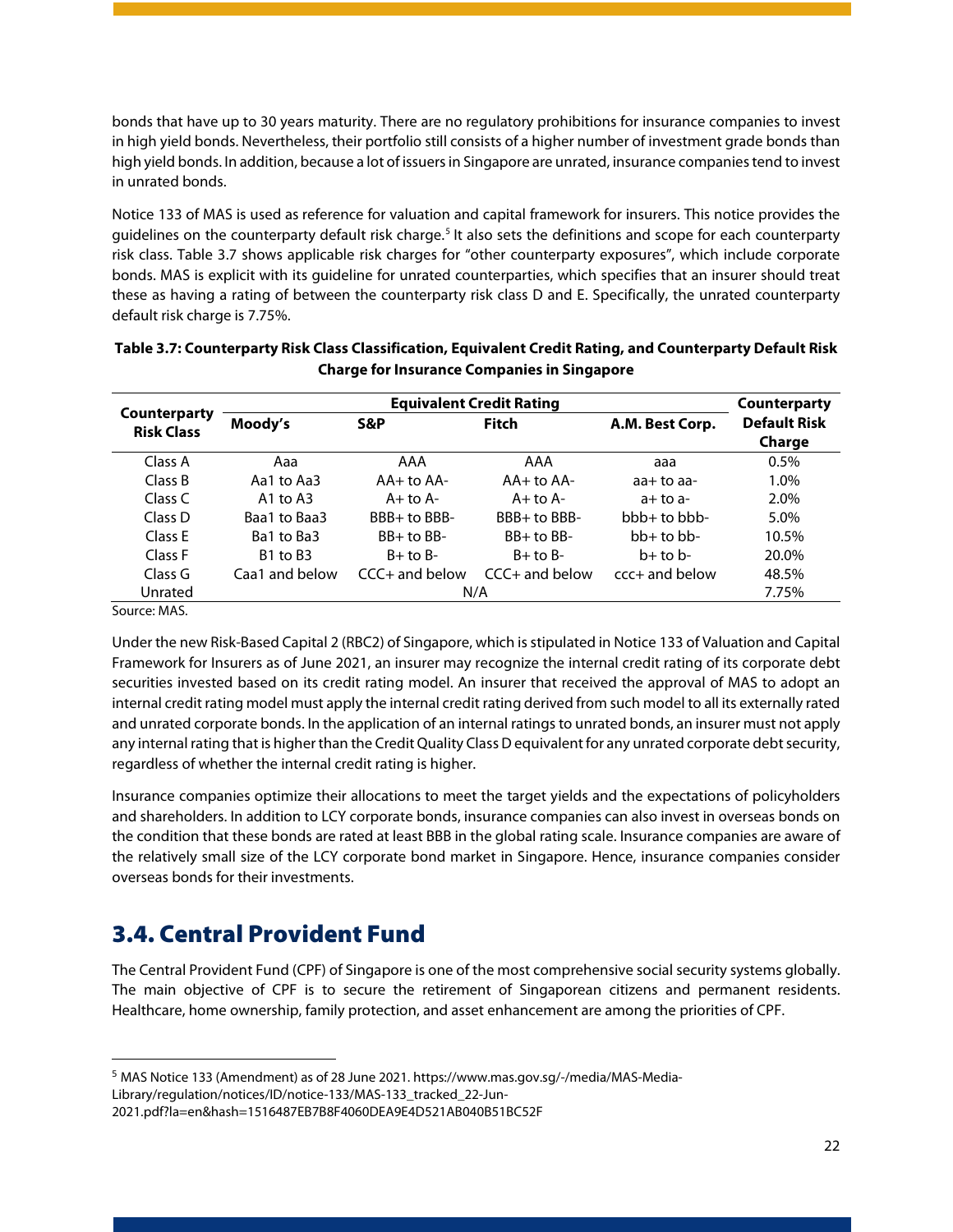On examination of the annual report and financial statement of CPF, approximately 96.3% of its investments are occupied by special issues of Singapore government securities. These issuances are specifically made to CPF for the purpose of supporting the organization's fulfillment on its obligations. The floating rate special issues do not have quoted market values and CPF cannot trade these in the market. Their interest rates are from 2.5% to 6% per annum, which are pegged based on the rates at which CPF pays interests to its members. Fixed rate special issues provide interests of 4% to 6% per annum.

As CPF is privileged to invest special issues of Singapore government securities which are designed to generate cash flows to meet the obligations from its liability side, it seems to be less keen on investing in other assets. As a result, the corporate bond investment of CPF was SGD1.59 billion in 2020, which was only about 0.35% of the total investments of CPF.

<span id="page-23-1"></span>

|                                                   | Amount      | <b>Share</b> |
|---------------------------------------------------|-------------|--------------|
|                                                   | (SGD '000)  |              |
| <b>Financial assets at amortized cost</b>         |             |              |
| Special issues of Singapore Government securities |             |              |
| - Floating rate                                   | 368,247,102 | 80.0%        |
| - Fixed rate                                      | 74,911,649  | 16.3%        |
| Advanced deposits                                 | 13,946,625  | 3.0%         |
| <b>Debt investments at FVOCI</b>                  |             |              |
| Singapore Government securities                   | 407,658     | $0.1\%$      |
| <b>Statutory Board bonds</b>                      | 529,840     | 0.1%         |
| Corporate bonds                                   | 1,486,907   | $0.3\%$      |
| <b>Debt investments at FVTPL</b>                  |             |              |
| Corporate bonds                                   | 103,063     | $0.0\%$      |
| <b>Equity investments at FVOCI</b>                | 599,360     | $0.1\%$      |
|                                                   | 460.232.204 | 100%         |

#### **Table 3.8: Investments of the Central Provident Fund in 2020**

FVOCI = Fair Value through Other Comprehensive Income FVTPL = Fair Value through Profit or Loss Source: CPF Annual Report 2020.

### <span id="page-23-0"></span>3.5. Retail Investors

Retail investors are encouraged to participate in the corporate bond market of Singapore. Under the Securities and Futures Act (SFA), Singapore allows bond issuance to retail investors. It also promotes the Prospectus Exemption frameworks, which enable qualified issuers to tap the retail investors for their bonds without having to file any prospectus. The Prospectus Exemption frameworks are the Exempt Bond Issuer framework and the Seasoning framework. The key features for each framework are described in Table 3.9.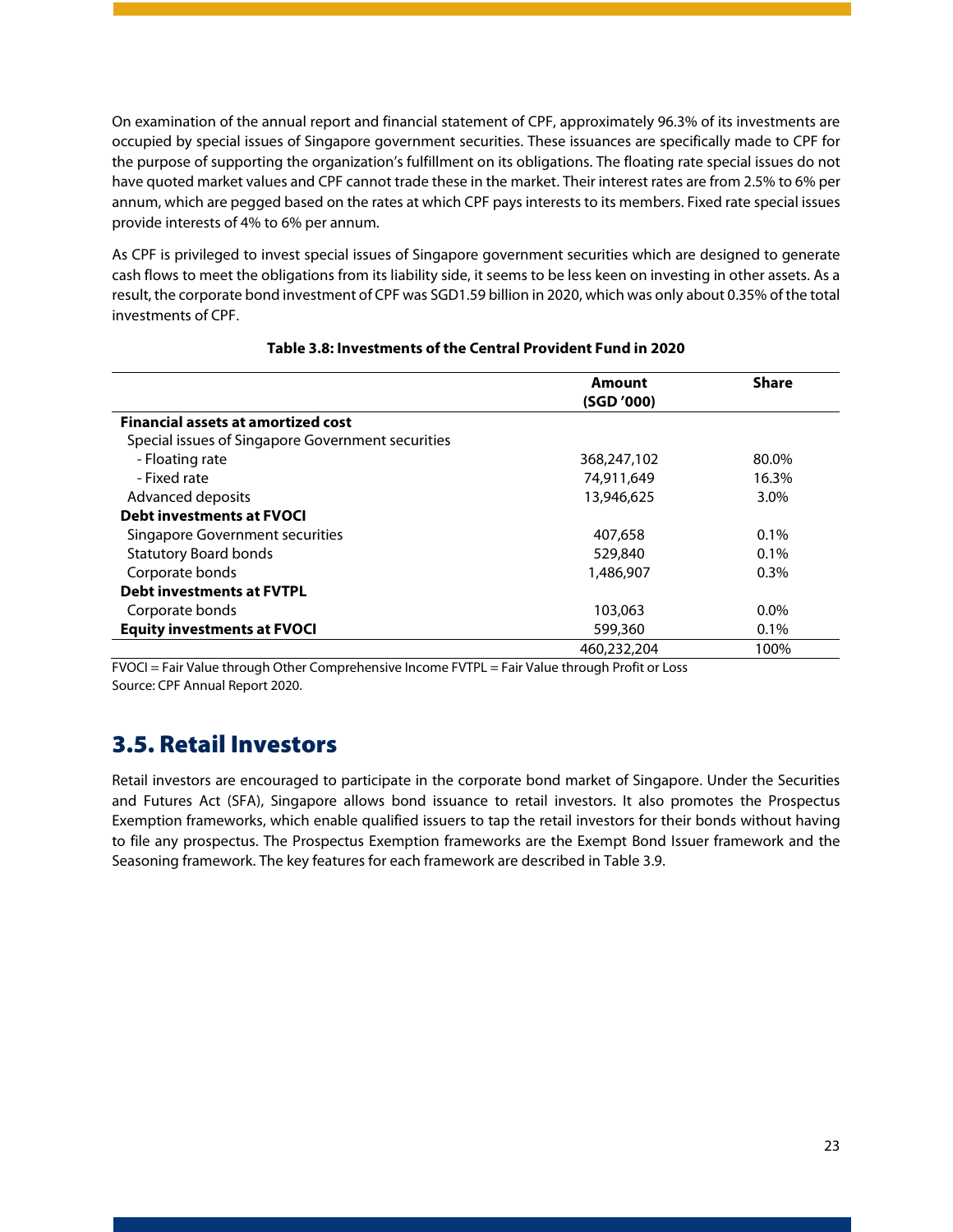<span id="page-24-1"></span>

|                | <b>Issuance with</b>                                                   | <b>Exempt Bond Issuer</b>                                                      | <b>Seasoning Framework</b>                                                                                                                              |
|----------------|------------------------------------------------------------------------|--------------------------------------------------------------------------------|---------------------------------------------------------------------------------------------------------------------------------------------------------|
|                | <b>Prospectus</b>                                                      | <b>Framework</b>                                                               |                                                                                                                                                         |
| Target         | Can be offered to all                                                  | offered<br>to<br>all<br>Can<br>be.                                             | Initial issuance offered in the wholesale                                                                                                               |
| <b>Issuers</b> | investors at issuance                                                  | investors at issuance                                                          | market. After the 6-month<br>bond<br>seasoning period, bonds are available<br>for trading in SGX by retail investors, in<br>board lot size of SGD1,000. |
| Subscription   | 100% of the<br>Up to<br>tranche can be offered<br>to retail investors. | At least 20% of the initial<br>offering are offered to<br>wholesale investors. | Re-tap issuance can be offered to retail<br>investors after the 6-month seasoning<br>period of up to 50% of initial issuance<br>size.                   |

#### **Table 3.9: Frameworks for Retail Corporate Bonds in Singapore**

Source: Singapore Exchange (SGX).

Accessibility of corporate bonds to retail investors has improved. For instance, individual investors can buy bonds through alternative bank channels such as automated teller machines (ATMs) or internet banking. They do not need to go to a branch of a bank to invest in corporate bonds. With this ease and accessibility, MAS emphasizes the need for heightened scrutiny of bonds targeted by the retail investors. As such, specific documentation is required for retail bond offerings.

## <span id="page-24-0"></span>4. Issuers

MAS also reported the profile of issuers for SGD-denominated bonds in 2019. Based on the issuance volume for 2019, corporate issuers of SGD-denominated issuances include property companies, non-property companies, financial institutions, special purpose vehicles, and government agencies or statutory boards. Most of the issuers are financial institutions, followed by government agencies and property companies. Figure 4.1 shows the composition of issuers for SGD-denominated bonds.

<span id="page-24-2"></span>

#### **Figure 4.1: Issuers of SGD-Denominated Corporate Bonds, 2019**

SPV = special purpose vehicle Source: MAS, 2020.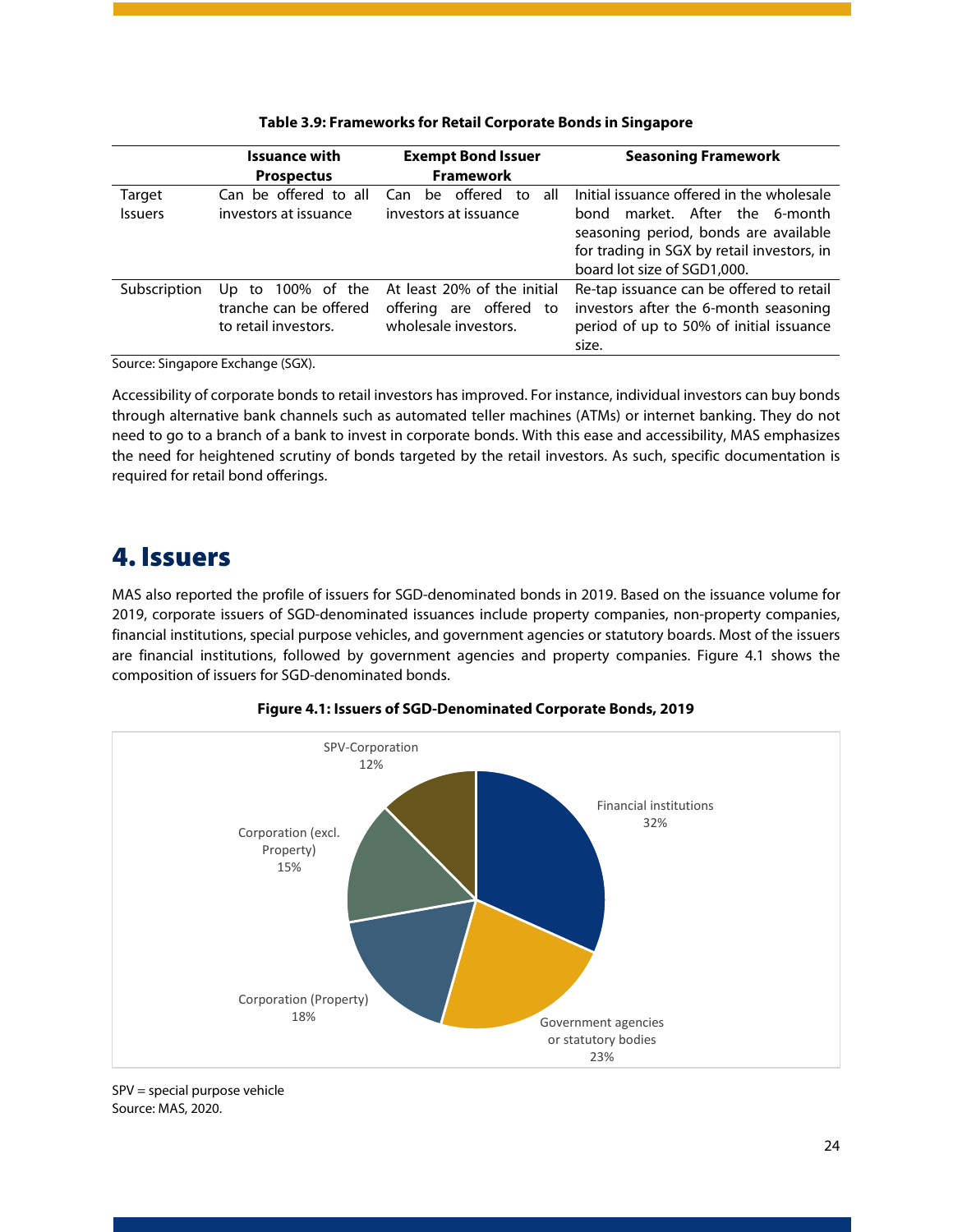The top 10 issuers according to the issuance amount are shown in Table 4.1. The data is based on outstanding bonds as of December 2020 by Bloomberg. The top issuer based on outstanding corporate bonds is Singapore Airlines, with 11.65% of the total outstanding SGD-denominated bonds of Singaporean entities. This is followed by Capitaland Treasury, with 4.14% share, and Mapletree Treasury Services, with 3.84% share.

| <b>Issuer Name</b>                 | <b>Industry</b>           | <b>Total Amount Issued</b><br>(SGD million) | <b>Share to Total Outstanding</b><br><b>SGD-denominated Bonds of</b><br><b>Singaporean Entities</b> |
|------------------------------------|---------------------------|---------------------------------------------|-----------------------------------------------------------------------------------------------------|
| Singapore Airlines                 | Airlines                  | 8,726                                       | 11.65%                                                                                              |
| <b>Capitaland Treasury</b>         | <b>Real Estate</b>        | 3,100                                       | 4.14%                                                                                               |
| <b>Mapletree Treasury Services</b> | <b>Financial Services</b> | 2,875                                       | 3.84%                                                                                               |
| <b>Frasers Property Treasury</b>   | <b>Real Estate</b>        | 2,730                                       | 3.64%                                                                                               |
| Temasek Financial I Ltd            | <b>Financial Services</b> | 2,600                                       | 3.47%                                                                                               |
| Capitaland Ltd                     | <b>Real Estate</b>        | 2,450                                       | 3.27%                                                                                               |
| United Overseas Bank               | <b>Banks</b>              | 2,250                                       | 3.00%                                                                                               |
| Keppel Corp Ltd                    | Other Industrial          | 2,150                                       | 2.87%                                                                                               |
| <b>City Developments Ltd</b>       | <b>Real Estate</b>        | 1,855                                       | 2.48%                                                                                               |
| DBS Group Holdings Ltd             | <b>Banks</b>              | 1,730                                       | 2.32%                                                                                               |

#### <span id="page-25-3"></span>**Table 4.1: Top 10 Issuers Based on Issued Amount of Outstanding SGD-Denominated Bonds of Singaporean Entities, 2020**

Note: Industry classification are based on Bloomberg's industry groups.

Source: Bloomberg; Author's calculations.

# <span id="page-25-0"></span>5. Other market participants

## <span id="page-25-1"></span>5.1. Monetary Authority of Singapore

The Monetary Authority of Singapore (MAS) is the central bank and integrated financial regulator of Singapore. MAS is also the sole government authority for the financial and capital markets of the country. As a central bank, MAS promotes a sustained and non-inflationary economic growth using monetary policies and close macroeconomic surveillance and analysis.

As the integrated financial regulator of Singapore, MAS regulates financial institutions operating in the country, such as banks, insurance companies, and securities companies. The Monetary Authority of Singapore Act provides the legal framework for MAS to regulate the financial services sector in the country. MAS works with existing industry players to promote Singapore as a "dynamic international financial center".

## <span id="page-25-2"></span>5.2. Singapore Exchange

Singapore Exchange (SGX) is known as the international and multi-asset exchange in the region. SGX can provide a wide range of securities exchange services from listing, trading, clearing, settlement, and depository to data services. In terms of listing debt securities, SGX is perceived as the globally preferred debt securities listing venue in Asia, which has over 3,000 listed debt securities whose issued amounts are over USD1 trillion in total, with 45 countries and 19 currencies. Over 80% of listed bonds are originated outside of Singapore. Listed bonds in SGX include RMB-denominated international green bonds issued by Hanwha Solution Corporation and Korea Stock Exchange-listed renewable energy company, with CGIF guarantee. Table 5.1 describes the types of debt securities that SGX provides as comprehensive and straightforward listing framework.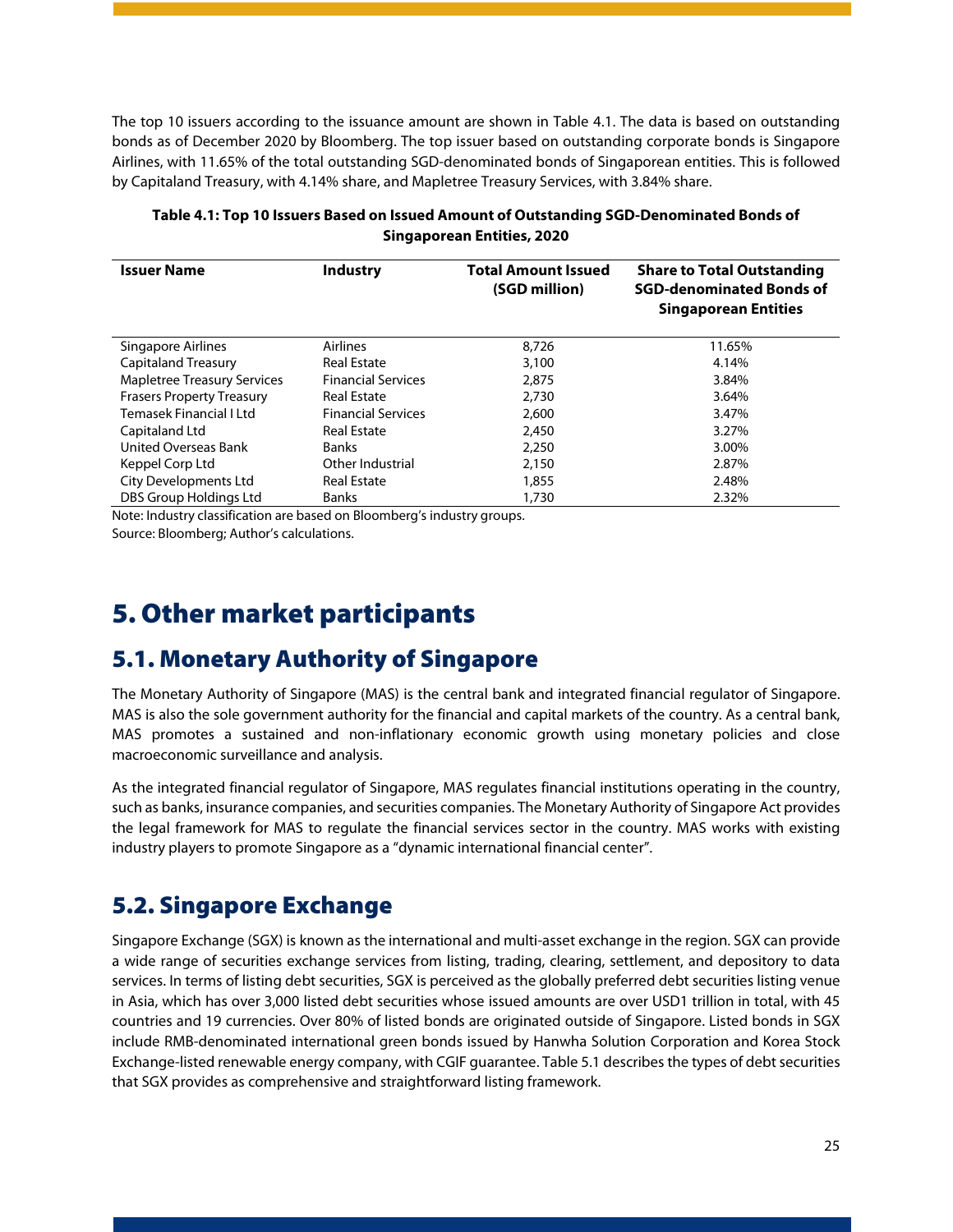<span id="page-26-2"></span>

| ٠              | <b>Asset Back Securities</b>    |                | Green Bond                       | ٠              | Mortgage-Backed Securities |  |
|----------------|---------------------------------|----------------|----------------------------------|----------------|----------------------------|--|
| $\blacksquare$ | <b>Contingent Convertible</b>   | $\blacksquare$ | <b>Hybrid Capital Securities</b> | ٠              | Perpetuals                 |  |
|                | Capital Instruments (CoCos)     | $\blacksquare$ | Komodo Bonds                     | ٠              | Renminbi Bonds             |  |
| $\mathbf{r}$   | Convertible/Exchangeable        | $\blacksquare$ | <b>Loan Participation Notes</b>  | $\blacksquare$ | <b>Structured Products</b> |  |
|                | <b>Bonds</b>                    | ٠              | Masala Bonds                     | ٠              | <b>Sukuks</b>              |  |
| $\blacksquare$ | Covered Bonds                   |                | <b>Medium Term Note</b>          |                |                            |  |
| ٠              | <b>Fixed/Floating Rate Bond</b> |                | Programme                        |                |                            |  |
|                | $\sim$ $\sim$ $\sim$            |                |                                  |                |                            |  |

#### **Table 5.1: List of Debt Securities at Singapore Exchange**

Source: SGX.

For the domestic market, SGX is considered as a self-regulatory organization (SRO) in the country. As a regulator, SGX promotes order and transparency in the market.

SGX also provides comprehensive information about its listed fixed income securities. The market information of SGX contains information about retail fixed income securities, wholesale fixed income securities, ESG fixed income securities (which include green bonds, social bonds, sustainability bonds, and sustainability-linked bonds), evaluated fixed income prices, and Chinese domestic bonds.

## <span id="page-26-0"></span>5.3. Credit Rating Agencies

According to the Bond Market Guide for Singapore of the Asian Development Bank (ADB), there are four credit rating agencies (CRAs) that are accredited and operating in Singapore. These CRAs are holders of Capital Market Services (CMS) licenses for credit rating services: A.M. Best-Asia Pacific (Singapore), Fitch Ratings Singapore, Moody's Investors Service Singapore, and Standard and Poor's Singapore. As of time of writing, there is no outstanding SGD bond rated by A.M. Best-Asia Pacific.

# <span id="page-26-1"></span>6. Credit Spreads

Singapore does not have a bond pricing agency that provides yield-to-maturity (YTM) matrices for government bonds and corporate bonds with different maturities and different credit ratings on a regular basis.

Instead, Bloomberg provides SGD government bond curve and SGD SG corporate curve in a daily basis. [6](#page-26-3) SGD SG corporate curve on 27 August 2021 was fitted by 192 corporate bonds composed of 65 rated and 127 unrated bonds. The dots displayed in Figure 6.1 are the yields of the bonds that have certain credit ratings and maturities. A+, AA- and below BBB- ratings are not shown in the figure because there is no bond that corresponds to these ratings.

<span id="page-26-3"></span><sup>6</sup> As reference, the Bloomberg curve ID for SGD government bond is BI593, and the Bloomberg curve ID for SGD Singapore corporate curve is BF49.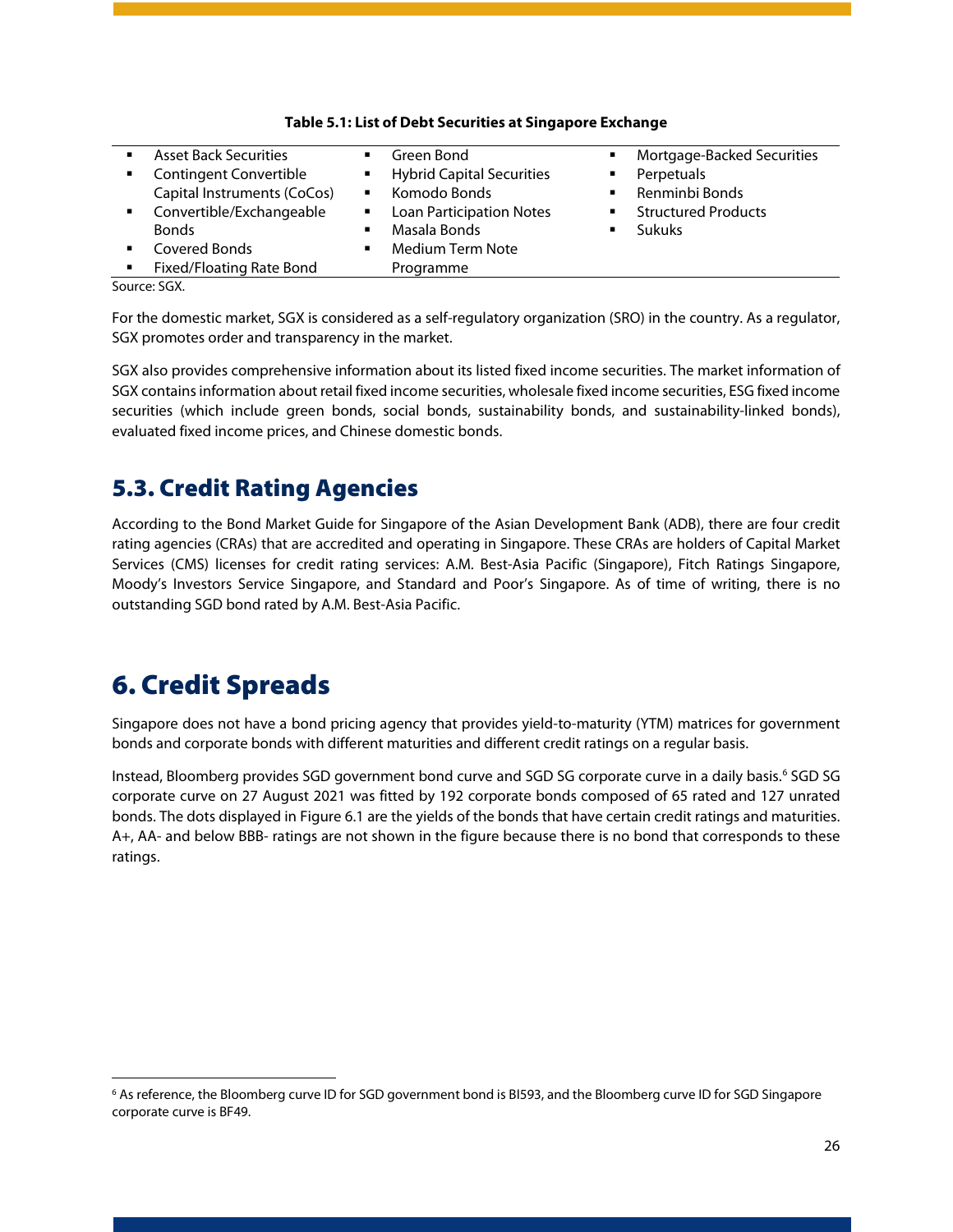<span id="page-27-1"></span>

**Figure 6.1: SGD Government and Corporate Bond Yields, 27 August 2021**

Table 6.1 shows the spread matrix by using the yields in Figure 6.1. As there are no bonds whose maturities are exactly 3, 5, 7, 10, and 20 years from the bonds constituting the SGD SG corporate curve, the bonds reflected in Table 6.1 are the ones whose maturities are near the maturities in the table. Some spreads are left blank as no bonds nearby the maturities are available.

|  | <b>Table 6.1: SGD Corporate Bond Yield Matrix</b> |  |
|--|---------------------------------------------------|--|
|--|---------------------------------------------------|--|

<span id="page-27-0"></span>

|              | 3Y    | <b>5Y</b> | 7Υ    | <b>10Y</b> | <b>20Y</b> |
|--------------|-------|-----------|-------|------------|------------|
| AAA to AA    | 0.56% |           |       | 0.55%      | 0.46%      |
| А-           | 0.65% |           | 0.76% | 0.74%      |            |
| BBB+         |       | 0.85%     | 0.96% |            |            |
| BBB and BBB- | .26%  | 20%. ا    |       |            |            |

 $SGD =$  Singapore dollar,  $Y =$  year

Source: Bloomberg; Author's calculations.

On the other hand, Figure 6.2 shows the yield distribution of unrated bonds. Data used for this figure are the 127 unrated bonds from the 192 corporate bonds constituting the SGD SG corporate curve as of 27 August 2021.

SGD = Singapore dollar Source: Bloomberg.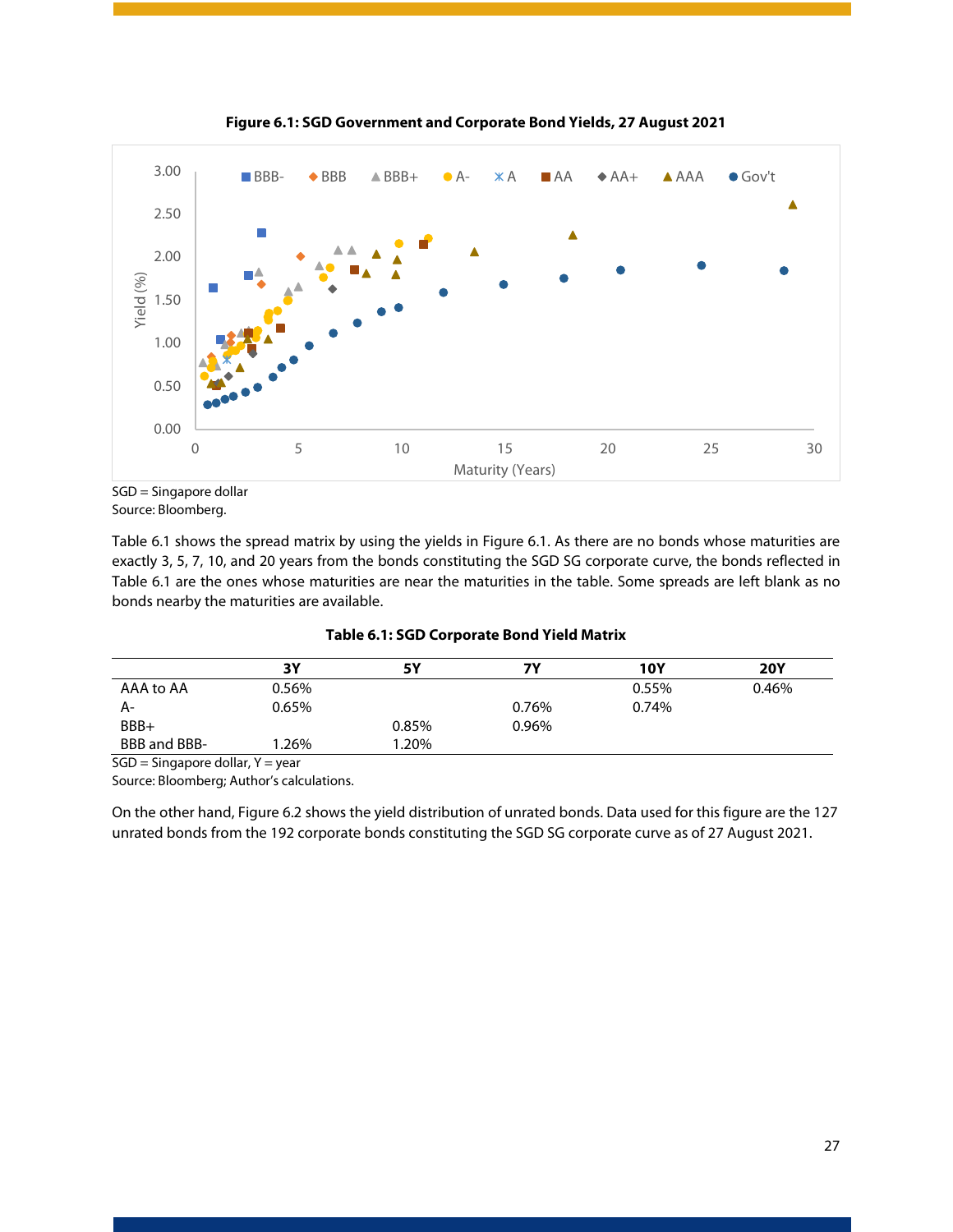<span id="page-28-0"></span>

**Figure 6.2: Distribution of SGD SG Unrated Bonds, 27 August 2021**

While the number in the data is not sufficient to provide a general view of corporate bond yields, below are the implications that can be extracted from the preceding two figures and table.

- Figure 6.1 shows that AAA rated bonds are available up to 30 years, which is the same as the longest maturity of SGD government bonds. As credit ratings applied to Singapore entities are all from the ratings of S&P, Moody's, or Fitch, AAA rated corporates are the same as the Singapore government in terms of credit rating.
- Table 6.1 shows that the maximum tenors become shorter as credit rating goes down. While the maximum maturities that correspond to credit ratings in this table do not mean the maximum maturities that are available for issuances, the table at least impliesthat the maximum tenor that is liquid enough to be traded or issued becomes shorter as credit ratings go down.
- Credit spreads from A-rated bonds are relatively competitive based on their credit rating. They are required to pay only an additional 10 to 20 basis points on top of the AA-rated to AAA-rated bonds, which are 4 to 6 notches higher than A-rated bonds.
- There are two types of unrated bonds in Singapore, which are differently priced as shown at Figure 6.2. One type consists of bonds that are unrated because they are expected to be rated as speculative grades (BB+ or below ratings). They are much higher in terms of yields and are shorter on average in terms of maturity than the other type. On the other hand, the other type of unrated bonds is priced as tight as investment grades bonds. Among them, there are the bonds issued by Singapore government owned entities.

SG = Singapore, SGD = Singapore dollar Source: Bloomberg.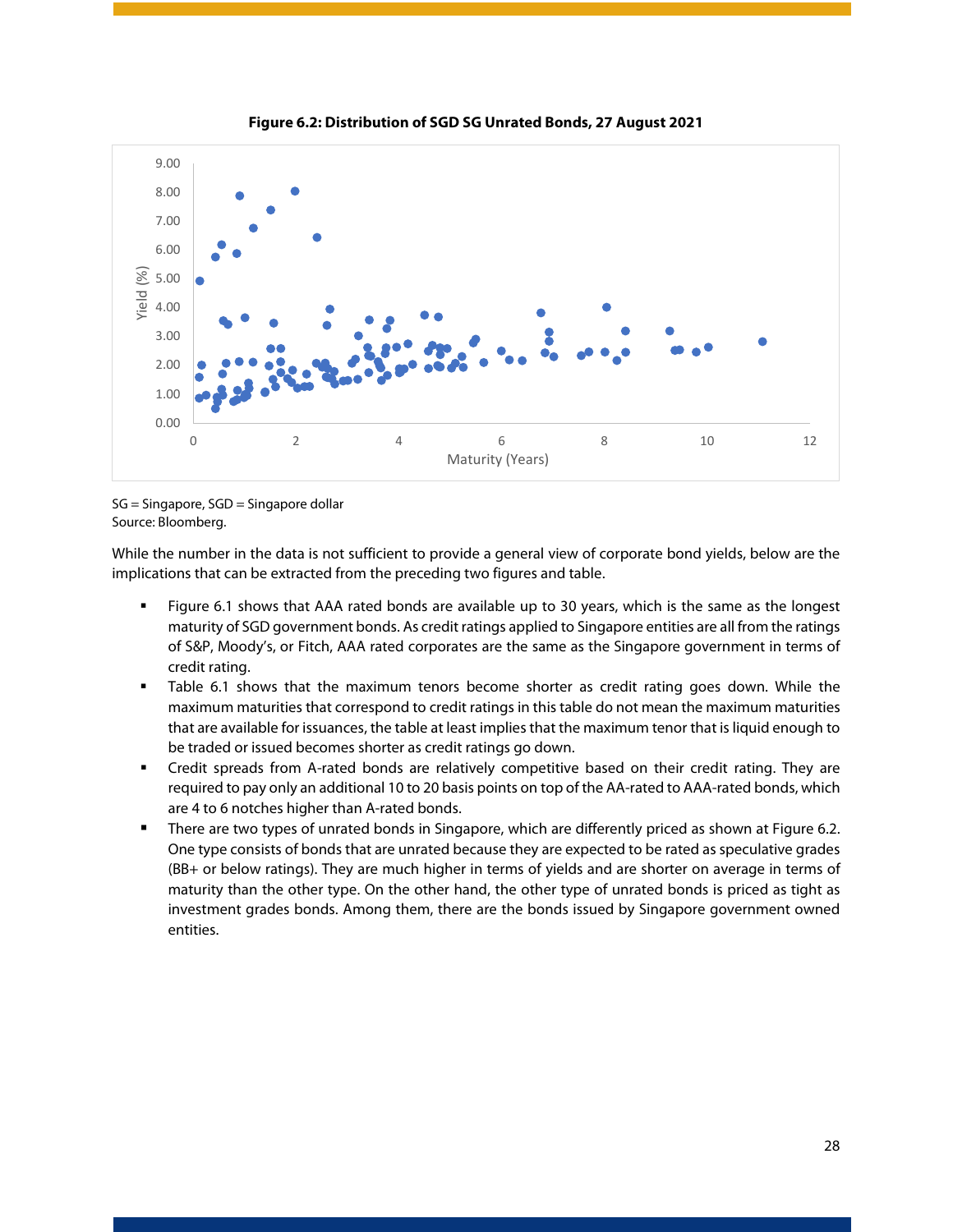# <span id="page-29-0"></span>7. Guaranteed Corporate Bonds

Approximately 37% of outstanding corporate bonds in Singapore are guaranteed. Most of the guarantors in Singapore's corporate bond market are the parents of the issuers. It is important to note that there is no credit guarantee institution in Singapore. As shown in Figure 7.1, 98% of guaranteed bonds are guaranteed by parents of the issuers or the group companies of companies to which the issuers belong, and 2% are guaranteed by thirdparty guarantors.

<span id="page-29-2"></span>



Source: Bloomberg.

### <span id="page-29-1"></span>7.1. Parent or same group company guarantee

The guaranteed corporate bonds market in Singapore is significantly occupied by the bonds that are guaranteed by parent or same group companies. The top four parent guarantors are Temasek Holdings, CapitaLand Ltd., Mapletree Investments, and Frasers Property. It is interesting to note that out of the top four, Capitaland Ltd., Mapletree Investments, and Frasers Property are real estate companies, which provide guarantees to their subsidiaries which play the financing role of their parent companies.

<span id="page-29-3"></span>



Source: Bloomberg; Author's calculations.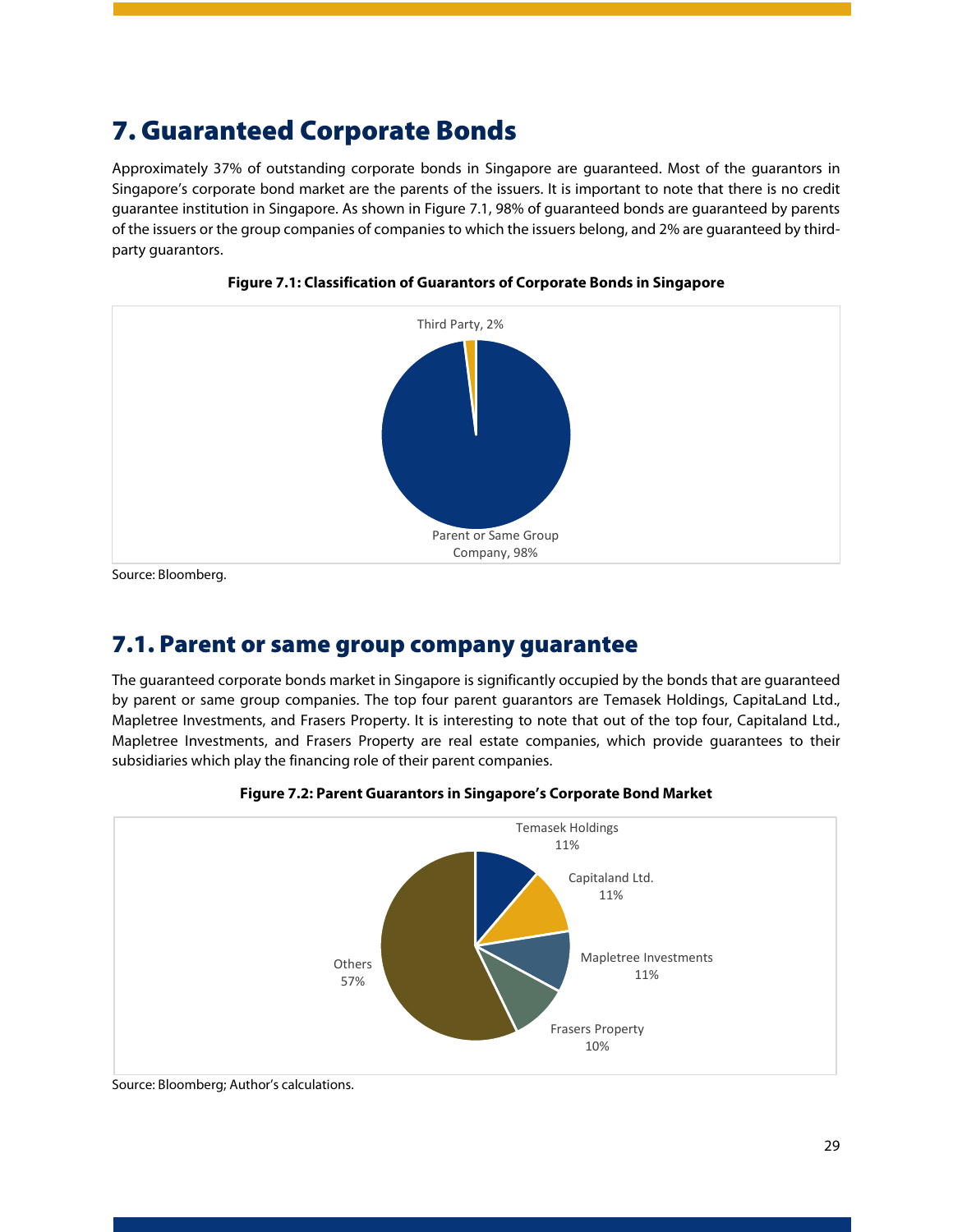It is important to introduce the concept of financial and treasury centers in Singapore. Under Section 43E of the Income Tax Act of Singapore, a financial and treasury center is defined as a division or department of a company that provides treasury, investment, or financial services in Singapore for its offices or its associated companies. Financial and treasury centers operating in Singapore can avail of concessionary tax rate. The concessionary rate is 10% for financial and treasury centers established before 24 March 2016, and 8% for those established after. Nevertheless, the approval for financial and treasury centers is only until 31 December 2026.<sup>[7](#page-30-1)</sup>

As will be seen in the next sections, some of the guarantees are intended for the issuances of the financial and treasury centers that are financial vehicles of the companies, and not an operating subsidiary as in the more familiar cases in other countries. In this case, they are different from ordinary parent guarantees, which are intended to support financing of less creditworthy subsidiaries. Rather, they are similar to the non-guaranteed bonds issued by the parents of the treasury centers.

#### Temasek Holdings

Temasek Holdings is a global investment company with headquarters in Singapore. Temasek Holdings was established in 1974 to commercially manage the initial portfolio acquired from the Singapore Minister of Finance. Over time, Temasek Holdings has already fostered a global portfolio from a diverse range of industries, including financial services, telecommunications, media and technology, and consumer and real estate.

Table 7.1 shows the list of SGD-denominated bonds with guarantee from Temasek Holdings. With the guarantor being AAA-rated by S&P and Moody's, these bonds are all AAA-rated by the two rating agencies. These bonds are senior unsecured bonds. The redemption currency of these bonds is also in SGD.

<span id="page-30-0"></span>

| <b>Issuer Name</b>          | <b>Issue Amount</b><br>(SGD million) | <b>Coupon Rate</b> | <b>Issue Date</b> | <b>Maturity</b><br>Date | Tenor<br>(Y) |
|-----------------------------|--------------------------------------|--------------------|-------------------|-------------------------|--------------|
| Temasek Financial I Ltd.    | 1.000                                | 4.2%               | 2 Aug 2010        | 2 Aug 2050              | 40           |
|                             | 300                                  | 4.2%               | 7 Dec 2009        | 7 Dec 2039              | 30           |
|                             | 300                                  | 4%                 | 7 Dec 2009        | 7 Dec 2029              | 20           |
|                             | 500                                  | 3.79%              | 5 Mar 2010        | 5 Mar 2025              | 15           |
|                             | 500                                  | 4.05%              | 5 Mar 2010        | 5 Mar 2035              | 25           |
| Temasek Fin IV Private Ltd. | 500                                  | 2.7%               | 25 Oct 2018       | 25 Oct 2023             | 5            |

#### **Table 7.1: List of Bonds with Guarantee from Temasek Holdings**

 $SGD =$  Singapore dollar,  $Y =$  year

Source: Bloomberg.

#### CapitaLand Ltd.

CapitaLand Limited (CapitaLand) is one of the largest diversified real estate groups in Asia, with a global portfolio that is equivalent to SGD138 billion. Listed at SGX, CapitaLand provides diversified real estate classes including commercial retail, business parks, industrial and logistics, integrated development, urban development, and lodging and residential. In terms of geography, investments of CapitaLand are mostly focused on Singapore and People's Republic of China. However, the company is keen on expanding in other markets such as India, Viet Nam, Australia, Europe, and the United States.

<span id="page-30-1"></span><sup>7</sup> Section 43G of Income Tax Act of Singapore. Concessionary rate of tax for Finance and Treasury Center. <https://sso.agc.gov.sg/Act/ITA1947?ProvIds=pr43E-#pr43E->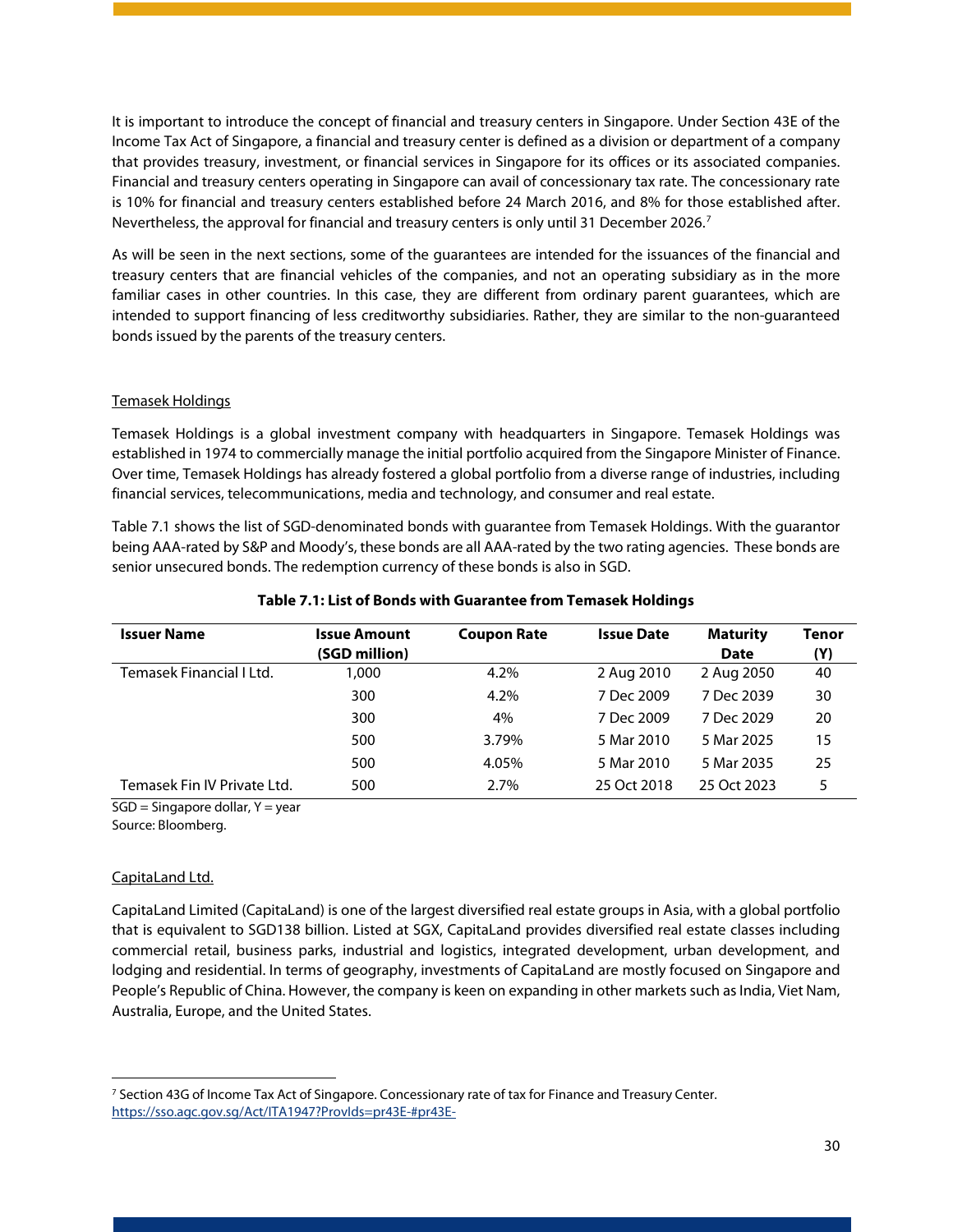<span id="page-31-0"></span>

| <b>Issuer Name</b>                 | <b>Issue Amount</b><br>(SGD million) | <b>Coupon Rate</b> | <b>Issue Date</b> | <b>Maturity</b><br><b>Date</b> | Tenor<br>(Y) |
|------------------------------------|--------------------------------------|--------------------|-------------------|--------------------------------|--------------|
| <b>Capitaland Treasury</b><br>Ltd. | 500                                  | 3.65%              | 17 Oct 2019       | $\overline{\phantom{a}}$       | Perpetual    |
|                                    | 800                                  | 2.9%               | 21 Sep 2020       | 21 Sep 2032                    | 12           |
|                                    | 500                                  | 3.08%              | 19 Oct 2017       | 19 Oct 2027                    | 10           |
|                                    | 800                                  | 3.15%              | 29 Aug 2019       | 29 Aug 2029                    | 10           |
|                                    | 500                                  | 3.8%               | 28 Aug 2014       | 28 Aug 2024                    | 10           |

| Table 7.2: List of Bonds with Guarantee from CapitaLand Ltd. |  |
|--------------------------------------------------------------|--|
|--------------------------------------------------------------|--|

 $SGD =$  Singapore dollar,  $Y = year$ 

Source: Bloomberg.

Table 7.2 shows that Capitaland Ltd. provided guarantee to bonds issued by Capitaland Treasury Ltd. Based on the latest annual report of Capitaland Ltd., Capitaland Treasury Ltd. is a subsidiary wholly owned by Capitaland Ltd.<sup>[8](#page-31-2)</sup> and the treasury vehicles of Capitaland Ltd.<sup>[9](#page-31-3)</sup> The total issuance amount of outstanding bonds of Capitaland Treasury Ltd. is SGD3,100 million. One of the bonds has a perpetual tenor, while the others have significantly longterm tenors – from 10 years to 12 years maturity. Capitaland Ltd. is unrated. As such, all the bonds that are issued by Capitaland Treasury Ltd. with guarantees from Capitaland Ltd. are also unrated.

#### Mapletree Investments Ltd.

Mapletree Investments Ltd. (Mapletree Investments) is a real estate development, investment, and capital and property management company in Singapore, which owns and manages SGD60.5 billion worth of various real estate properties as of 31 March 2020. Similar to other large real estate groups in the country, Mapletree Investments has a portfolio of assets across Asia Pacific, Europe, the United Kingdom, and the United States.

Table 7.3 illustrates that Mapletree Investments provided guarantee to one issuer, Mapletree Treasury Services Limited, which is a subsidiary of Mapletree Investments. Mapletree Treasury Services is a finance and treasury center, which performs financial and treasury operations and activities for the holdings and related companies within the Mapletree Group.<sup>[10](#page-31-4)</sup> Mapletree Investment is unrated, and all the bonds issued by Mapletree Treasury Services with guarantees of Mapletree Investments are unrated.

<span id="page-31-1"></span>

| <b>Issuer Name</b> | <b>Issue Amount</b><br>(SGD million) | <b>Coupon Rate</b> | <b>Issue Date</b> | <b>Maturity</b><br><b>Date</b> | Tenor<br>(Y) |
|--------------------|--------------------------------------|--------------------|-------------------|--------------------------------|--------------|
| Mapletree Treasury | 700                                  | 3.95%              | 12 May            | $\overline{\phantom{a}}$       | Perpetual    |
| <b>Services</b>    |                                      |                    | 2017              |                                |              |
|                    | 625                                  | 4.5%               | 19 Jan 2017       |                                | Perpetual    |
|                    | 200                                  | 1.2%               | 14 Dec 2020       | 14 Dec 2023                    | 3            |
|                    | 300                                  | 3.15%              | 3 Sep 2019        | 3 Sep 2031                     | 12           |
|                    | 250                                  | 3.58%              | 13 Mar 2019       | 13 Mar 2029                    | 10           |
|                    | 300                                  | 3.4%               | 3 Sep 2018        | 3 Sep 2026                     | 8            |

#### **Table 7.3: List of Bonds with Guarantee from Mapletree Investments Ltd.**

<span id="page-31-2"></span><sup>8</sup> Subsidiaries, Capitaland Limited Annual Report 2020[. https://investor.capitaland.com/misc/CapitaLand-Annual-Report-](https://investor.capitaland.com/misc/CapitaLand-Annual-Report-2020_HR.pdf)[2020\\_HR.pdf](https://investor.capitaland.com/misc/CapitaLand-Annual-Report-2020_HR.pdf)

<span id="page-31-3"></span><sup>9</sup> 2020 Full Year Financial Statements Announcement.

[https://investor.capitaland.com/newsroom/20210224\\_060919\\_C31\\_TB0SDQJLSAXAMNDK.2.pdf](https://investor.capitaland.com/newsroom/20210224_060919_C31_TB0SDQJLSAXAMNDK.2.pdf)

<span id="page-31-4"></span><sup>&</sup>lt;sup>10</sup> Listing of Significant Entities in the Group, from Mapletree Investments Pte. Ltd. Annual Report 2019/2020/. [https://www.mapletree.com.sg/services/view\\_file.aspx?f=%7B556A208F-EAE3-4EFB-A1F5-322338207096%7D](https://www.mapletree.com.sg/services/view_file.aspx?f=%7B556A208F-EAE3-4EFB-A1F5-322338207096%7D)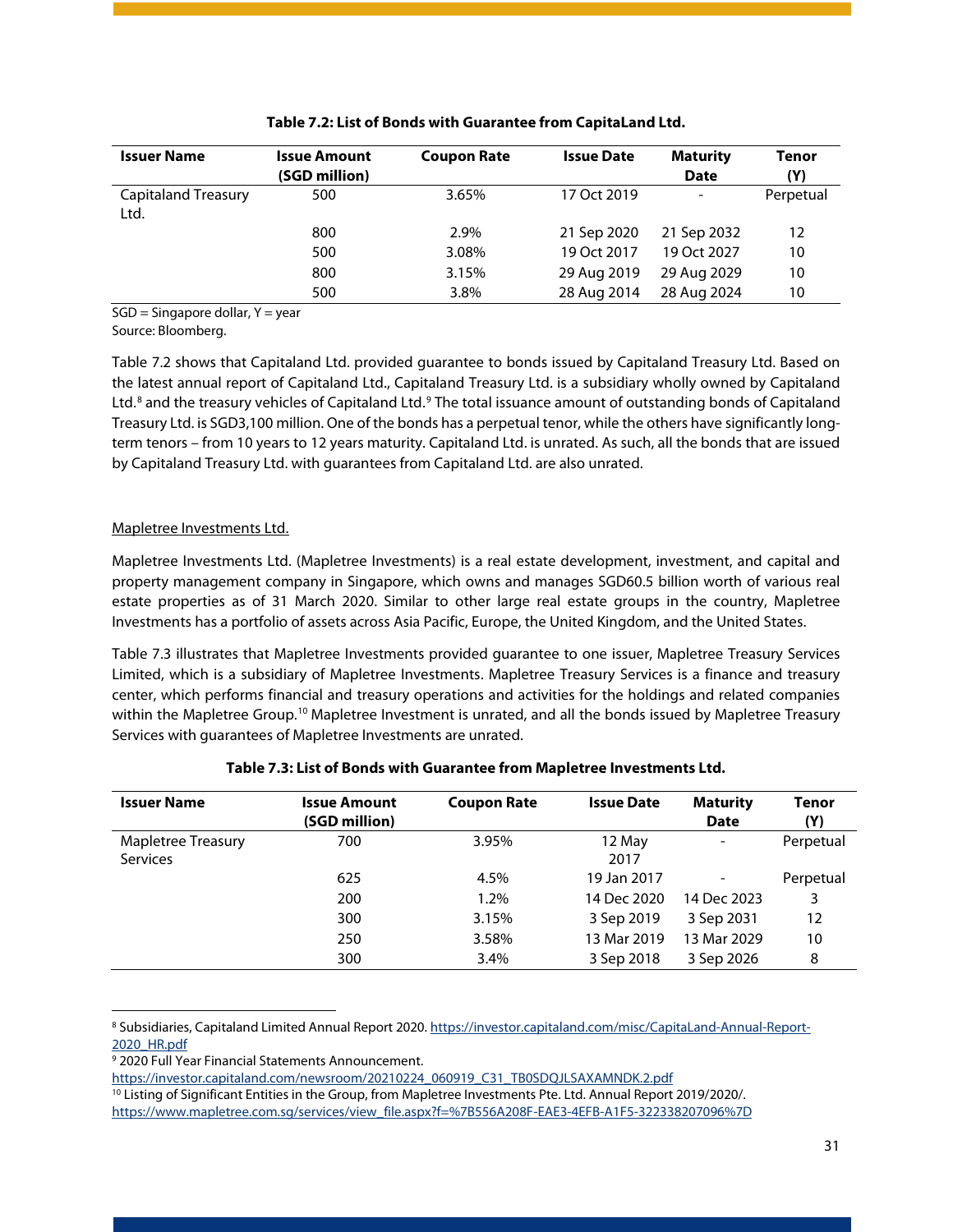| 300 | 2.85%  | 29 Aug 2017     | 29 Aug<br>2025  |  |
|-----|--------|-----------------|-----------------|--|
| 200 | 2.888% | 21 June<br>2018 | 21 June<br>2021 |  |

 $SGD =$  Singapore dollar,  $Y =$  year Source: Bloomberg.

#### Frasers Property

Frasers Property is another diversified real estate company with headquarters in Singapore. The assets of the company range from residential, retail, commercial and business parks, and industrial and logistics in various locations in Southeast Asia, Australia, Europe, and People's Republic of China.

Frasers Property guaranteed the bonds issued by Frasers Property Treasury, with a total issued amount of outstanding bonds of SGD2,430 million. Frasers Property Treasury is a wholly owned subsidiary of Frasers Property.<sup>[11](#page-32-3)</sup> Three of the four bonds guaranteed by Frasers Property are perpetual bonds. Frasers Property is unrated, and all the bonds issued by Frasers Property Treasury with guarantees from Frasers Property are also unrated.

<span id="page-32-1"></span>

| <b>Issuer Name</b>      | <b>Issue Amount</b> | <b>Coupon Rate</b> | <b>Issue Date</b> | <b>Maturity</b>          | Tenor     |
|-------------------------|---------------------|--------------------|-------------------|--------------------------|-----------|
|                         | (SGD million)       |                    |                   | <b>Date</b>              | (Y)       |
| <b>Frasers Property</b> | 600                 | 4.98%              | 11 Apr 2019       | $\overline{\phantom{a}}$ | Perpetual |
| Treasury                |                     |                    |                   |                          |           |
|                         | 350                 | 3.95%              | 21 Sep 2017       | $\overline{\phantom{a}}$ | Perpetual |
|                         | 300                 | 4.38%              | 17 Jan 2018       | $\overline{\phantom{a}}$ | Perpetual |
|                         | 500                 | 4.15%              | 23 Feb 2017       | 23 Feb 2027              | 10        |
|                         | 280                 | 4.25%              | 21 Apr 2016       | 21 Apr 2026              | 10        |
|                         | 500                 | 3.65%              | 22 May 2015       | 22 May 2022              | 7         |
|                         | 200                 | 3.95%              | 7 Oct 2014        | 7 Oct 2021               | 7         |

#### **Table 7.4: List of Bonds with Guarantee from Frasers Property**

 $SGD =$  Singapore dollar,  $Y =$  year

Source: Bloomberg.

### <span id="page-32-0"></span>7.2. Third-Party Guarantee

There are only four bonds guaranteed by third-party guarantors in SGD corporate bond market at the end of 2020. Out of these four bonds, three are guaranteed by CGIF and one is guaranteed by RBC Investor Services Trust. The details about these bonds are shown in Table 7.5.

| Table 7.5: Third-Party Guaranteed Bonds in Singapore's Corporate Bond Market |  |
|------------------------------------------------------------------------------|--|
|                                                                              |  |

<span id="page-32-2"></span>

| <b>Issuer</b>                  | <b>IVL Singapore Ltd</b> | <b>Keppel Reit MTN Pte</b><br>Ltd     | <b>CJ Logistics Asia</b> | <b>Nexus International</b><br>School |
|--------------------------------|--------------------------|---------------------------------------|--------------------------|--------------------------------------|
| Guarantor                      | <b>CGIF</b>              | <b>RBC Investor Services</b><br>trust | CGIF                     | <b>CGIF</b>                          |
| Issue Date                     | 7 Oct 2015               | 6 Apr 2017                            | 25 Mar 2019              | 3 Dec 2019                           |
| Maturity                       | 7 Oct 2025               | 8 Apr 2024                            | 25 Mar 2024              | 3 Dec 2031                           |
| Amount Issued<br>(SGD Million) | 195                      | 75                                    | 70                       | 150                                  |

<span id="page-32-3"></span><sup>11</sup> Frasers Property Annual Report 2020[. https://investor.frasersproperty.com/newsroom/FPL\\_Annual\\_Report\\_2020.pdf](https://investor.frasersproperty.com/newsroom/FPL_Annual_Report_2020.pdf)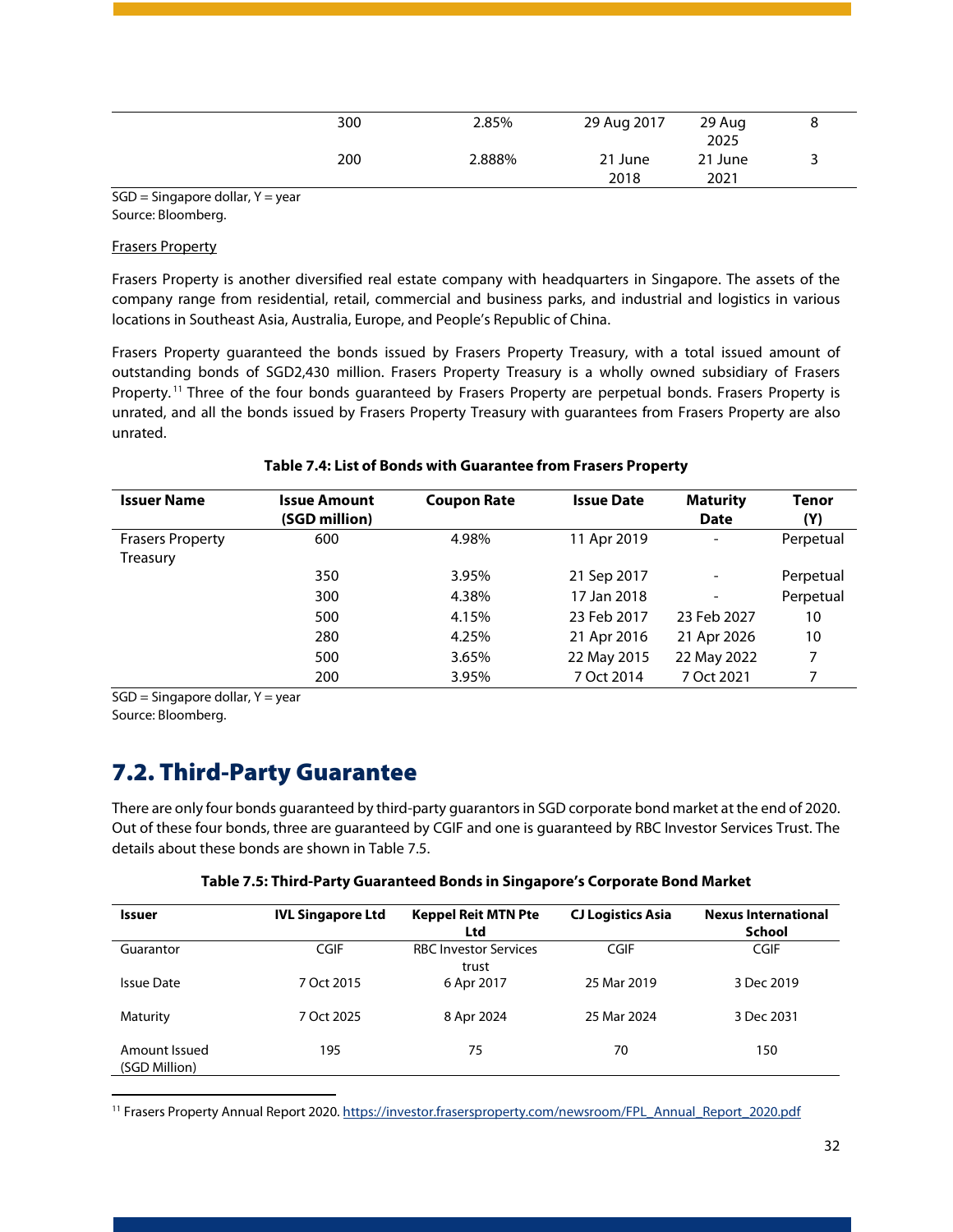| Coupon Rate (%) | 3.73        | 3.275       | 2.938       | 3.15       |
|-----------------|-------------|-------------|-------------|------------|
| Redemption Type | At Maturity | At Maturity | At Maturity | Amortizing |

CGIF = Credit Guarantee and Investment Facility, SGD = Singapore dollar Source: Bloomberg.

CGIF guaranteed bonds are perceived to be "scarce" in the market, and thus welcomed by local investors. They are priced at slightly wider spread compared to ordinary AA-rated bonds as guaranteed bonds are less liquid than ordinary bonds. According to the 2020 Annual Report of Fullerton Fund, the CGIF-guaranteed bond issued by Nexus International School is held by its two bond funds, Singapore bond fund and SGD income fund. In general, a guaranteed bond with sinking feature, which is considered illiquid, is invested by insurance companies or pension funds who put less emphasis about liquidity so much as they tend to hold bonds until their maturities. The fact that the CGIF guaranteed bond is invested by asset managers in their funds who consider liquidity as an important element in their investments implies that CGIF guaranteed bonds are considered attractive by most investors in Singapore.

It is not easy to compare the spreads of SGD CGIF guaranteed bonds with those of other AA-rated SGD bonds. This is because AA-rated bonds are rarely issued in Singapore's corporate bond market. Based on Bloomberg data, there are only 11 SGD bonds, including five CGIF guaranteed bonds, which have been issued since January 2014 until December 2020 and are rated AA- to AA+ (or Aa1 to Aa3) by at least one rating agency from S&P, Moody's, and Fitch. Out of the 11 bonds, only the bonds issued with a 10-year maturity are analyzed for a fair comparison of spreads. This is shown in Table 7.6. Nexus international school bond guaranteed by CGIF is included in the list as it is considered as 10-year bond by investors due to its weighted average principal redemption at issuance being near 10-year even if its maturity is [12](#page-33-1) years.<sup>12</sup>

<span id="page-33-0"></span>

| <b>Issuer</b>       | <b>Guarantor</b> | Rating <sup>1</sup> | <b>Issue Date</b> | <b>Maturity</b> | Coupon | Spread <sup>2</sup> |
|---------------------|------------------|---------------------|-------------------|-----------------|--------|---------------------|
| Protelindo          | CGIF             | AA(S)               | 11/27/14          | 11/27/24        | 3.25   | 0.95                |
| Nordea Bank         | N/A              | $AA$ (F)            | 5/27/15           | 5/27/25         | 3.26   | 0.82                |
| IVL                 | CGIF             | AA(S)               | 10/7/15           | 10/7/25         | 3.73   | 1.19                |
| <b>SMRT Capital</b> | <b>SMRT Corp</b> | $AA+(S)$            | 4/20/18           | 4/20/28         | 3.22   | 0.84                |
| <b>NEXUS IS</b>     | CGIF             | AA(S)               | 12/3/19           | 12/3/31         | 3.15   | 1.42                |

#### **Table 7.6: Spread Comparison of 10-year AA-rated SGD Bonds**

CGIF = Credit Guarantee and Investment Facility, SGD = Singapore dollar Notes:

<sup>1</sup> S and F in parentheses refer to S&P and Fitch rating.

<sup>2</sup> Spreads are calculated as coupon rates minus 10-year Singapore government bond rates at the pricing dates of the corporate bonds in the list.

Source: Bloomberg.

Investors in Singapore consider the appropriate spreads of CGIF guaranteed bonds with comparable AA rated bonds with the same maturities. In addition, they would demand for a liquidity premium as an additional buffer for guaranteed bonds. From Table 7.6, the same is not applied to SMRT Capital bond guaranteed by SMRT Corporation as it is considered closer to a state-owned enterprise (SOE) bond than a guaranteed bond from SMRT Corporation. SMRT Corporation, which is the parent of the issuer, is a subsidiary of the Government of Singapore's Temasek Holdings.

The spreads of CGIF guaranteed bonds in Table 7.6 are in line with how market participants assess in the manner that they are priced at approximately 20 basis points higher than comparable bonds. It can be understood that

<span id="page-33-1"></span> $12$  Nexus internal school bond is the amortized bond which redeems 3.33% of principal from year 5 to 7 and 18% from year 8 to 12, which makes the weighted average principal redemption 9.6 years at issuance.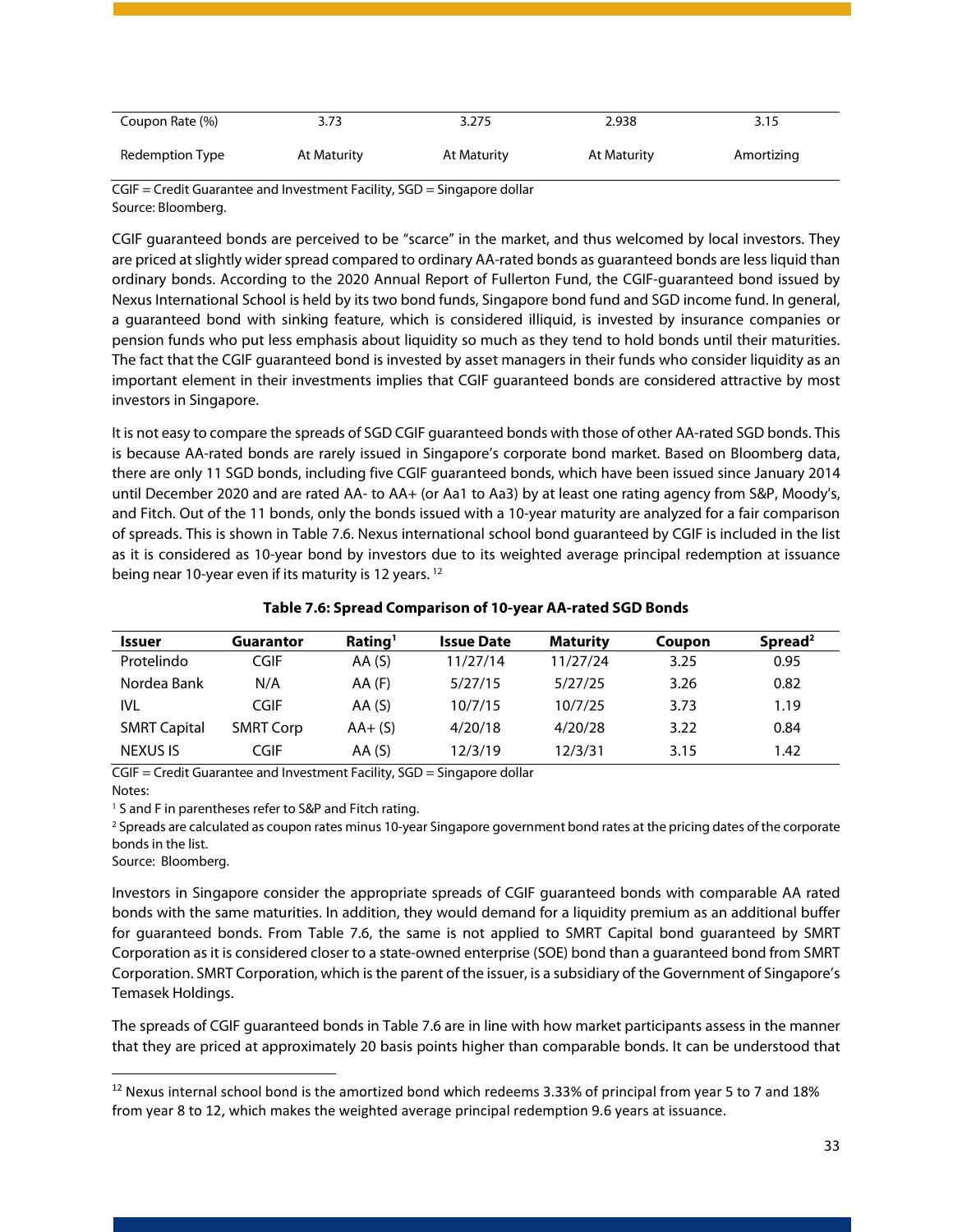additional spread was added to CGIF guaranteed Nexus international school bond due to its complex structure. However, it is too early to conclude that CGIF guaranteed bonds are required approximately 20 basis points more than their comparable bonds as the bonds in the list were issued at different times. This means that market conditions that affect the spreads were all different.

## <span id="page-34-0"></span>8. Cross Border Bonds

There are two types of cross-border bonds. The first type corresponds to the local currency bonds issued by foreign entities. The ratio of this type of bonds to total local currency bonds shows how much foreign entities are participating in the local currency bond market. Local currency bonds, which are settled in major currencies such as the US dollar, need to be excluded in the calculation of this ratio to understand the real participation of foreign issuers because these bonds are neither issued nor traded in the local bond market. However, the bonds that are settled in major currencies are also investigated in this chapter. As shown in table 8.1, Singapore is the only country in ASEAN where foreign entities are actively participating in the local currency corporate bond market. Approximately 26% of SGD bonds issued by companies are issued by non-Singaporean entities.

The second type of cross-border bonds corresponds to the foreign currency bonds issued by local entities. The ratio of this type of bonds to total bonds issued by local entities shows how much local entities rely on the offshore market for their bond financing. Singapore is the highest in terms of this ratio in ASEAN, which implies that Singaporean companies significantly rely on foreign currency denominated bonds for their total bond financing. Given the highly developed capital market in Singapore that can attract even foreign entities, it is presumed that the reason this ratio is high in Singapore is not because SGD corporate bond market is not big enough to absorb the funding needs of Singaporean companies. Rather, it is because the Singapore dollar is very liquid and SGD forward or cross currency swap market is well developed so that Singaporean companies can easily convert to SGD after they issue foreign currency bonds.

<span id="page-34-2"></span>

| Country          | Ratio of LCY bonds issued by foreign entities to<br>total LCY bonds | <b>Ratio of FCY bonds</b><br>issued by local entities |                                            |
|------------------|---------------------------------------------------------------------|-------------------------------------------------------|--------------------------------------------|
|                  | <b>Including major</b><br>currency settled bonds                    | <b>Excluding major</b><br>currency settled bonds      | to total bonds issued<br>by local entities |
| Indonesia        | 30%                                                                 | $0.3\%$                                               | 60%                                        |
| Malaysia         | $1\%$                                                               | $1\%$                                                 | 16%                                        |
| Philippines      | 2%                                                                  | $0.3\%$                                               | 34%                                        |
| <b>Singapore</b> | 26%                                                                 | 26%                                                   | 67%                                        |
| <b>Thailand</b>  | 1%                                                                  | $1\%$                                                 | 16%                                        |
| Viet Nam         | $1\%$                                                               | $0\%$                                                 | 0%                                         |

#### **Table 8.1: Cross-Border Corporate Bonds in ASEAN6, 2020**

ASEAN6 = Association of Southeast Asian Nations member states Indonesia, Malaysia, the Philippines, Singapore, Thailand, and Viet Nam,  $FCY = foreign currency$ ,  $LCY = local currency$ 

Note: The ratios are based on the amount issued of the bonds.

Source: Bloomberg; Author's calculations.

### <span id="page-34-1"></span>8.1. SGD Corporate Bonds issued by Foreign Entities

From the data provided by Bloomberg, SGD corporate bonds issued by foreign entities are all redeemed in SGD as well. As of 31 December 2020, there were 260 outstanding SGD corporate bonds issued by foreign entities, which amounted to a total of SGD26.7 billion. Issuers of these bonds are from 26 countries. As Singapore is a recognized financial hub in Asia and the Singapore dollar is a liquid low-yielding international currency, the SGD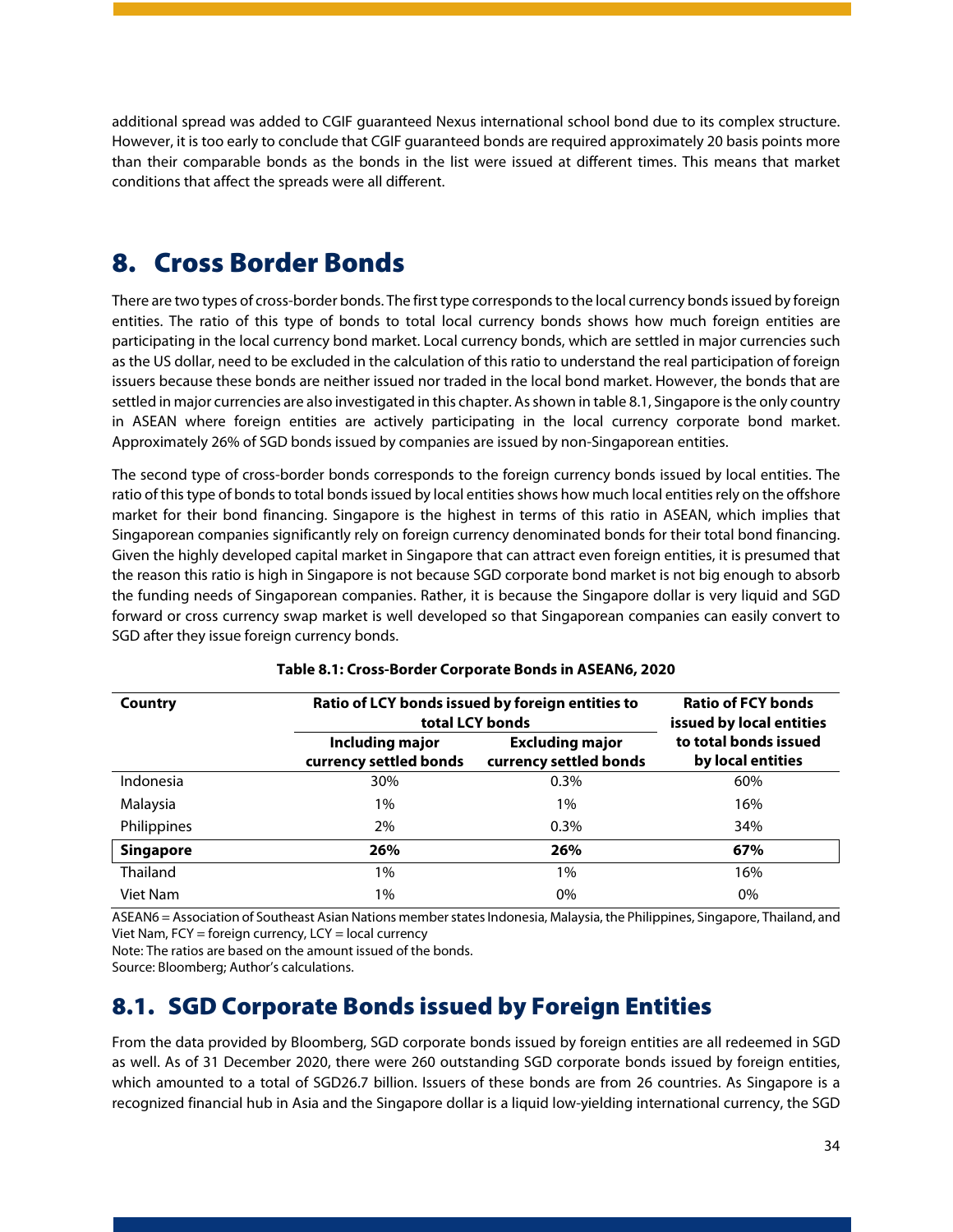bonds issued by foreign entities, especially foreign banks and financial institutions, are well observed. Out of the 26 countries, the top four countries in terms of total issued amount are introduced in Table 8.2. The table shows that banks are also the most active issuers of SGD bonds from the top four countries.

<span id="page-35-0"></span>

| Country     | <b>Issuers</b>                                                                       | <b>Number of</b><br><b>Issues</b> | <b>Total Issued Amount</b><br>(SGD million) |
|-------------|--------------------------------------------------------------------------------------|-----------------------------------|---------------------------------------------|
| UK          | HSBC Holdings, Goldman Sachs<br>International, Standard Chartered<br>Bank and 4 more | 42                                | 4,564                                       |
| Australia   | Commonwealth Bank, ANZ Bank,<br>National Australia Bank and 5 more                   | 13                                | 2,693                                       |
| Switzerland | UBS, Credit Suisse, Julius Baer Group                                                | 40                                | 2,681                                       |
| France      | Societe General, BNP Paribas, Credit<br>Agricole and 2 more                          | 11                                | 2.264                                       |

#### **Table 8.2: SGD Corporate Bonds from the Top Four Foreign Countries, 2020**

SGD = Singapore dollar

Note: The names of corporate issuers are the top three issuers of SGD-denominated corporate bonds (based on issuance amount) in each country identified in the table.

Source: Bloomberg; Author's calculations.

SGD bonds are also issued by the companies and banks from ASEAN+3 $<sup>13</sup>$  $<sup>13</sup>$  $<sup>13</sup>$  although they occupy a market that is</sup> much smaller than European banks described in Table 8.2. While issuers from People's Republic of China, Hong Kong, and Japan are mostly banks and financial institutions, issuers from Indonesia, Malaysia, and Republic of Korea are non-financial institutions. Profesional Telekomunika is an Indonesian telecommunication company that tapped the SGD bond market. Notably, the SGD bond market can accommodate longer-term and larger-sized bond issuances compared to Indonesia's corporate bond market. CGIF provided guarantee to this issuer for its 10 year SGD180 million bond. Ciputra Development is also an Indonesian entity that issued SGD bonds. Unlike Profesional Telekomunika, which issued the AA-rated SGD bond with CGIF guarantee, Ciputra Development issued the first SGD bond in September 2017, with its own credit rating of BB- from Fitch. Despite the downgrading to B+ in November 2020, the company was able to issue another SGD bond with 5-year tenor in February 2021. Based on its financial statements, Ciputra Development entered into derivate transactions to hedge the currency risk that rose from the SGD bond issuances. Cagamas, rated A3 by Moody's, is a Malaysian entity that highlighted its SGD bond as the only SGD bond issuance in Malaysia in 2020. Cagamas used cross currency swap to hedge the foreign currency exposure from the SGD bond issuance.

<span id="page-35-1"></span>

| Country   | Issuers                                                                                                                       | <b>Number of Issues</b> | <b>Total issued Amount</b><br>(SGD million) |
|-----------|-------------------------------------------------------------------------------------------------------------------------------|-------------------------|---------------------------------------------|
| China     | Agricultural bank of China, Bank of<br>China, China Orient Securities,<br>China Construction Bank, CQ Banan<br>Eco Park, ICBC |                         | 1,035                                       |
| Hong Kong | Wheelock Finance, Wharf Finance,<br><b>Cathay Pacific</b>                                                                     | 3                       | 785                                         |
| Indonesia | Profesional Telekomunika, PT<br>Ciputra Development                                                                           | 2                       | 330                                         |

#### **Table 8.3: SGD Corporate Bonds from ASEAN+3 Countries Except Singapore, 2020**

<span id="page-35-2"></span> $13$  ASEAN+3 = ASEAN countries and People's Republic of China, Japan, and Republic of Korea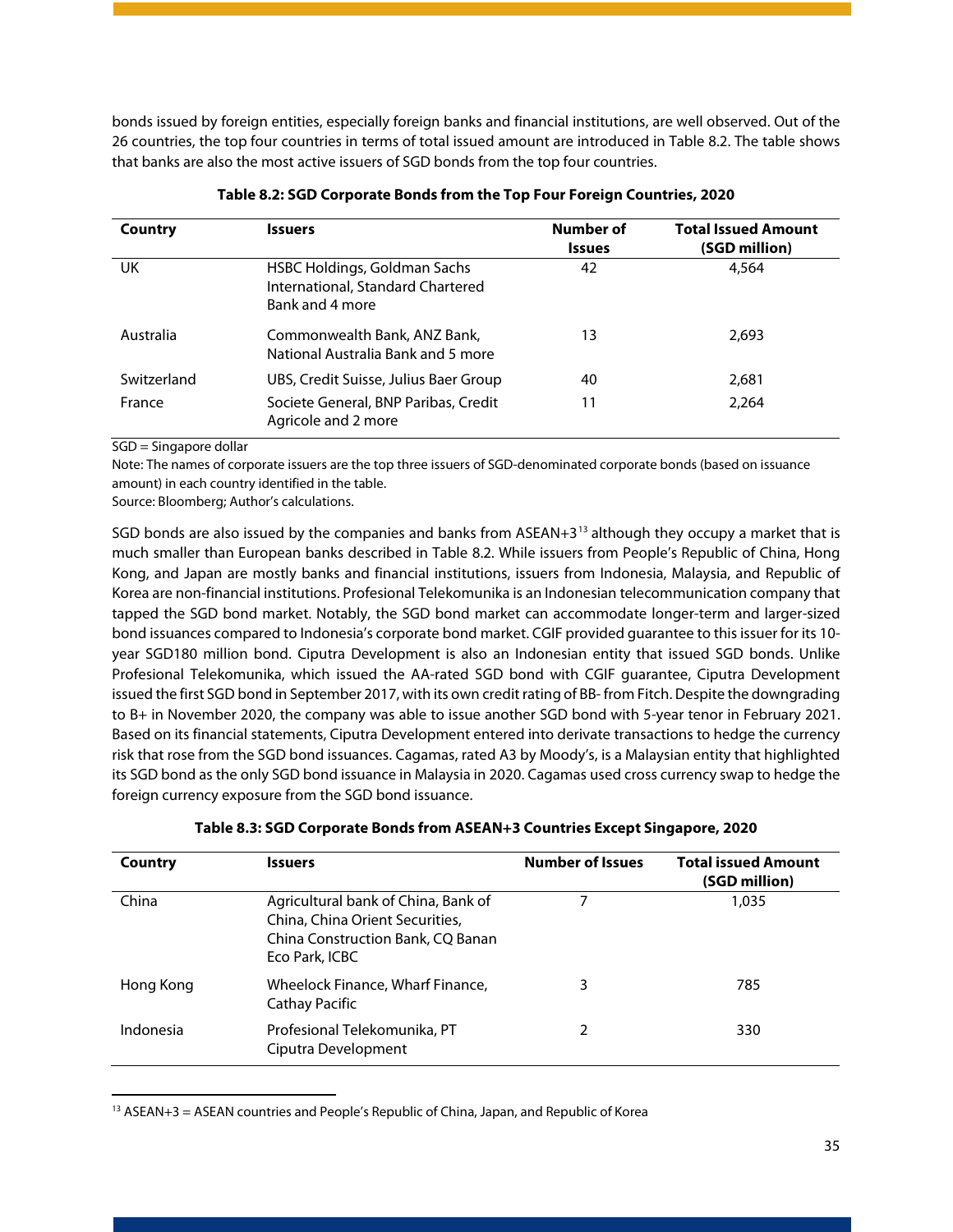| Japan    | <b>Sumitomo Mits Trust</b>      | 20  |
|----------|---------------------------------|-----|
| Malaysia | Cagamas Global                  | 130 |
| Korea    | Daewoo E&C, Posco International | 245 |

ASEAN+3 = ASEAN countries and People's Republic of China, Japan, and Republic of Korea, SGD = Singapore dollar Source: Bloomberg.

Table 8.4 shows the information per sector on SGD corporate bonds issued by foreign entities. Aside from banks and other financial institutions, there are other notable sectors in which foreign issuers of SGD bonds are coming from. Life insurance companies recorded the highest average issue size of USD264 million. Although issuances from refining and marketing, supranational and government development banks do not have high total issued amount, these are significant in terms of average issue size. The bond from the refining and marketing sector came from Indian Oil Corporation. The bond was issued in 2012 with a 10-year maturity. The International Bank for Reconstruction and Development is the supranational issuer of two SGD bonds. On the other hand, Landwirtschaftliche Rentenbank, Germany's development bank for agribusiness and rural areas, is the government development bank issuer. In its annual report in 2017, Landwirtschaftliche Rentenbank noted that this was its first issuance of SGD-denominated bonds. Lastly, one issuance from life insurance company is labelled as a green bond. This is from Manulife Financial Corporation, with an issue amount of USD378 million equivalent.

<span id="page-36-1"></span>

| <b>Sector</b>                | Number of<br><b>Bonds</b> | <b>Total Issued Amount</b><br>(equivalent USD million) | <b>Average Issue Size</b><br>(equivalent USD<br>million) |
|------------------------------|---------------------------|--------------------------------------------------------|----------------------------------------------------------|
| <b>Financial Services</b>    | 107                       | 5,190                                                  | 49                                                       |
| <b>Banks</b>                 | 68                        | 4,280                                                  | 62                                                       |
| Diversified Banks            | 30                        | 3,790                                                  | 126                                                      |
| <b>Real Estate</b>           | 17                        | 2,451                                                  | 144                                                      |
| Life Insurance               | 5                         | 1,321                                                  | 264                                                      |
| Refining and Marketing       |                           | 303                                                    | 303                                                      |
| Supranationals               | 2                         | 756                                                    | 378                                                      |
| Government Development Banks |                           | 378                                                    | 378                                                      |

USD = United States dollar

Note: Exchange rate used is USD1=SGD1.322. Industry classification is based on Bloomberg.

Source: Bloomberg; Author's calculations.

Overall, the prevalence of SGD bonds issued by foreign entities shows the diversity in the countries of incorporation of issuers and the recognition of SGD as an international currency. This asserts the position of Singapore as an international financial hub in ASEAN.

Singaporean institutional investors also have a general criterion when considering cross-border bonds. They would prefer bonds to have international credit ratings from any of the global credit rating agencies. If there might be no credit ratings, they would prefer those bonds issued by corporates that have previously issued SGD or major currencies-denominated bonds. A final criterion in scenarios in which there are no credit ratings is the strong presence or nexus in Singapore.

### <span id="page-36-0"></span>8.2. FCY Corporate Bonds Issued by Singaporean Entities

Based on the outstanding bonds as of 31 December 2020, there are 22 foreign currencies which Singaporean entities tapped for corporate bond issuance. The total value amounts to USD115 billion. Based on the amount issued in USD equivalent, approximately 71% of these are issued in USD, 14% are in Euro, and 8% are in Australian dollar.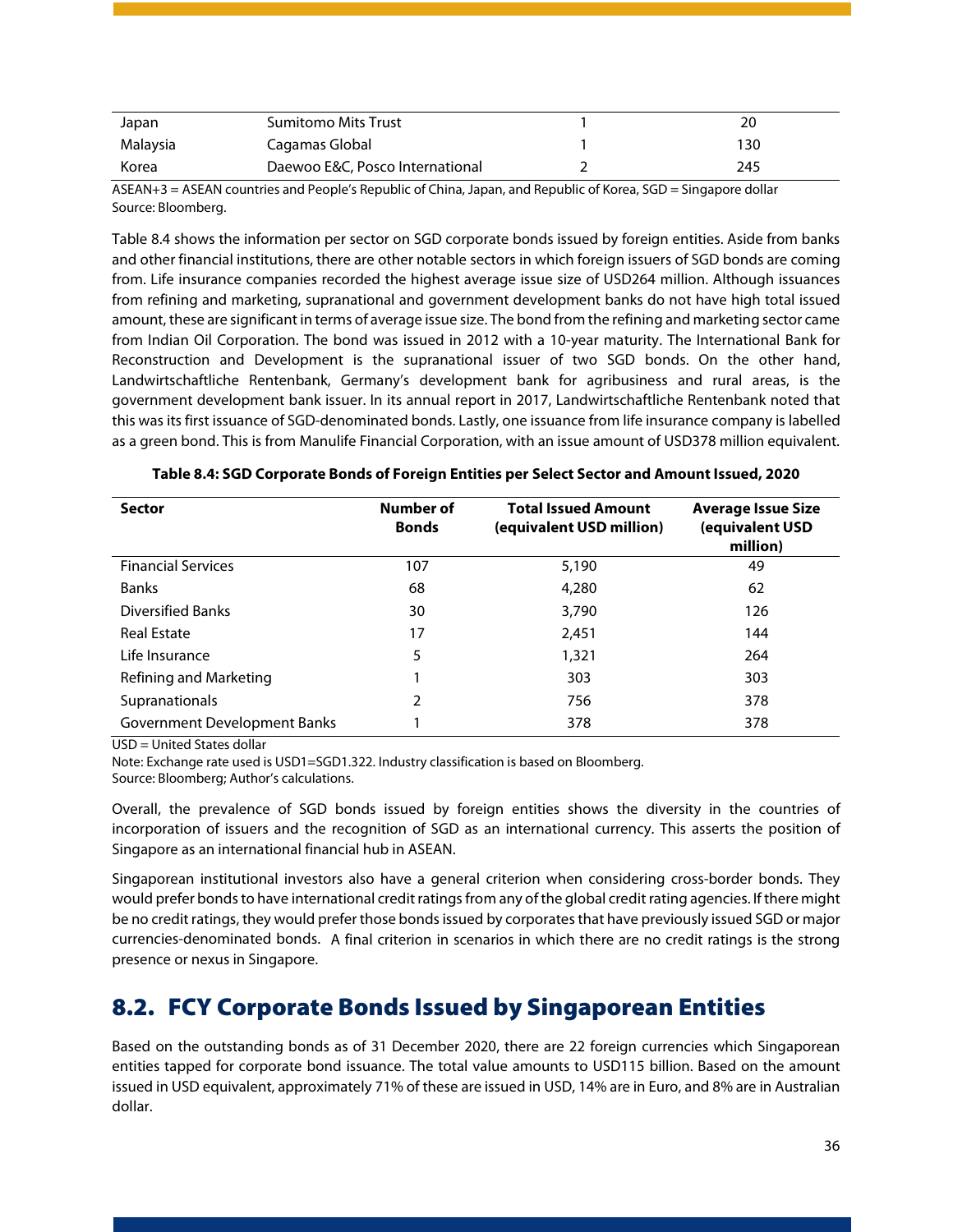<span id="page-37-1"></span>

**Figure 8.1: Currency Breakdown of FCY Bonds Issued by Singaporean Entities, 2020**

FCY = foreign currency Source: Bloomberg.

In addition to the big three currencies, British pound, Japanese yen, Hong Kong dollar and Chinese yuan are the currencies which occupy 1% or more of the total foreign currencies issued by Singaporean entities. Across ASEAN5 countries, USD-denominated bonds dominate the foreign currency bonds issued by local entities. However, Table 8.5 shows that the dominance of USD-denominated bonds in Singapore is not as strong as those in other ASEAN5 countries. This implies that Singaporean entities use more currencies than the entities from other countries.

<span id="page-37-0"></span>

| Country          | <b>Number of FCYs including USD</b> | <b>Dominance of USD</b> |
|------------------|-------------------------------------|-------------------------|
| Indonesia        |                                     | 96%                     |
| Malaysia         |                                     | 91%                     |
| Philippines      |                                     | 97%                     |
| <b>Singapore</b> | 22                                  | 71%                     |
| Thailand         |                                     | 93%                     |

**Table 8.5: Dominance of USD in Foreign Currency Bond Issuances in ASEAN5, 2020**

ASEAN5 = Singapore, Malaysia, Thailand, the Philippines, Indonesia, and Viet Nam, FCY = foreign currency, USD = United States dollar

Source: Bloomberg.

Among the 22 foreign currencies used by Singaporean entities, ASEAN+3 currencies are also included. Japanese yen is the biggest among ASEAN+3 currencies, followed by Chinese yuan, Malaysian ringgit, Korean won, Thai baht, Indonesian rupiah, and Philippine peso. Table 8.6 shows some interesting ASEAN+3 currencies' bonds issued by Singaporean entities. First Resources and Bumitama Agri are two issuers that tapped MYR sukuk issuances in Malaysia, the biggest sukuk market in the world. GLP Pte is the issuer of JPY bond in Japan and Yoma Strategic Holdings is the issuer of THB bond in Thailand. Both have CGIF guarantee. In fact, Yoma Strategic Holdings is a listed company in Singapore, even though it is a company from Myanmar.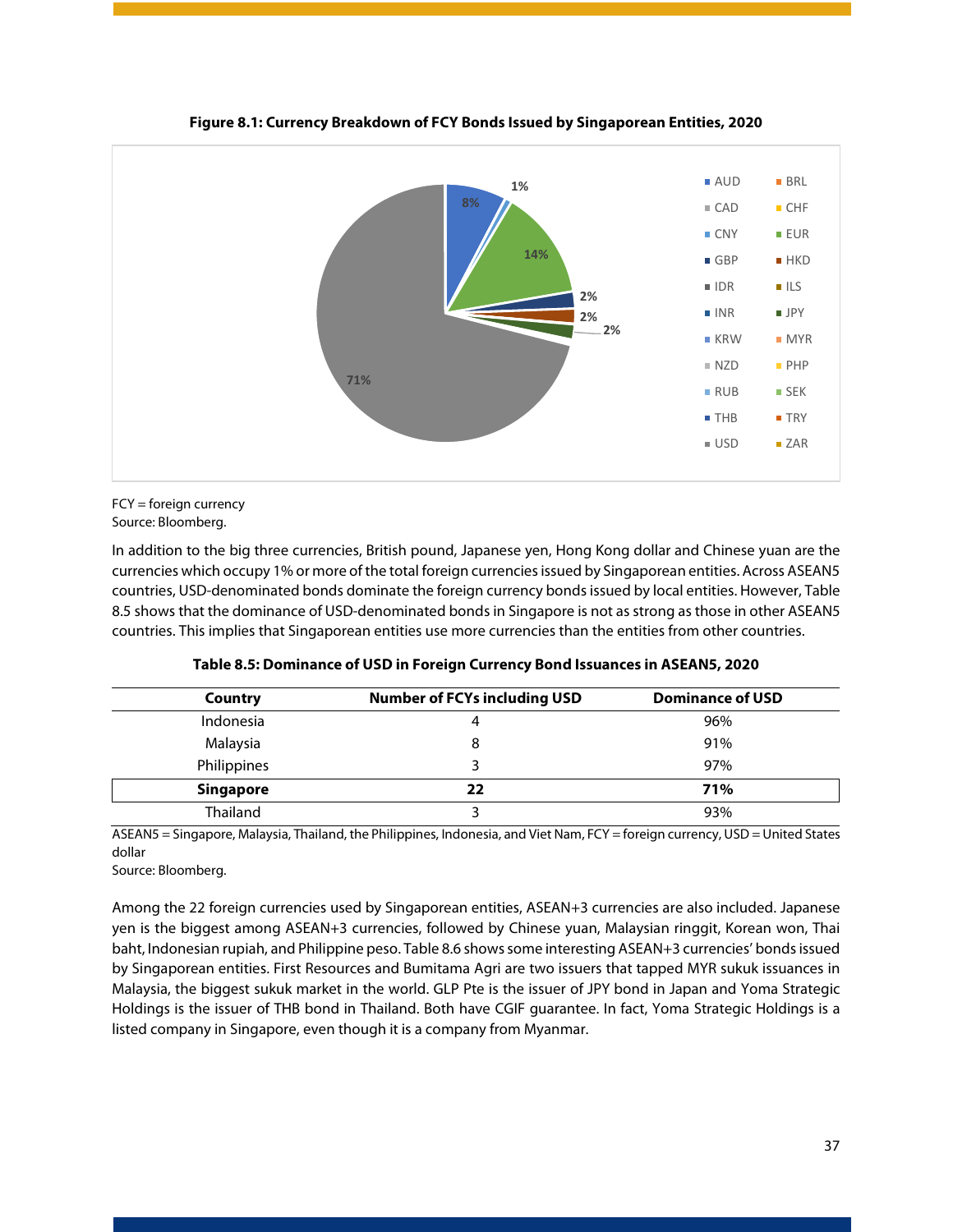<span id="page-38-0"></span>

| Currency   | <b>Issuer</b>           |                   | <b>Issue Date</b> | <b>Maturity</b>              | Amount<br>(LCY million) | <b>Remark</b>                                                |
|------------|-------------------------|-------------------|-------------------|------------------------------|-------------------------|--------------------------------------------------------------|
| JPY        | <b>GLP Pte</b>          |                   | 24 Dec 2020       | 24 Dec 2029                  | 15,400                  | CGIF quaranteed bond                                         |
| <b>MYR</b> | <b>First Resources</b>  |                   | 27 Oct 2014       | 27 Oct 2021                  | 400                     | Sukuk with AA2 by RAM                                        |
|            |                         | Bumitama Agri Ltd | 22 July 2019      | 22 July 2024<br>22 July 2026 | 300<br>400              | Both are Sukuk and rated<br>AA3 by RAM                       |
| <b>PHP</b> | Sindicatum<br>Renewable |                   | 15 Aug 2018       | 15 Aug<br>2028               | 1,060.2                 | GuarantCo guaranteed<br>bond                                 |
| <b>THB</b> | Yoma<br>holdings        | Strategic         | 25 Jan 2019       | 25 Jan 2024                  | 2,220                   | <b>Originally Myanmar</b><br>company<br>CGIF quaranteed bond |

**Table 8.6: FCY Corporate Bonds of Singaporean Entities Labeled as Green Bonds**

CGIF = Credit Guarantee and Investment facility, JPY = Japan yen, LCY = local currency, MYR = Malaysian ringgit, PHP = Philippine peso, THB = Thai baht

Source: Bloomberg; Author's illustration.

There are 13 Singaporean entities' FCY corporate bonds that are labeled as green bonds. Of these 13, bonds issued by Sindicatum Renewable Energy Company Pte. Ltd. have guarantees from GuarantCo, an international organization that provides credit guarantees to eligible issuers. These bonds were issued in Philippine peso and Indian rupee but settled in US dollar.

Financial entities are most active in issuing FCY corporate bonds in Singapore. Most of the FCY corporate bond issuances are from banks, followed by the financial services companies and commercial finance and real estate sectors. Among these, the financial services sector has the smallest average issue size, while the commercial finance sector has the largest average issue size. Nevertheless, there are still some sectors that have a small number of issuers but have large average issuance size. Table 8.7 shows these sectors.

<span id="page-38-1"></span>

| <b>Sector</b>                           | <b>Number</b><br>of Bonds | <b>Total Issued Amount</b><br>(equivalent USD<br>million) | <b>Average Issue Size</b><br>(equivalent USD<br>million) |
|-----------------------------------------|---------------------------|-----------------------------------------------------------|----------------------------------------------------------|
| <b>Banks</b>                            | 222                       | 37,232                                                    | 168                                                      |
| <b>Financial Services</b>               | 975                       | 20,265                                                    | 21                                                       |
| <b>Commercial Finance</b>               | 37                        | 12,203                                                    | 330                                                      |
| <b>Real Estate</b>                      | 52                        | 7.292                                                     | 140                                                      |
| Metals and Mining                       | 4                         | 2,500                                                     | 625                                                      |
| Wireline Telco Services                 | 6                         | 3,600                                                     | 600                                                      |
| Design, Manufacturing, and Distribution | 5                         | 3.075                                                     | 615                                                      |
| <b>Coal Operations</b>                  | 7                         | 3,581                                                     | 512                                                      |

#### **Table 8.7: FCY Corporate Bonds per Select Sector and Amount Issued, 2020**

Note: Industry classification is based on Bloomberg.

Source: Bloomberg; Author's calculations.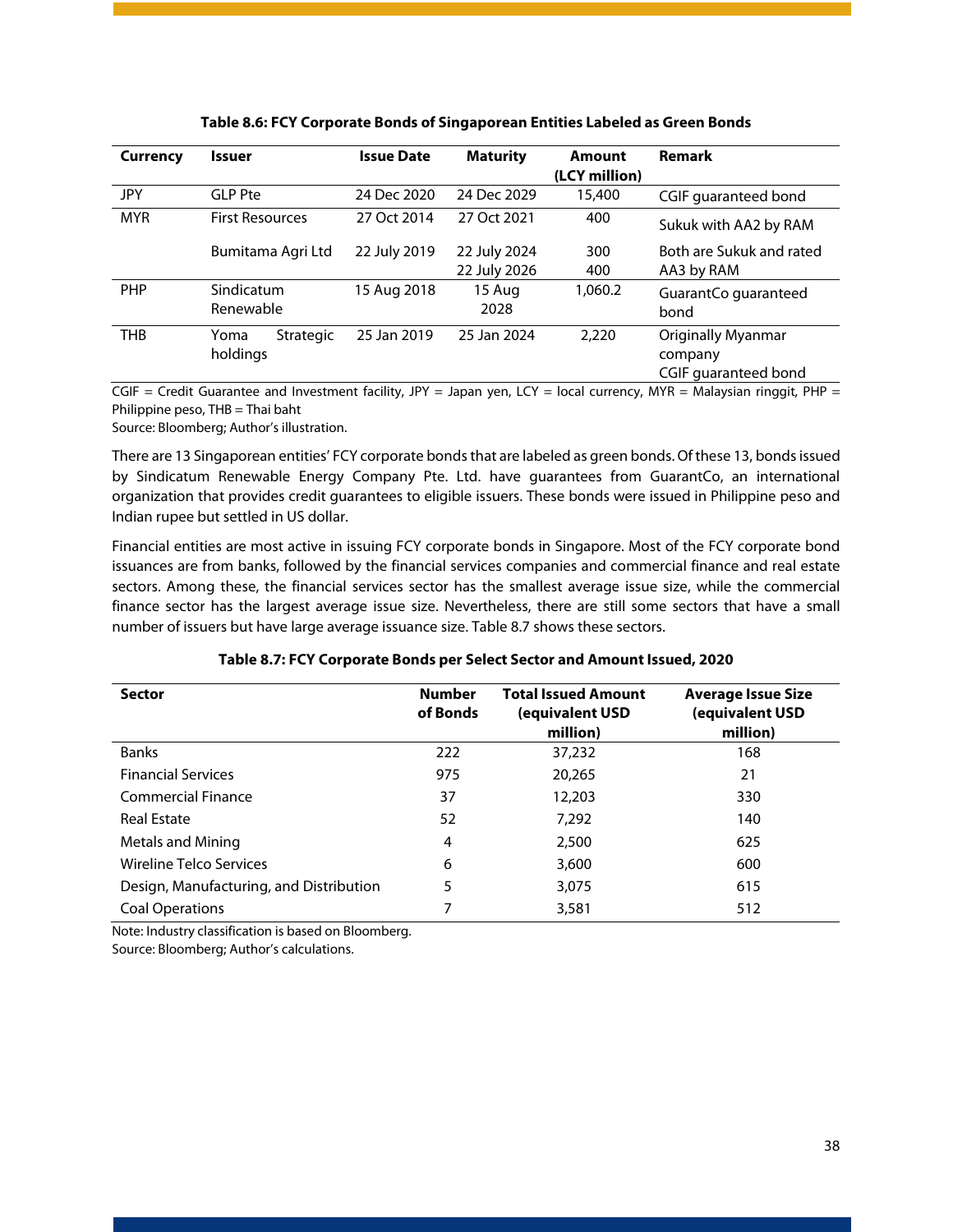# <span id="page-39-0"></span>9. Outlook for Singapore's Corporate Bond Market

Despite Singapore is seen as an international debt market, there are still efforts to develop the corporate bond market in the country. Singapore has implemented bond grant schemes to encourage the issuance and listing of bonds in SGX. One of these schemes is the Global-Asia Bond Grant Scheme, which helps companies with Asian nexus who would issue in Singapore's bond market for the first time. The issuance should have a minimum size of SGD200 million or a bond program size of at least SGD200 million, with an initial issuance of at least SGD20 million for applicants of the Sustainable Bond Grant Scheme. Under this grant scheme, half of the eligible expenses of the issuer is funded. This excludes credit rating fees for SGD-denominated bond issuance, which receives 100% funding.

MAS also started implementing the SGD Credit Rating Scheme in 2019 to encourage bond issuers to obtain credit ratings. Under this scheme, credit rating expenses of up to SGD400,000 will be offset. This scheme aims to improve the overall market transparency in the local currency corporate bond market of Singapore. With credit ratings, investors will be able to access timely and independent assessments of credit worthiness of bond issuers.